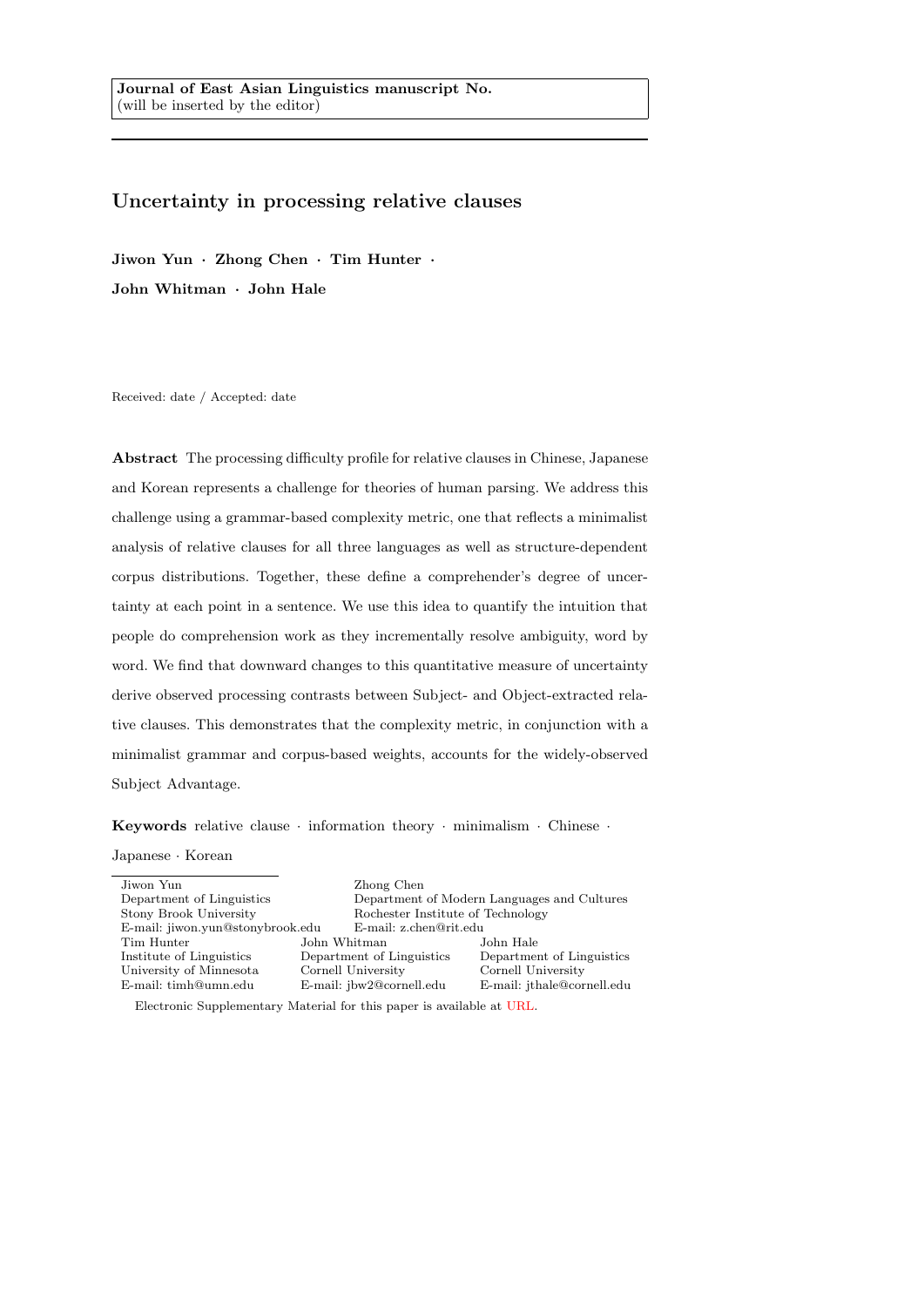### 1 Introduction

Relative clauses present linguists with a variety of puzzles. Two in particular are fundamental in the sense that any solution to them would carry implications for syntax, typology and psycholinguistics. The first is their structure. Can an analysis be given that is simultaneously general, consistent and descriptively accurate across multiple languages? The second is their processing. Why are some relative clauses easier to understand than others? Can asymmetries in processing be related to their syntactic structure, and if so how? This paper proposes a solution to these puzzles. The basic idea is that subject and object relatives have different amounts of sentence-medial ambiguity. We show that a quantitative version of this idea can account for the observed processing asymmetry between these two sentence types.

To show this, we use Minimalist Grammars (Stabler, 1997) to explicitly define the set of alternative syntactic analyses that are consistent with the sentence-initial substring of words perceived so far. Probability distributions over this remainder set characterize the expectations that a comprehender would have, partway through the sentence. To estimate them, we weight the grammars' structural rules in accordance with corpora like the Penn Chinese Treebank 7 (Xue, Xia, Chiou, and Palmer, 2005), the Kyoto Corpus 4 (Kurohashi and Nagao, 2003) and the Penn Korean Treebank 2 (Han, Han, Ko, and Palmer, 2002). The uncertainty or entropy of this remainder set quantifies the notion of sentence-medial ambiguity. If this entropy goes down in the transition from one word to the next, then sentenceprocessing work must have occurred (Wilson and Carroll, 1954; Hale, 2006).

These assumptions suffice to derive a universal Subject Advantage in processing. Keenan and Hawkins (1974/1987) found early support for such a universal, and since then a growing body of experimental work has supported it. Proceeding from these findings, this paper fleshes out a role for minimalist syntax in a quantitative theory of derivational uncertainty. In particular, the proposed theory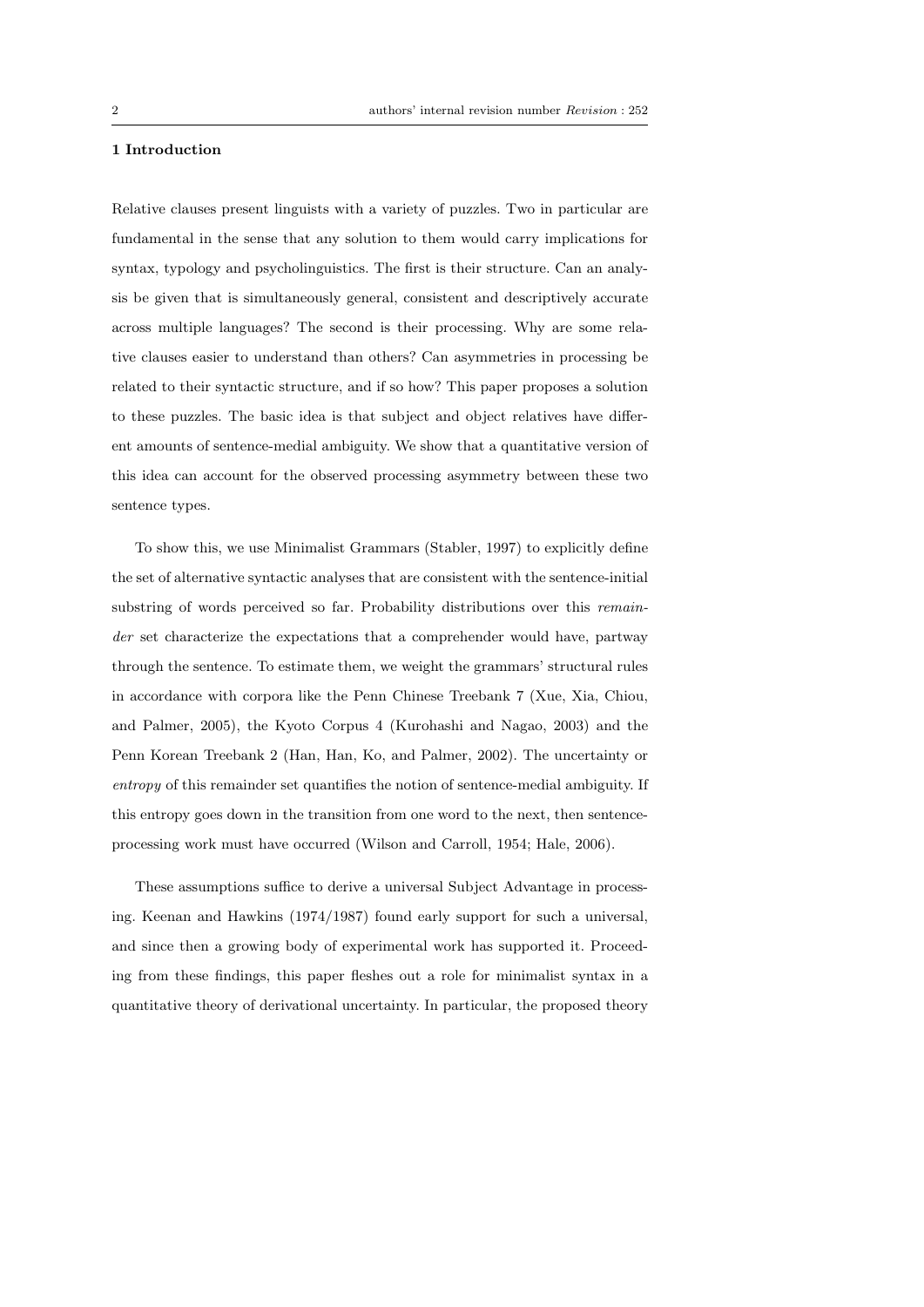uses syntactic alternatives that are logically entailed by the grammar to derive numerical predictions of processing difficulty at specific words.

These predictions, across Chinese, Japanese & Korean (henceforth: CJK) are laid out in section 6. But before that, section 2 first reviews the relevant psycholinguistics literature. Section 3 goes on to discuss the syntactic analysis of relative clauses involving subject and object gaps. For such constructions, there is a fairly strong consensus in the generative literature that some kind of extraction is implicated in the syntactic derivation (see Huang, Li, and Li (2009) for Chinese, Whitman (2012) for Japanese and Han and Kim (2004) for Korean). Section 4 introduces relative frequency estimation, a simple way of using corpora to put weights on grammar rules. This weighting makes it possible to quantify sentence-medial ambiguity as the entropy of the remainder set. Section 5 reviews the Entropy Reduction hypothesis, which links fluctuating entropy levels and processing difficulty. Finally, section 7 concludes with a reflection on human sentence processing as information processing. Our grammars and corpus data are included as Electronic Supplementary Material, and our software is freely available.

### 2 Asymmetries in Processing Relative Clauses

### 2.1 Relative Clauses and the Subject Advantage

In a relative clause (RC), a noun phrase is said to have been "relativized" from one of a number of different "underlying" positions, for example subject position or object position. The RC construction as a whole thus exhibits a Filler–Gap relationship. A large literature documents the finding that subject relatives (SRCs) are consistently easier to process than object relatives (ORCs) across languages, a processing asymmetry often referred to as the Subject Advantage. This Subject Advantage has been observed for English using a variety of different measures, including: reading times (King and Just, 1991), eye-tracking (Traxler, Morris, and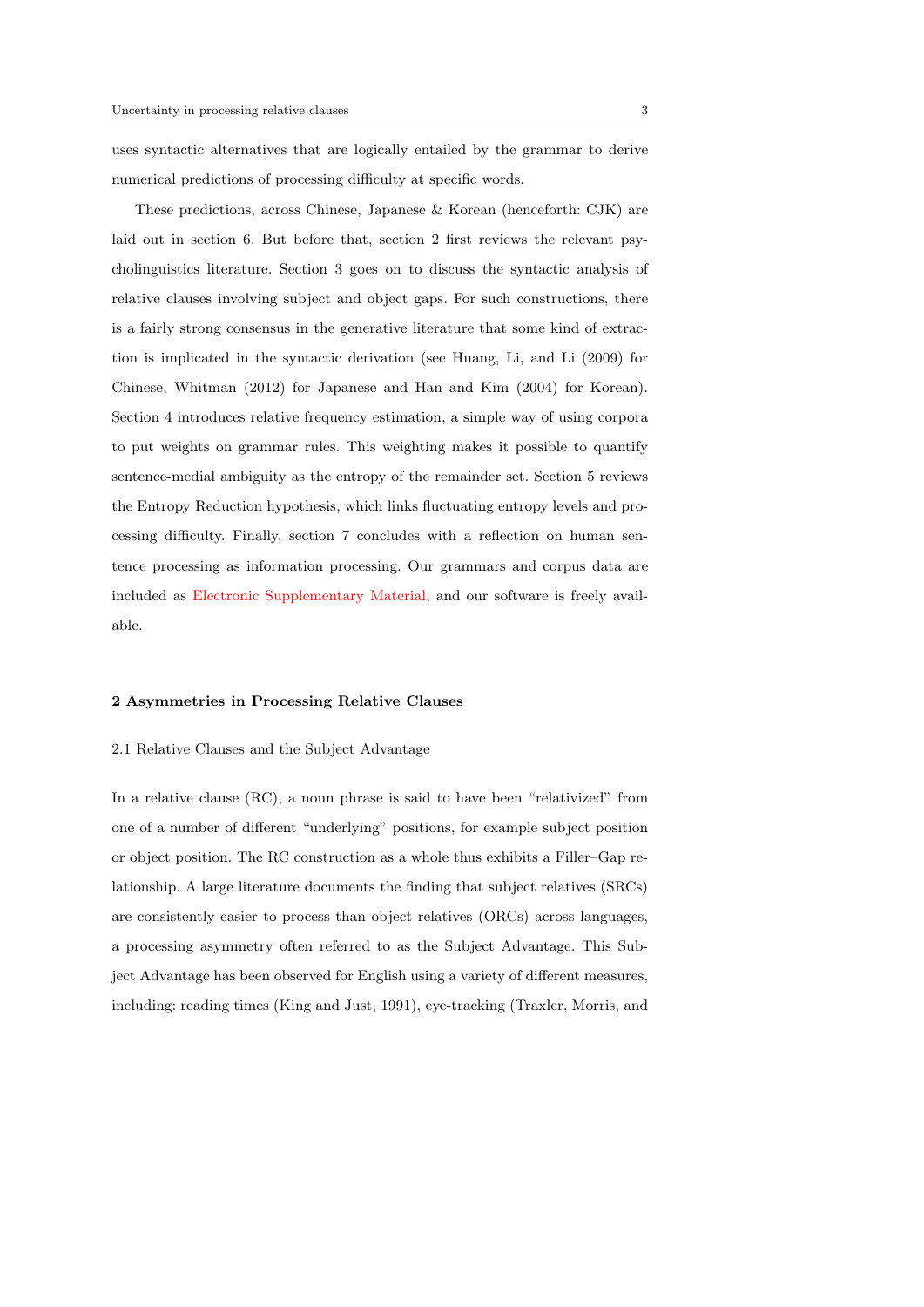Seely, 2002), ERP (King and Kutas, 1995), fMRI (Just, Carpenter, Keller, Eddy, and Thulborn, 1996) and PET (Stromswold, Caplan, Alpert, and Rauch, 1996). European languages other than English also attest the Subject Advantage, for instance Dutch (Frazier, 1987; Mak, Vonk, and Schriefers, 2002), French (Frauenfelder, Segui, and Mehler, 1980) and German (Schriefers, Friederici, and Kühn, 1995; Mecklinger, Schriefers, Steinhauer, and Friederici, 1995).

In all these languages, the RC appears after the noun it modifies. That is to say: English, French, German and Dutch all have postnominal RCs. By contrast, CJK RCs come before the noun they modify. This prenominal positioning of the RC with respect to the *head noun* is illustrated below<sup>1</sup> in examples 1–3.

#### (1) Chinese

a. SRC

 $[e_i$  shushi furen de] (jingli<sub>i</sub>) knows tycoon DE manager/someone 'the manager/someone who knows the tycoon'

b. ORC

[furen shushi  $e_i$  de] (jingli<sub>i</sub>) tycoon knows DE manager/someone 'the manager/someone who the tycoon knows'

### (2) Japanese

a. SRC

 $[e_i]$  daigisi o senator Acc criticize reporter hinansita] kisya<sub>i</sub> 'the reporter who criticized the senator'

b. ORC

[daigisi ga senator Nom  $e_i$  hinansita] kisya $_i$ criticize reporter

<sup>1</sup> Parentheses in example 1 indicate the optionality of the head noun in Chinese. The other abbreviations in the glosses are:<br>Nom nominative case ma

Adn adnominal verb ending

See also Table 4 on page 22.

Nom nominative case marker<br>Acc accusative case marker

Acc accusative case marker<br>Decl declarative verb ending

declarative verb ending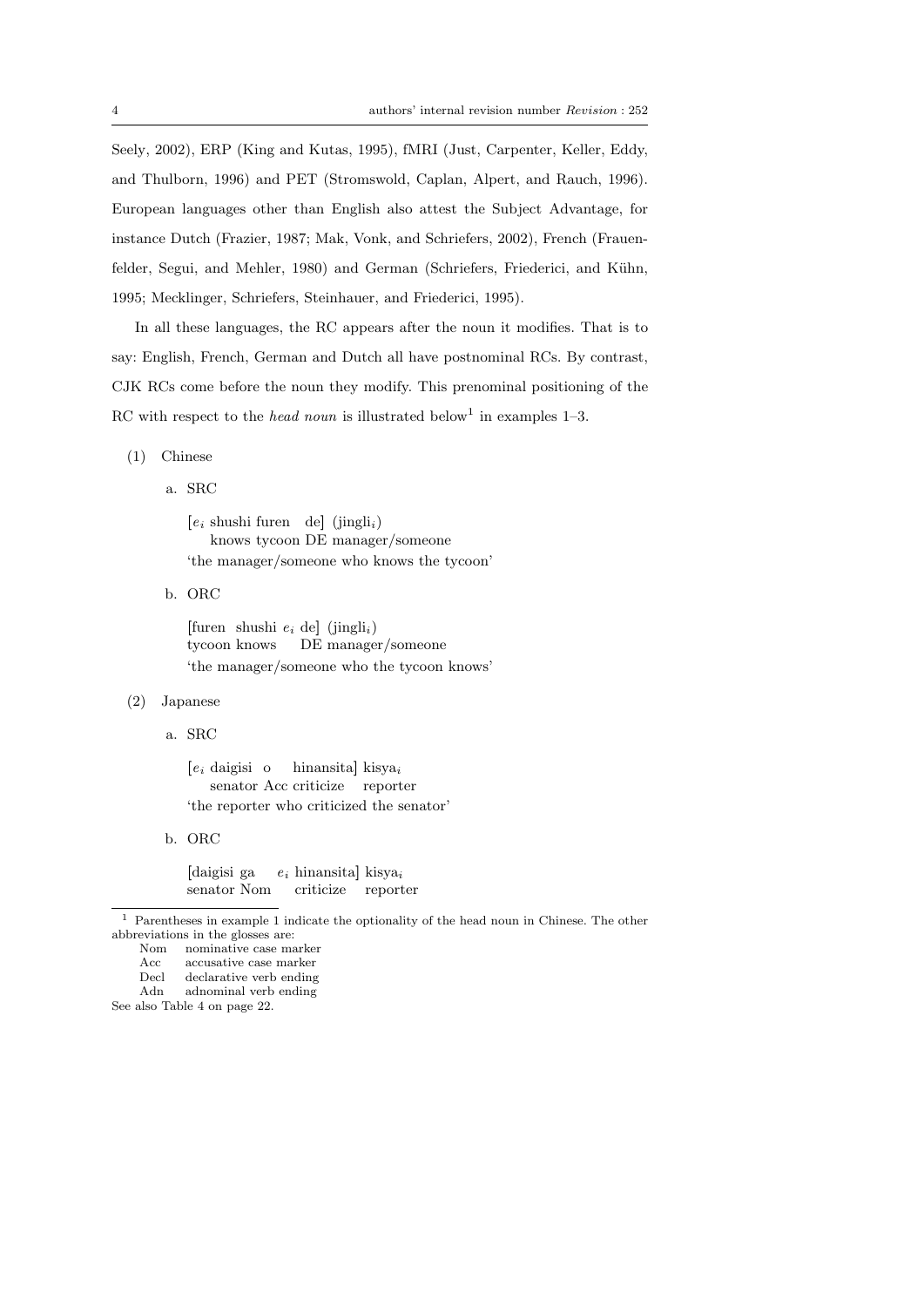'the reporter who the senator criticized'

#### (3) Korean

a. SRC

[e<sup>i</sup> uywon ul pinanhan] senator Acc criticize.Adn reporter kica<sup>i</sup> 'the reporter who criticized the senator'

b. ORC

[uywon i senator Nom  $e_i$  pinanhan] criticize.Adn reporter kica<sup>i</sup> 'the reporter who the senator criticized'

The distinction between prenominal and postnominal positioning makes CJK RCs a uniquely valuable domain for testing universalist claims about human sentence processing. Below, we summarize some key empirical findings. Section 2.3 then goes on to assess the available theories.

## 2.2 The Subject Advantage in CJK

A variety of experiments have measured the Subject Advantage at specific points in sentences containing prenominal relative clauses. For instance, using self-paced reading, Ishizuka, Nakatani, and Gibson (2003) and Miyamoto and Nakamura (2003, 2013) found it at the head noun in Japanese RCs. Ishizuka (2005) reports it as well at the RC-initial case-marked noun phrase. Korean is much the same: Kwon, Polinsky, and Kluender (2006), for instance, reports a Subject Advantage at the head noun. These contrasts have been replicated across several different methodologies including ERP in Japanese (Ueno and Garnsey, 2008), and eyetracking in Korean (Kwon, Lee, Gordon, Kluender, and Polinsky, 2010).

The processing of Chinese RCs, on the other hand, has been harder to pin down. Early work by F. Hsiao and Gibson (2003) reported the inverse result, an Object Advantage, in contrast to the Subject Advantage found in Lin and Bever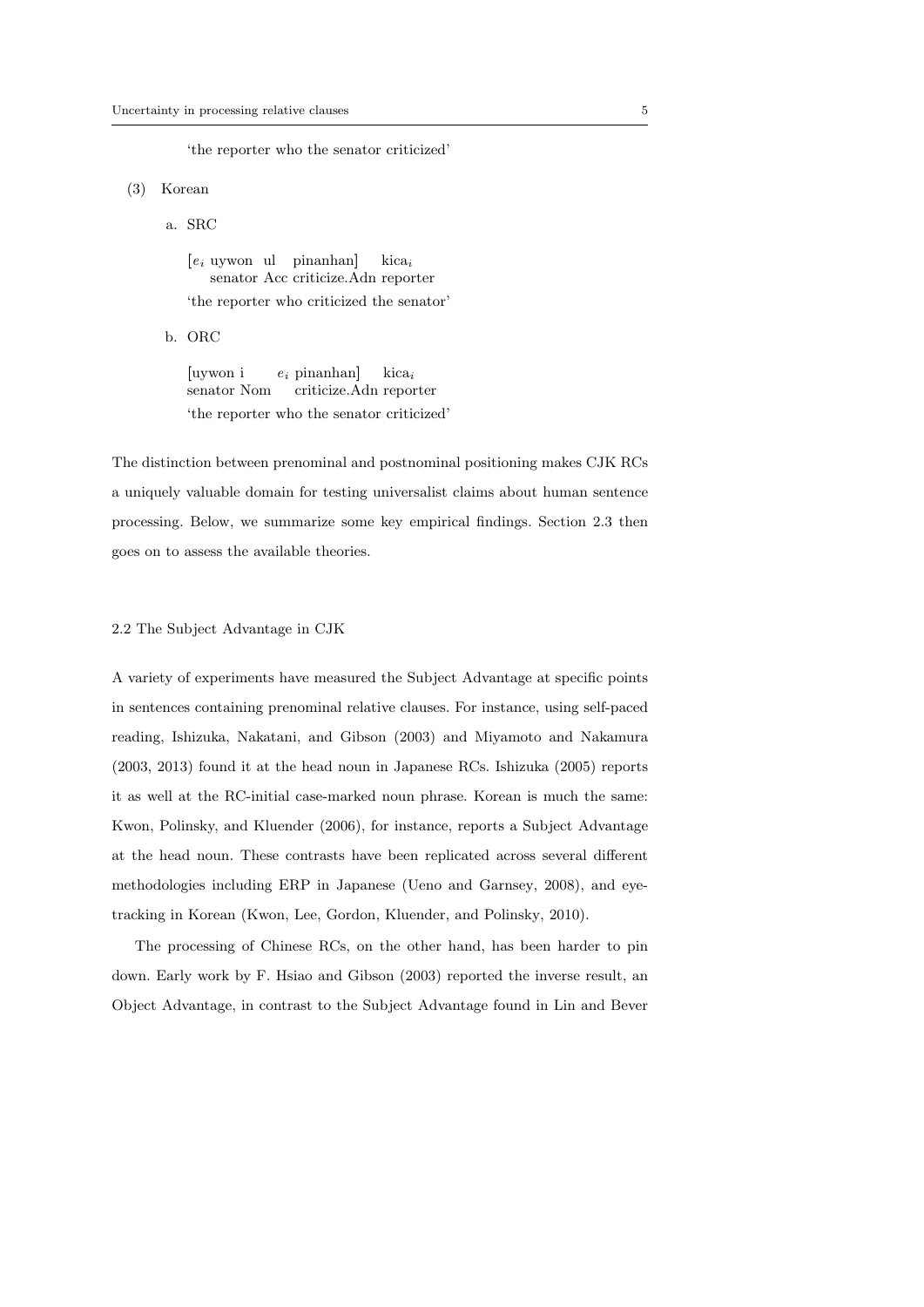(2006). Further analysis indicates that this outcome may have been due to uncontrolled factors, such as local ambiguities (C. Lin and Bever, 2011; Qiao, Shen, and Forster, 2012; Vasishth, Z. Chen, Li, and Guo, 2013; Y. Hsiao, Li, and MacDonald,  $(2014)^2$  and syntactic priming from the context with different thematic orders (Lin, 2014). With stimuli that control local ambiguities such as the availability of argument omission, Jäger et al. (submitted) observe a robust Subject Advantage in Chinese RCs. A wider array of references is provided below in Table 1. Overall, the weight of the evidence seems to suggest that Chinese is not exceptional after all but rather confirms the universalist view: the Subject Advantage manifests itself in both prenominal and postnominal RCs.

| Subject Advantage                                                                                                                                     | Object Advantage                                                                                                                                          |
|-------------------------------------------------------------------------------------------------------------------------------------------------------|-----------------------------------------------------------------------------------------------------------------------------------------------------------|
| C. Lin and Bever (2006, 2007, 2011)<br>C. Lin $(2008;$ submitted)<br>F. Wu $(2009)$<br>F. Wu, Kaiser, and Andersen (2012)<br>Vasishth et al. $(2013)$ | F. Hsiao and Gibson (2003)<br>B. Chen, Ning, Bi, and Dunlap (2008)<br>Y. Lin and Garnsey $(2011)$<br>Packard, Ye, and Zhou (2011)<br>Qiao et al. $(2012)$ |
| Jäger et al. (submitted)<br>F. Wu and Kaiser (submitted)                                                                                              | Gibson and H. Wu (2013)                                                                                                                                   |

Table 1 Psycholinguistic experiments of Chinese relative clauses

### 2.3 Theories of Relative Clause Processing

A variety of general principles have been advanced to account for the Subject Advantage. Table 2 catalogs some of the leading ideas. Among these, recent work has been especially concerned with MEMORY BURDEN and STRUCTURAL FREQUENCY. The memory burden idea, while appealing for European languages, does not work for CJK RCs that are prenominal. To see this, consider the distance between the head noun and its coindexed empty category  $e_i$  in any of the examples 1–3. In

<sup>2</sup> These sorts of ambiguities represent an exciting research area for CJK psycholinguistics. For a review with special emphasis on Japanese, see Hirose (2009).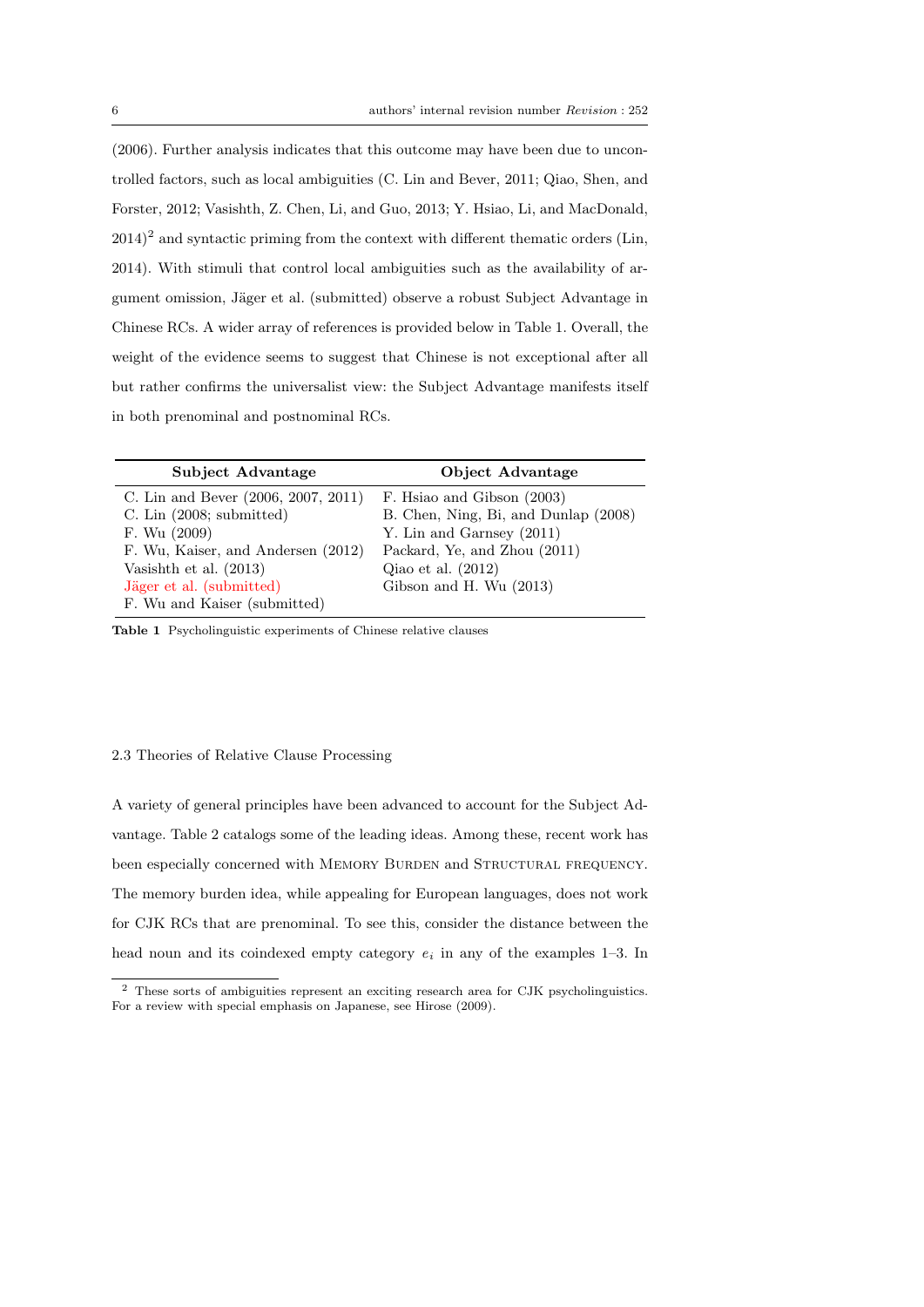|                                          | <b>Broad Categories</b>                                                                           | <b>General Proposals</b>                                                                                                                       |  |  |
|------------------------------------------|---------------------------------------------------------------------------------------------------|------------------------------------------------------------------------------------------------------------------------------------------------|--|--|
| <b>WORD ORDER</b>                        | Bever (1970);<br>MacDonald and Christiansen (2002)                                                | The sequence of words in SRCs is<br>closer to the canonical word order<br>than that in ORCs.                                                   |  |  |
| PARALLEL<br><b>FUNCTION</b>              | Sheldon $(1974)$                                                                                  | SRCs are easier to process than<br>ORCs because their head nouns play<br>the same role in both the main clause<br>and the subordinate clauses. |  |  |
| <b>PERSPECTIVE</b><br><b>MAINTENANCE</b> | MacWhinney (1977, 1982)                                                                           | SRC structures maintain the human<br>perspective and should be easier to<br>process than those that shift it, e.g.<br>ORCs.                    |  |  |
| ACCESSIBILITY<br><b>HIERARCHY</b>        | Keenan and Comrie (1977)                                                                          | Universal markedness hierarchy of<br>grammatical relations ranks the rel-<br>ativization from subject higher.                                  |  |  |
| <b>MEMORY</b><br><b>BURDEN</b>           | LINEAR DISTANCE:<br>Wanner and Maratsos (1978);<br>Gibson $(2000)$ ;<br>Lewis and Vasishth (2005) | ORCs are harder because they impose<br>a greater memory burden.                                                                                |  |  |
|                                          | STRUCTURAL DISTANCE:<br>$O'Grady$ (1997); Hawkins (2004)                                          |                                                                                                                                                |  |  |
|                                          | TUNING HYPOTHESIS:<br>Mitchell, Cuetos, Corley, and Brys-<br>baert (1995); Jurafsky (1996)        | SRCs occur more frequently than<br>ORCs and therefore are more ex-<br>pected and easier to process.                                            |  |  |
| <b>STRUCTURAL</b><br>FREQUENCY           | SURPRISAL:<br>Hale (2001); Levy (2008)                                                            | ORCs are more difficult because they<br>require a low-probability rule.                                                                        |  |  |
|                                          | <b>ENTROPY REDUCTION:</b><br>Hale $(2006)$                                                        | ORCs are harder because they force<br>the comprehender through more con-<br>fusing intermediate states.                                        |  |  |

Table 2 Processing principles proposed for relative clauses

all cases, the predicted memory burden in the SRC would be greater than in the ORC, contrary to the observed empirical pattern.

The structural frequency idea is also appealing, since by and large the attestation rate of SRCs exceeds ORCs. However, in its most well-known incarnation as "surprisal" this idea also fails to derive the observed data. Levy (2008) acknowledges the situation when he writes

One way of interpreting these mixed results is to hypothesize that surprisal has a major effect on word-by-word processing difficulty, but that truly non-local (i.e., long-distance) syntactic dependencies such as relativization and WH-question formation are handled fundamentally differently [...]

page 1166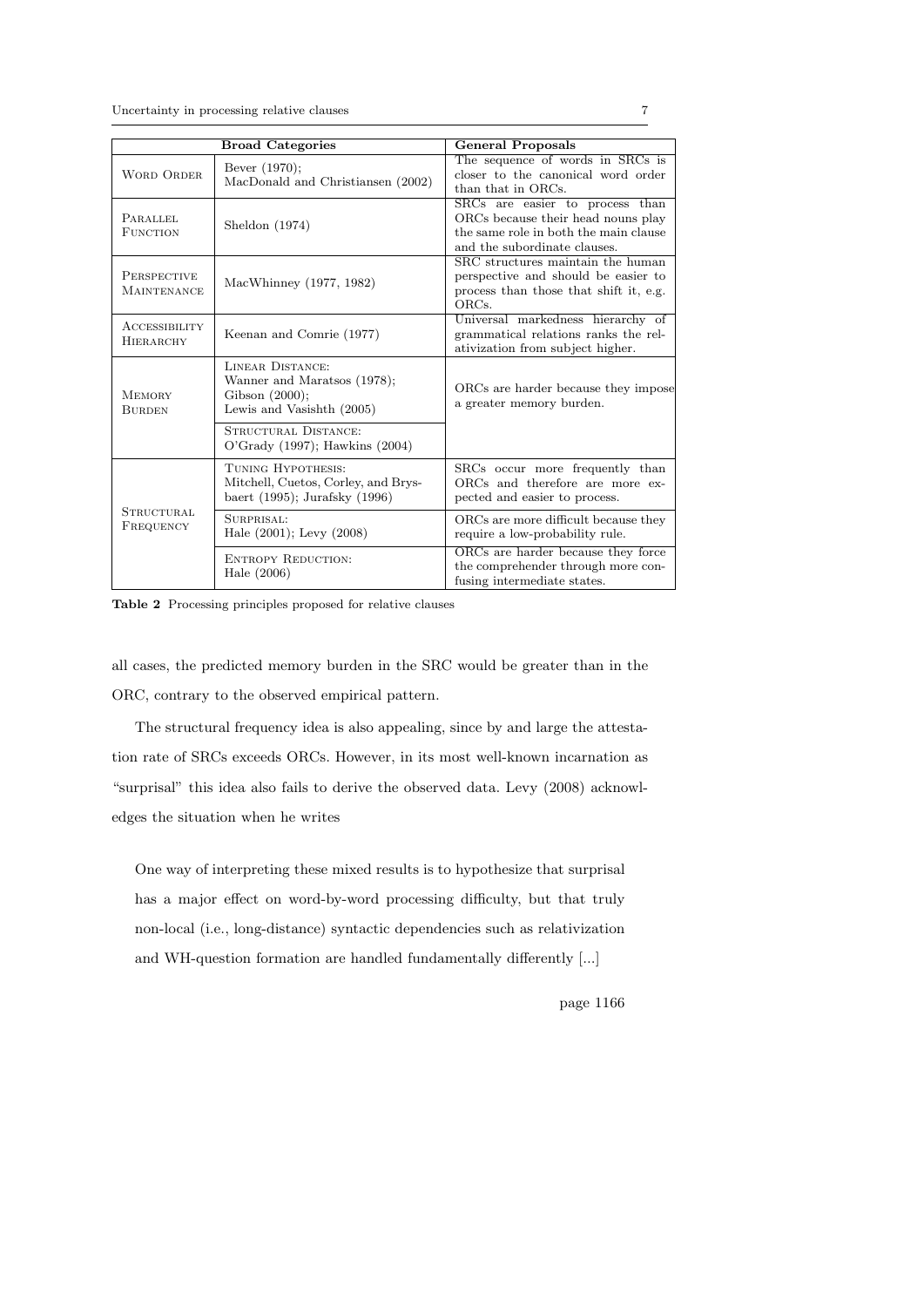At least in Levy's formulation, surprisal does not work for English RCs. Seeking a more adequate complexity metric, Hale (2003, 2006) advances an alternative called Entropy Reduction. Like surprisal, Entropy Reduction is information-theoretical. But unlike surprisal it correctly derives the observed Subject Advantage in English. Section 2.4 reviews the original account given on pages 116–118 of Hale (2003) in light of subsequent work.

#### 2.4 Entropy Reduction as a complexity metric

The basic idea of Entropy Reduction is that comprehenders struggle against the tide of ambiguity that they face in the course of incremental processing. Words, as they come in, are either helpful or unhelpful in narrowing down the interpretation that the speaker (or writer) intends. As in Hale (2006), we consider intermediate stages that correspond to sentence-initial substrings. Example 4 illustrates these stages with an example used in the account of English RC processing difficulty from that paper.

- (4) initial substrings of "the sailor who s ship Jim take -ed have -ed one leg"
	- a. (empty string)
	- b. the
	- c. the sailor
	- d. the sailor who
	- e. the sailor who s
		- . . .

The symbols in 4 mostly correspond to whole words, although some morphemes such as the genitive  $s$  get their own symbol. From this perspective, the latest symbol added to the initial substring is taken to be 'informative' about the overall structure of the unfolding sentence. This contribution is quantified by changes in the conditional entropy of the derivation given the initial string.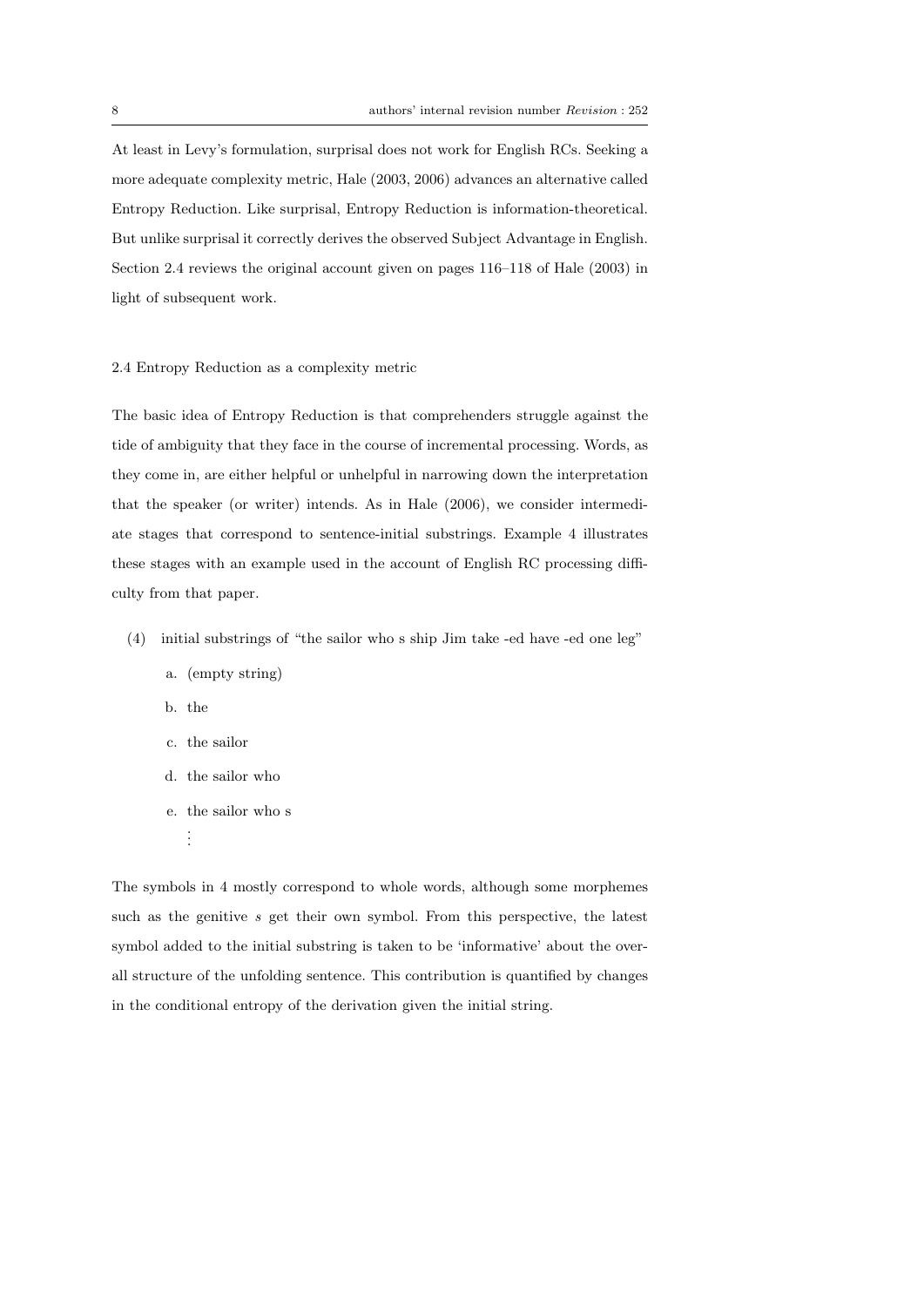The basic idea has a long history. To the best of our knowledge, it was introduced in section 5.3 of Wilson and Carroll (1954). At this time, many cognitive scientists were interested in applying information theory to human communication (see for example chapter 5 of Cherry (1961), section 6.1 of Levelt (1974, volume II), or chapter 3 of Smith (1973)). Wilson and Carroll applied Entropy Reduction to an artificial language of their own creation, by way of introducing the idea and demonstrating its potential utility for morphosyntactic analysis. In doing so, they also acknowledged a major restriction: their formulation relied on a Markov model of language, analogous to beads-on-a-string.

Hale (2003) revived the Entropy Reduction idea by lifting this restriction and applied it to the analysis of processing asymmetries in English, including the Subject Advantage. This paper used context-free phrase structure grammars as models of language structure. The account of the Subject Advantage essentially turned on the possibility of recursive modification which exists in the SRC but which is eliminated by the embedded verb in the ORC. Later papers such as Hale (2006) upgraded the language model yet further to expressive formalisms like Stabler's Minimalist Grammars (1997) where a movement analysis of relativization can be stated directly. This change was accompanied by new algorithms for computing the metric, but the basic equation between human sentence processing work and the reduction of derivational uncertainty remained the same.

Section 9.1 of Hale (2006) notes that Entropy Reduction can derive the repetition accuracy cline that is observed along Keenan and Comrie's (1977) wellknown Accessibility Hierarchy of relativizable grammatical relations (AH). This same pattern is also part of the empirical support for the Minimize Domains (MiD) principle (Hawkins, 2004, §7.2). Entropy Reduction and MiD both derive the AH but from different starting points. Whereas MiD (and its predecessor, Early Immediate Constituents) considers the number of syntactic nodes involved in the ultimately-correct analysis of e.g. an English RC, Entropy Reduction takes into account changing distributions on intermediate parser states. It quantifies the idea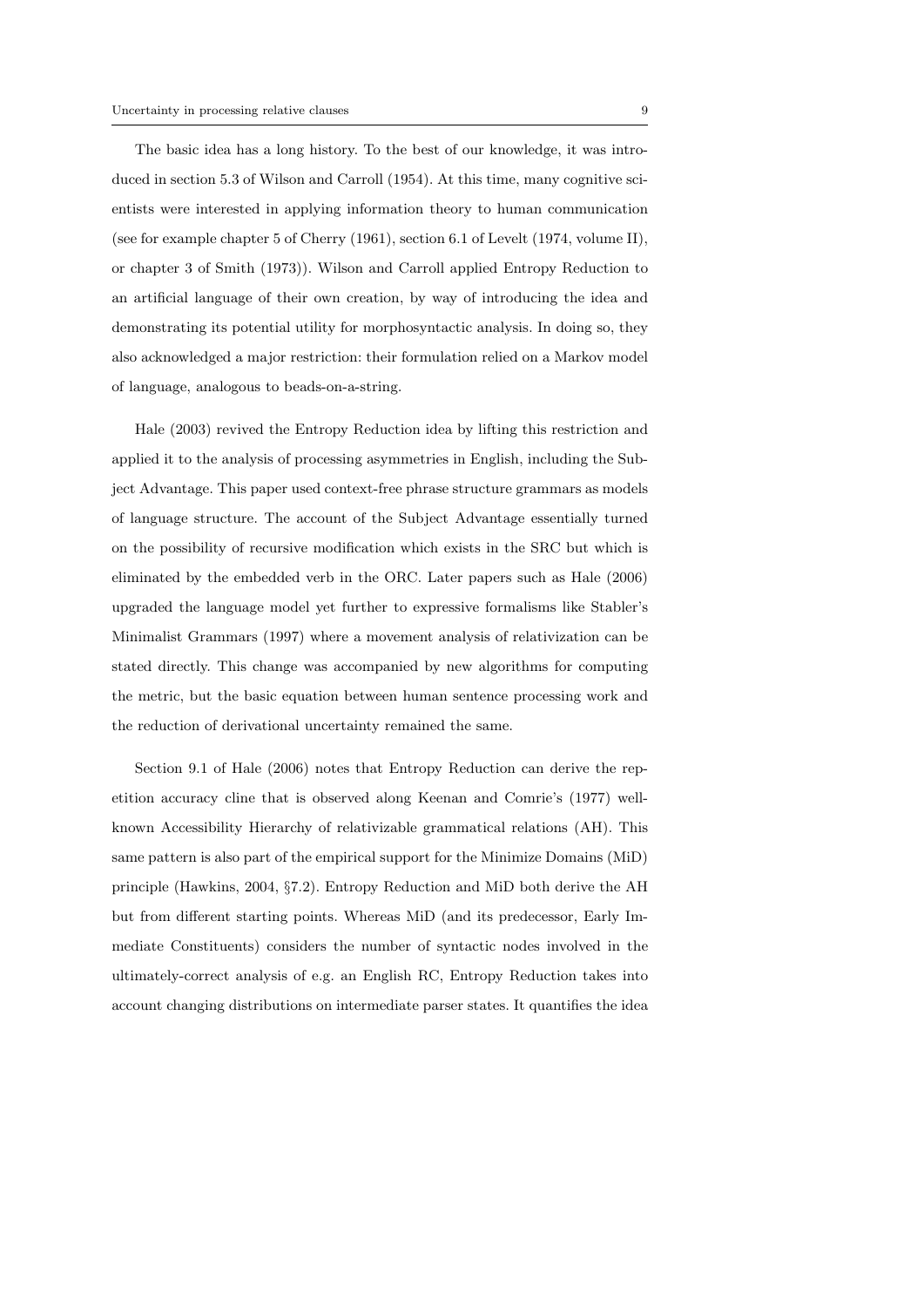of sentence-medial ambiguity with a numerical uncertainty level over intermediate parser states.

There is no necessary connection between Entropy Reduction as a complexity metric and Minimalist Grammars as a formalism. In fact, Frank (2013) recently applied Entropy Reduction to the analysis of British readers' eye fixation times using Simple Recurrent Nets as substitute for a grammar. In this study, Entropy Reduction emerged as a significant predictor of fixation duration. Interestingly, as he computed Entropy Reductions with greater and greater fidelity, Frank found that their fit to observed fixation times got better and better. This sort of result strengthens our confidence in the metric itself.

What remains to be shown is that Entropy Reduction derives the correct predictions in the key domain of prenominal RCs. This is important because, as things stand, there exists no formalized account of incremental processing difficulty that accords with data on both prenominal and postnominal RC processing. In order to make these predictions, we first have to fix upon a syntactic analysis. The syntactic analysis, discussed in section 3, motivates a particular series of corpus studies (section 4) aimed at weighting the rules of a formalized grammar fragment.

#### 3 Structure of Relative Clauses

As noted in the Introduction, there is a general consensus in the generative literature that movement is involved in the derivation of at least some CJK RCs. This evidence comes from the existence of island effects as well as subtler effects such as scope reconstruction and idiom chunk effects (Huang et al., 2009; Whitman, 2012; Han and Kim, 2004). Notice, however, that the consensus claim is not exhaustive. Other RCs seem to present island violations. A widespread view holds that these are cases of resumptive pro, where movement is blocked. But we restrict ourselves here to Subject and Object gaps in non-island environments. In these cases a movement analysis is appropriate.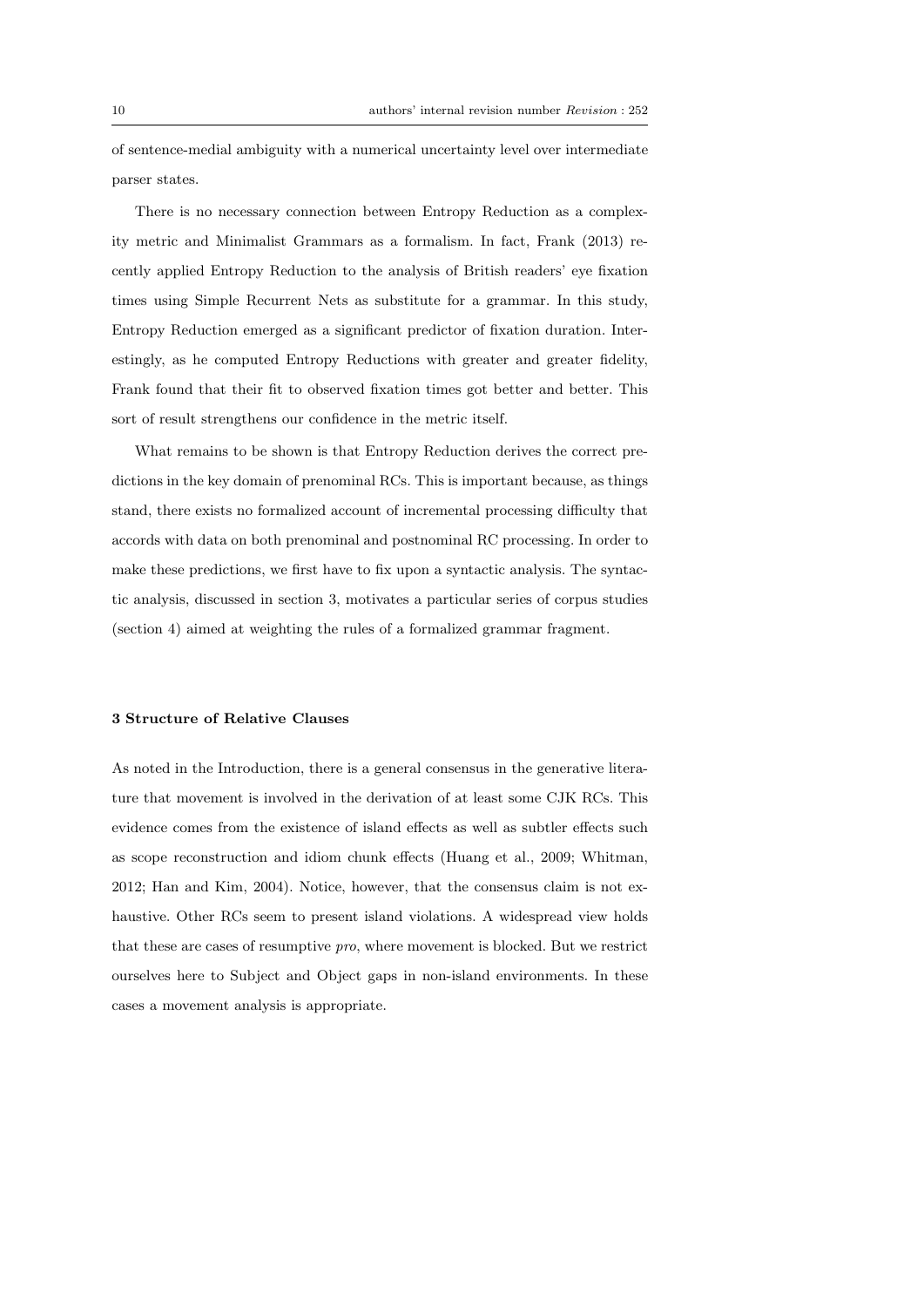#### 3.1 The promotion analysis

There are two main movement analyses of RCs in the generative literature. An analysis moving a null operator from the position of the gap into the clausal projection of the RC was popular through the 1990s (Ning (1993) for Chinese, Ishii (1991) for Japanese, Kaplan and Whitman (1995) for Japanese and Korean). Kayne (1994) revives a different movement analysis for RCs, dating back to Brame (1967), Schachter (1973) and Vergnaud (1974). Under this "promotion" analysis, the RC head is moved directly from the position of the gap into RC head position. Kayne points out that this analysis is particularly attractive for prenominal RCs because it explains the well-known typological fact that prenominal relatives never include overt relative pronouns at the beginning of the RC. According to Kayne's analysis, this is because the RC head is first moved from TP to the specifier of CP. TP is then fronted around the head. The derivation thereby accounts for the head/RC order, the absence of relative pronouns at the beginning of the RC, and the absence of evidence that prenominal RCs are CPs, rather than simple TPs. A further, theory-internal advantage of the promotion analysis is that it avoids a violation of the Extension Condition (Chomsky, 1993) inherent in at least some operator movement analyses. Under such analyses, the RC is adjoined to the head of the nominal projection (or in some analyses, generated in Spec, DP). Relative operator movement then takes place within the CP, but this movement is not at the edge (the structurally highest position) inside the nominal projection. On the promotion analysis, by contrast, the NP generated in the position of the gap moves consistently to the edge of the projection at each step of the derivation.

Promotion analyses have been adopted by X. Wu (2000) for Chinese, and Hoshi (1995) for Japanese. Huang et al. (2009) adopt a mixed analysis of Chinese RCs, involving both promotion and operator adjunction. As our purpose in this paper is to generalize across comparable derivations, in the formal grammar fragments, we implemented promotion derivations, as representative of the currently most widely-adopted analysis of RCs in minimalist theory. Figure 1 sketches these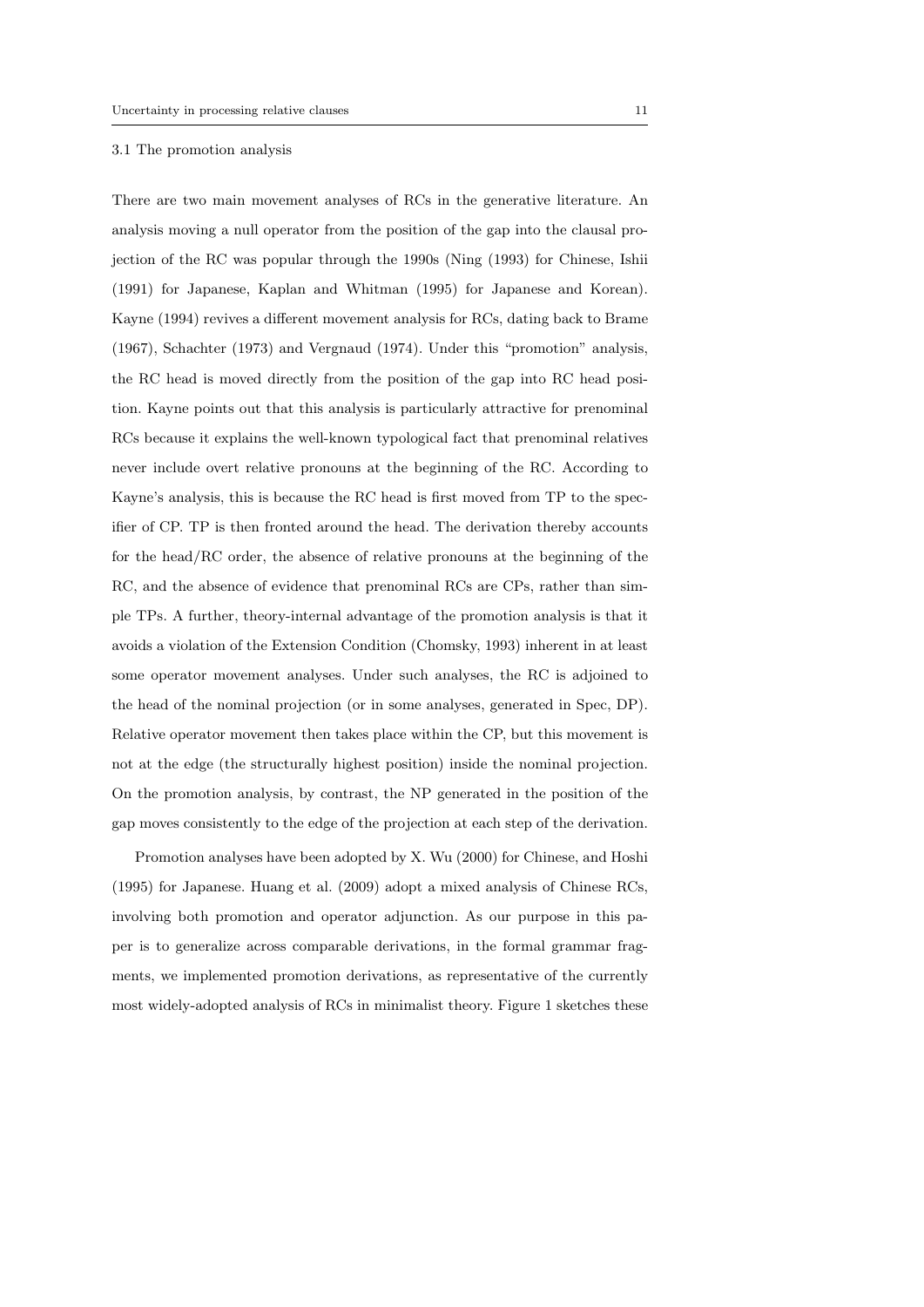derivations with Korean and Japanese presented at the same time in 1(a) and Chinese separately in  $1(b)$ .



Fig. 1 Syntactic analyses of CJK relative clauses

#### 3.2 Minimalist Grammars

feature motivates the MOVE operation; this operation reorganizes the derived tree The promotion analysis discussed above in section 3.1 is a compelling idea about the general structure of RCs across languages. But in order to extract specific quantitative predictions, one must express this general idea in some concrete way. In this project, we did this using the Minimalist Grammars (MGs) of Stabler (1997). This system formalizes certain themes of Chomsky's Minimalist Program (1995). For instance, MG lexical entries have sequences of features that motivate derivational operations. One kind of feature motivates the MERGE operation; this aspect is reminiscent of categorial grammar (Berwick and Epstein, 1995). Another kind of and has no direct parallel in categorial grammar. In our grammars, for instance, there is a +wh feature that motivates movement of a corresponding -wh phrase.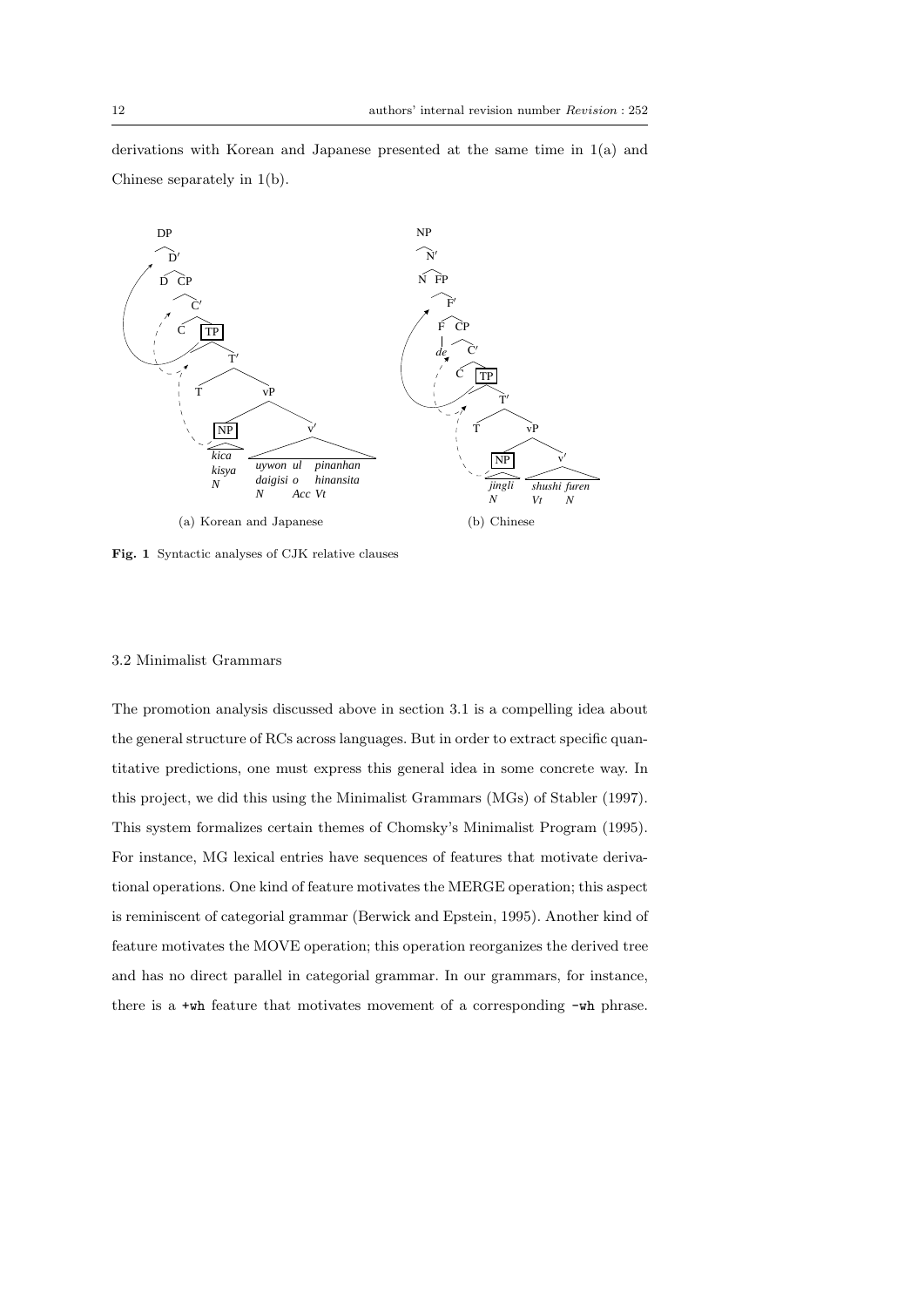The finitude of the available feature types, in any given grammar, is crucial for reining in the expressive power of these grammars.

Minimalist Grammars can be viewed as defining two operations (MERGE, MOVE) in a kind of bottom-up way. But this perspective is not exclusive. An important mathematical result shows that the same formalism can also be viewed as a rewriting system that works top-down (Michaelis, 2001; Harkema, 2001). Neither direction is privileged if one adopts a view of MG derivations as trees. One can get a sense of these derivation trees by imagining nodes labeled with the operation name (MERGE or MOVE) and leaves labeled with feature bundles.<sup>3</sup>

The derivation tree viewpoint underwrites the interpretation of MGs as stochastic branching processes, and therefore also their interpretation as probabilistic grammars.<sup>4</sup> The core idea is that a derivation may continue, from the top down, by application of any one of a number of alternative operations. These operations are "backwards" from the usual bottom-up perspective but this presents no difficulty. If appropriately normalized, the weights on these alternative branches become probabilities and the grammars themselves can take on a more cognitive interpretation: they define the class of structures a comprehender might be expecting.<sup>5</sup> In order to set up this cognitive interpretation (section 5), numerical weights have to be determined. Section 4 explains how we used corpus distributions to obtain these numbers.

<sup>3</sup> See Figure 12 of Hale (2006). The distinction between derivation tree and derived tree was introduced into cognitive science by Aravind Joshi.

<sup>4</sup> Chapter 2 of Harris (1963) treats, in detail, the sort of branching process used in these linguistic models. Smith (1973, pages 66-68) and Hale (2006, §3.1) both review the work of Grenander (1967) who was the first to see the connection to branching processes.

<sup>5</sup> The modeling in this paper relies exclusively on syntactic information e.g. grammatical category, hierarchical phrase structure and WH-movement. This leaves out nonsyntactic factors, such as animacy and information structure, which also play a crucial role in human sentence comprehension. However, nothing in the overall approach prevents inclusion of additional features in the formal grammar fragment e.g. diacritics such as animate or topic. In continuing modeling work, Z. Chen (2014) estimates weighted grammars with formalist as well as "functionalist" feature names. The results accurately reflect the Subject Advantage and the animacy effect in English, Italian and Chinese RCs.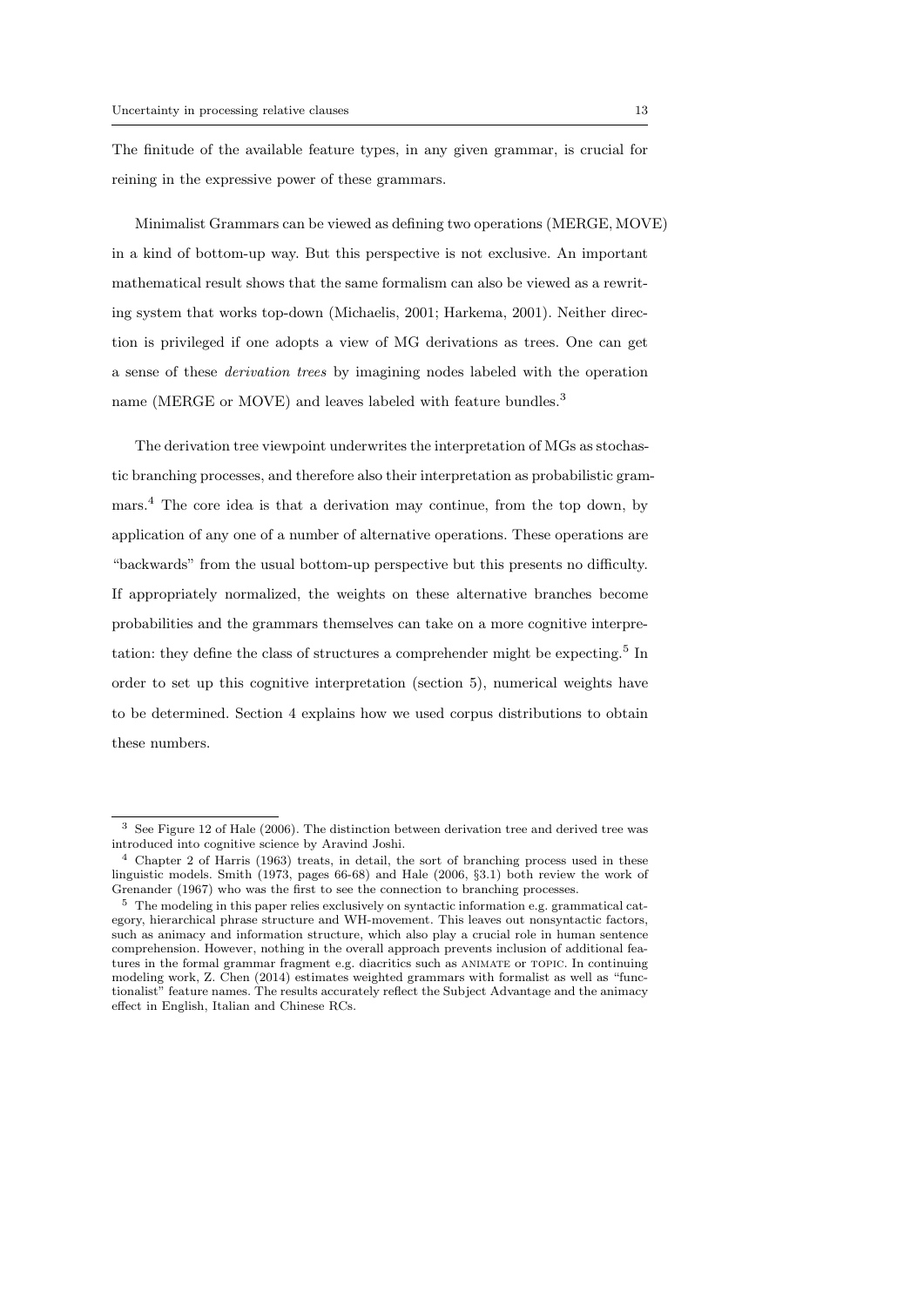#### 4 From corpora to weighted grammars

The step from corpora to weighted grammars follows a simple logic: branches of the derivation tree represent choices about which structure to generate. In a performance model, these choices might reasonably be based on experience. We can approximate this experience by estimating various statistics from Treebanks or other samples. This section illustrates one such procedure, starting from a simplified example based on context-free grammars. It turns out, however, this is not really a simplification at all, because the weighting of MG derivations proceeds in exactly the same manner.

### 4.1 Relative frequency estimation for tree branches

Because the fragments of Chinese, Japanese and Korean are expressed as MGs, their derivations may be viewed as having been generated by a context-free phrase structure grammar (CFG). The estimation problem therefore reduces to the problem of weighting a CFG. But this problem is easy to solve; the method can be demonstrated with a small example such as Figure 2. The rules in Figure 2 present

$$
\begin{array}{ccc}\nS & \rightarrow & NP \ VP \\
NP & \rightarrow & Det \ N \\
VP & \rightarrow & N \\
VP & \rightarrow & V \\
VP & \rightarrow & V \ NP\n\end{array}
$$

Fig. 2 Unweighted grammar offers alternative ways to rewrite both NP and VP

us with choices: is an NP going to have a determiner (Det) or will it be a bare noun (N)? Similarly, will a verb phrase be transitive or intransitive? The idea of relative frequency estimation is to set the weights on these choices according to the ratio of those two structure types in a sample. This task is far easier if one has access to a Treebank — a corpus whose sentences are annotated with phrase structures.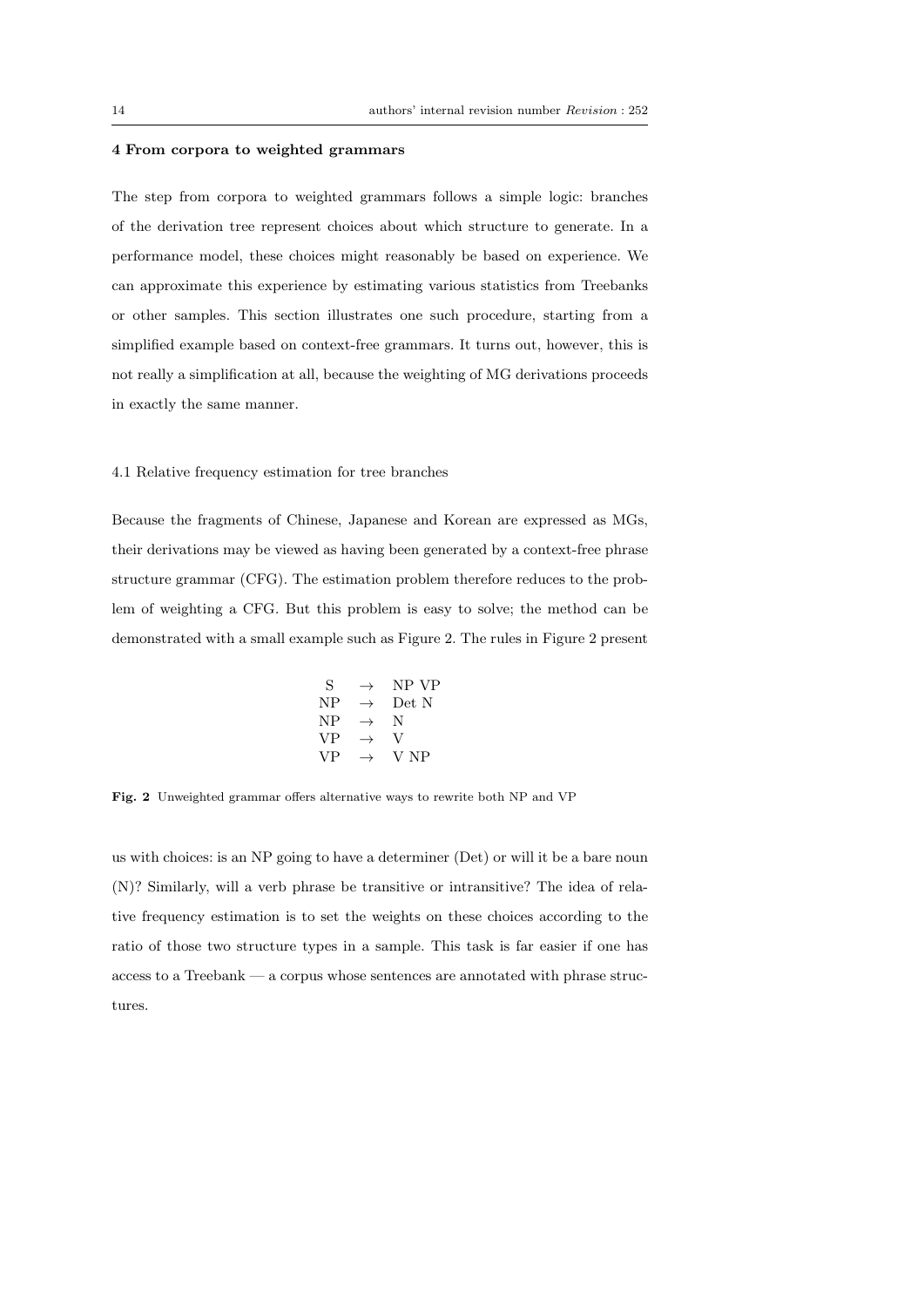Given a Treebank, one can easily weight this grammar by counting. First, count how many times an NP node appears with two daughters, one labeled Det and one labeled N; say this number is 100. Second, count how many times an NP node appears with a single N daughter; say this number is 50. Similarly, suppose that a VP node appears with a single V daughter 120 times, and that a VP node appears with a V daughter and an NP daughter 90 times. These counts can be summarized as shown in (5).

|     | NP with two daughters, labeled Det and N | 100 |
|-----|------------------------------------------|-----|
| (5) | NP with a single daughter, labeled N     | 50  |
|     | VP with a single daughter, labeled V     | 120 |
|     | VP with two daughters, labeled V and NP  | 90  |

Then we would assign the 'NP  $\rightarrow$  Det N' rule a weight of  $\frac{100}{150}$  (or  $\frac{2}{3}$ ), and the 'NP  $\rightarrow$  N' rule a weight of  $\frac{50}{150}$  (or  $\frac{1}{3}$ ). Similarly, the two VP rules would be assigned weights of  $\frac{120}{210}$  and  $\frac{90}{210}$  respectively. Note that when a nonterminal, such as S in this example, has only one possible expansion, then this rule must have a weight of one and so there is no need to consult a corpus.

The situation is analogous for the more complex MG rewriting system: counts of how often certain grammatical patterns appear in corpora still suffice to determine the relevant weights. To illustrate, the relevant corpus frequencies for our Korean MG are given in (6). For simplicity, we omit from (6) the details of the rewriting system's parent-daughter combinations that are indicated explicitly in Figure 2 and (5), and instead describe the relevant grammatical patterns in formalism-neutral terms (e.g. "intransitive verb", "complement clause"). The key point is that these counts determine the weights for our Korean grammar in precisely the same way that the structural counts in (5) determined the weights for the grammar in Figure 2. As in Figure 2 the counts are grouped into alternatives; each decision in the stochastic derivation process requires choosing from one of these pairs. Setting weights for each of the two alternatives at each such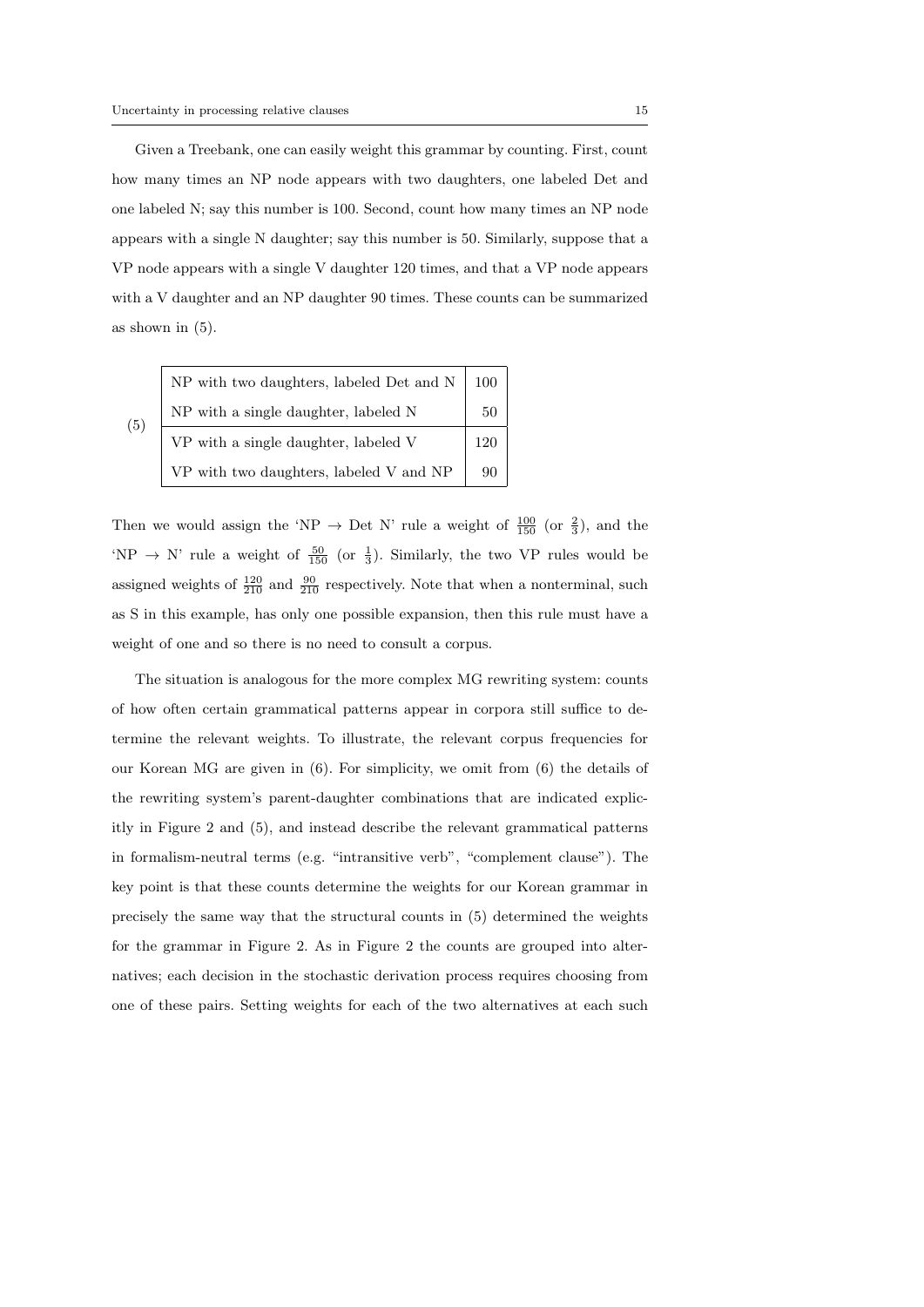|     | intransitive verb                                     | 1417 |
|-----|-------------------------------------------------------|------|
|     | transitive verb                                       | 1038 |
|     | pro in subject position                               | 594  |
|     | non- <i>pro</i> noun phrase in subject position       | 961  |
|     | <i>pro</i> in object position                         | 23   |
| (6) | non- <i>pro</i> noun phrase in object position        |      |
|     | subject relative clause                               | 1030 |
|     | object relative clause                                | 130  |
|     | relative clause                                       | 1160 |
|     | complement clause                                     | 902  |
|     | noun phrase with complement clause or relative clause | 2062 |
|     | noun phrase consisting of only a simple noun          | 1976 |

choice point fully determines a probability distribution over the derivations of our grammars, among which are the RC derivations discussed in section 3.

Although MGs differ from CFGs (e.g. by involving movement operations) counts of how often certain grammatical patterns appear in corpora still suffice to determine the weights of the relevant grammatical decisions. For example, note that one of the decisions that appears in our Korean grammar is the choice between SRCs and ORCs. While this can be thought of as choosing a gap position, in an MG this decision amounts to the choice between two different node labels on the same derivation tree node. In this more complex case, we again compute weights simply by counting how many SRCs and how many ORCs appear in a corpus and normalizing appropriately.

#### 4.2 Counting constructions in corpora

To see how this counting is accomplished, this section offers two examples. These examples are from Korean, although the procedure for the Japanese and Chinese grammars is very similar. The chief consideration to keep in mind is the distinction between the formalism in which the Treebank is encoded (typically phrase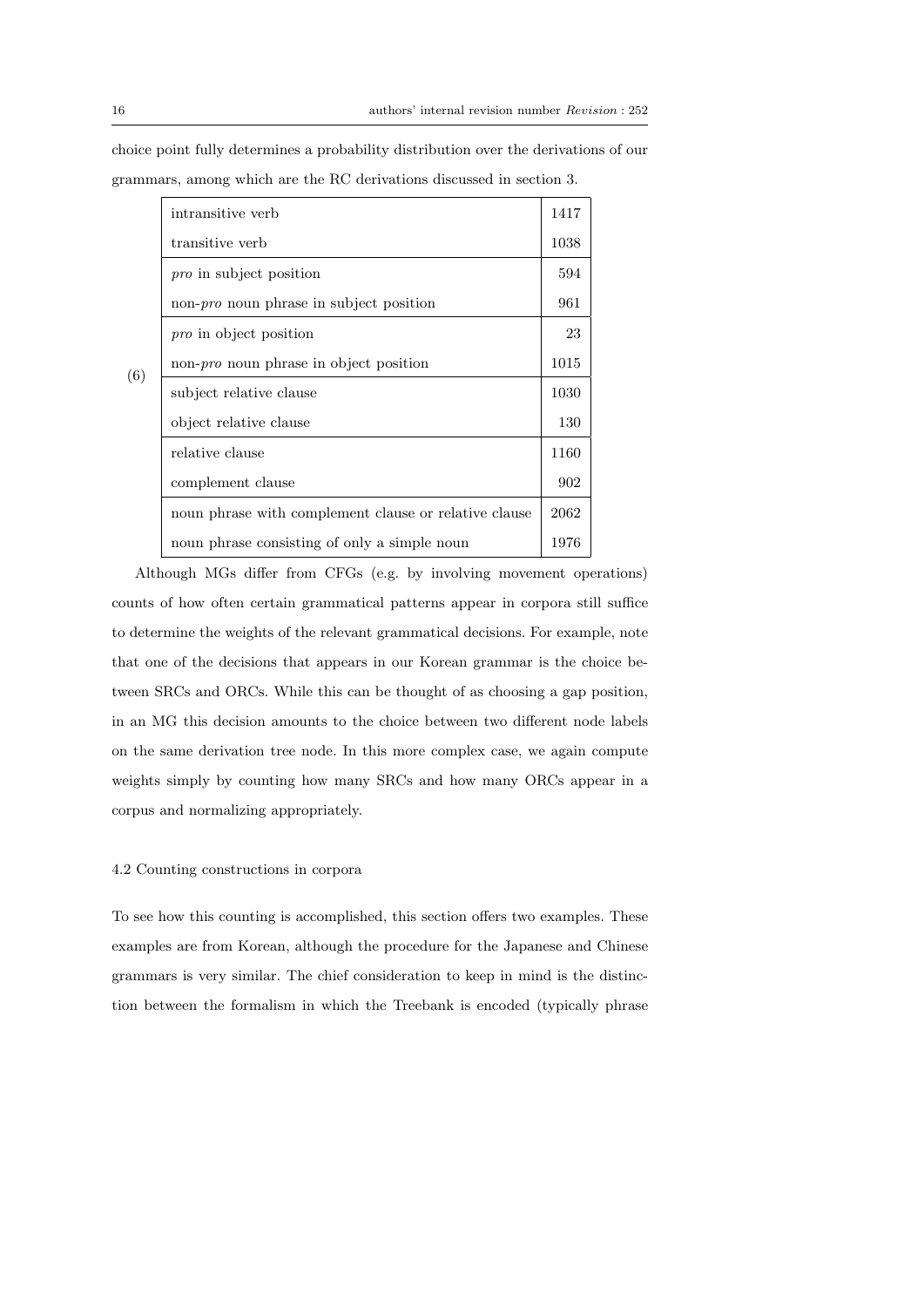structure) and the formalism being applied in the linguistic performance model (here, MGs).

The first example is transitivity. How can we estimate the rate at which VPs are transitive as opposed to intransitive? Looking in the Penn Korean Treebank (KTB) (Han et al., 2002) we identify particular structural configurations that the annotators used to flag these alternatives.<sup>6</sup> These configurations are schematically illustrated below in 7a and 7b.



The count of configuration 7a  $(C_a)$  compared to configuration 7b  $(C_b)$  estimates the transitivity parameter that we would need as a weight in our grammar. In a grammar like the one in Figure 2 we would assign  $\frac{C_a}{C_a + C_b}$  to the transitive VP rule 'VP  $\rightarrow$  V NP' and  $\frac{C_b}{C_a+C_b}$  to other, intransitive rule 'VP  $\rightarrow$  V'.

The second example is relativization from Subject as opposed to Object. Here the procedure is exactly the same. The KTB represents SRCs as an S node which (i) adjoins to an NP, and (ii) has as its first daughter a WH-operator that is coindexed with a trace in an NP-SBJ position; similarly for ORCs and an NP-OBJ position. Specific cases of these two patterns are shown below in 8a and 8b. Of course, the criterial features are the tree configurations and the coindexation

<sup>6</sup> We employ the pattern matching tool Tregex (Levy and Andrew, 2006) for our corpus search.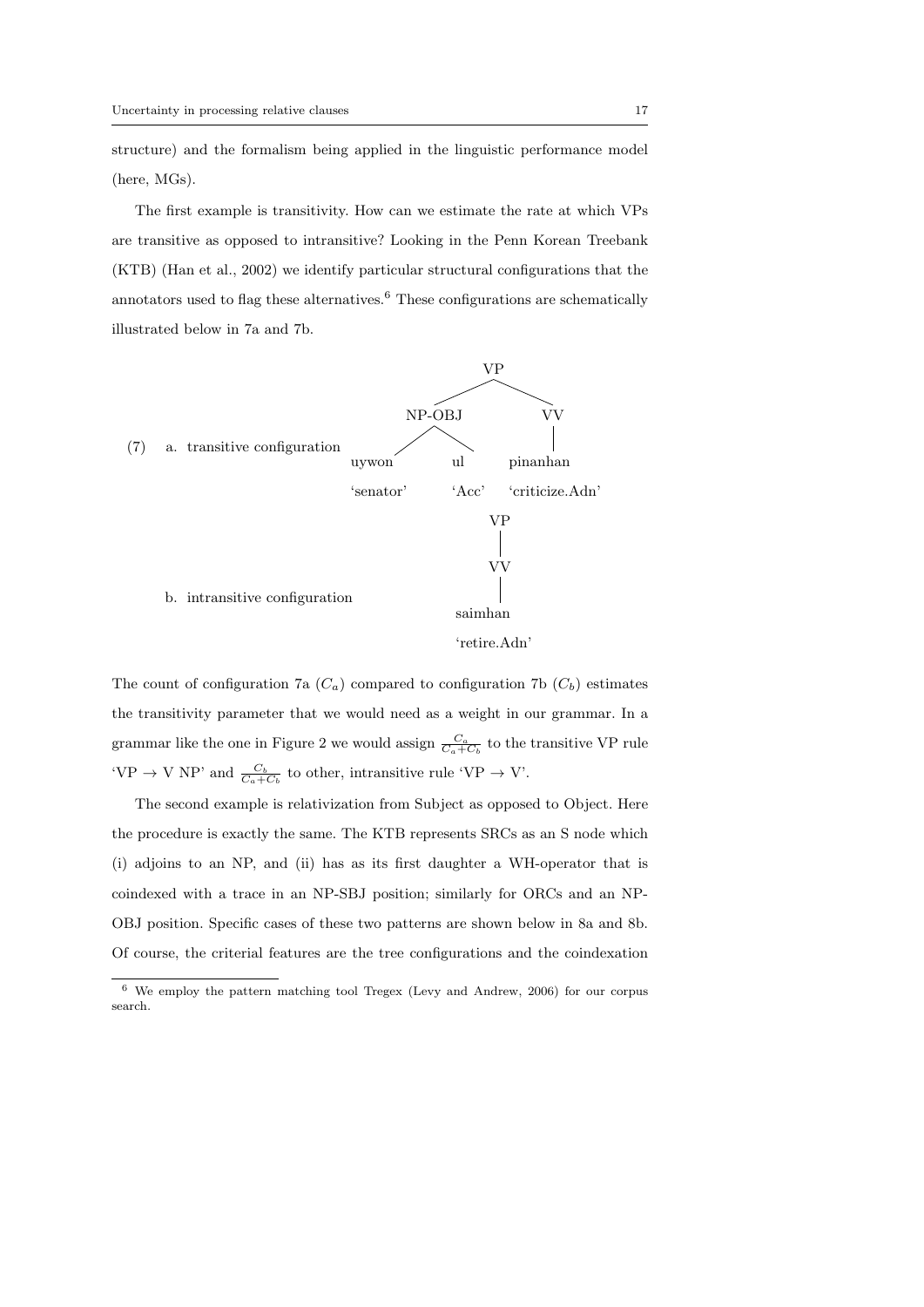– not the specific words. These structures are the ones that qualify as SRCs or ORCs in the sense required for the totals shown in (6).



Appendix A includes more details e.g. about weighting the Japanese and Chinese grammars. The logic of the approach is identical, but we have restricted attention to Korean here because certain technical details make it the simplest of the three cases.

## 5 Weighted grammars and information gain

The Entropy Reduction hypothesis, referred to above in section 2.4, requires some sort of weighting to quantify degrees of expectation. Section 4 introduced the weight-setting methodology. But equally required for a solid understanding of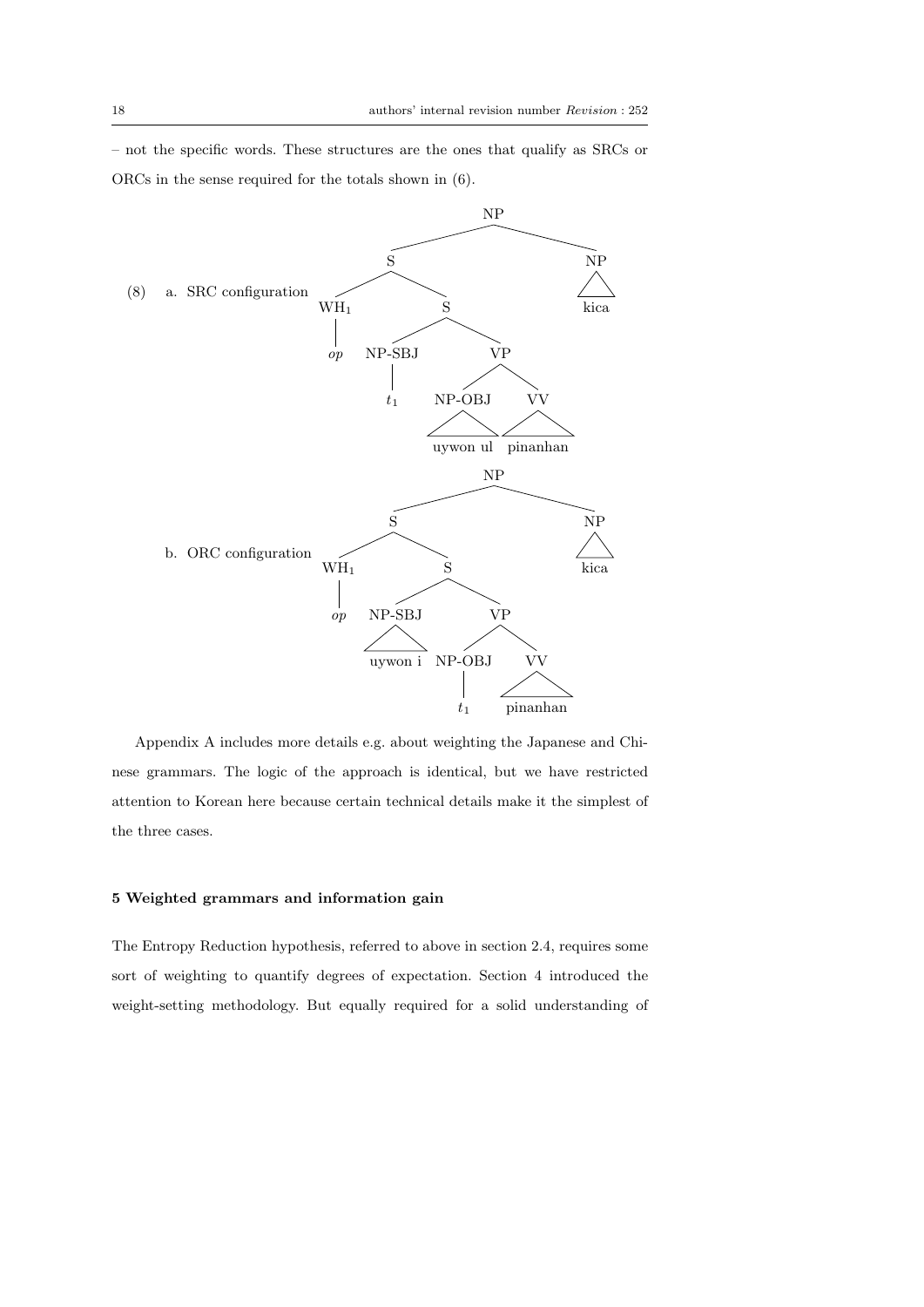Entropy Reduction is the idea of conditioning grammars on initial substrings of sentences. This aspect, taken up in this section, is symbolized by the vertical dimension in Table 3.

(Generative) Grammar discrete formal system generates a sentence if a derivation exists

Weighted Grammar discrete formal system with weights generates (sentence,weight) pairs sentence-weights accumulate rule-weights

Intersection Grammar generates a sentence if a derivation exists subject to a condition on its yield

Weighted Intersection Grammar generates a (sentence,weight) pair if a derivation exists and the yield-condition is satisfied

Table 3 Generative grammar and two augmentations of it

Entropy Reduction is an incremental complexity metric; this means that it makes predictions on a word-by-word basis. These predictions reflect a quantity – entropy – calculated over a set of derivations that remain "in play" at each successive word in a sentence. If no words have been heard, then the set of in-play derivations is, of course, the full set of all possible derivations. But as the comprehender considers successive words of an initial substring, these words begin to impose more of a constraint. With an explicit grammar fragment, we can calculate the remainder set of allowable word-sequences that can grammatically follow some given initial substring. We call members of this set "remainders." The remainders are the strings that would be generated by a new grammar representing the intersection of the given initial string with the original, full-sentence grammar (Bar-Hillel et al., 1964). This intersecting, in the style of Bar-Hillel, is indicated in the transition from the upper-left quadrant to the lower-left quadrant of Table 3. Each remainder has at least one derivation associated with it, and these derivations are compactly encoded by what is called an intersection grammar. In this paper, the yield condition is that the first few words must match an explicitly-given list representing the words that have already been heard or read, as in example 4. We call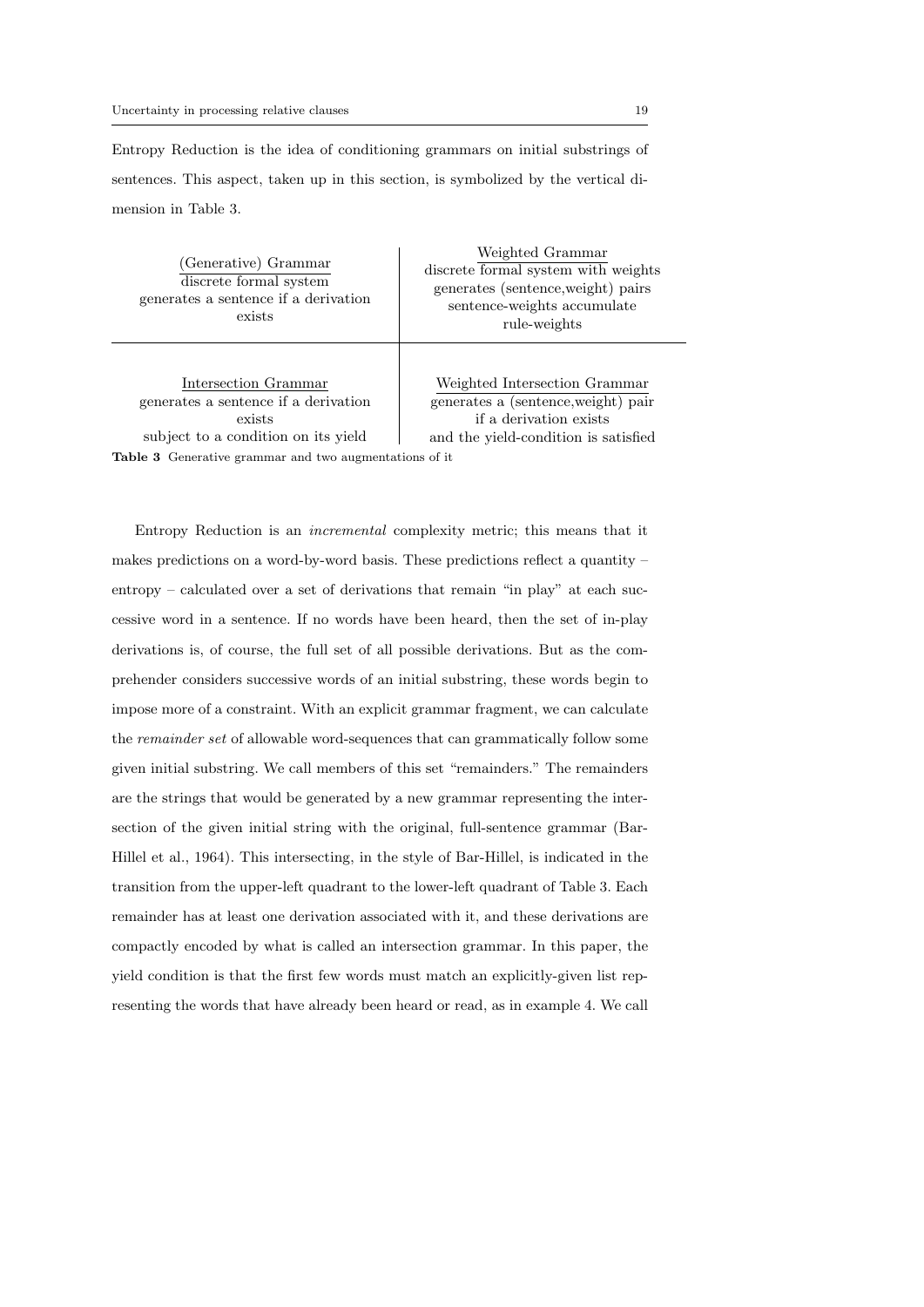intersection grammars meeting this condition "remainder grammars." Transitioning to the bottom-right quadrant of Table 3, we add weights. This change does not alter the requirement that each derivation in the remainder grammar should remain consistent with the same initial string. But importantly, the weights can now quantify the degree to which an idealized comprehender would expect one remainder or another.

The information gained from a word in a sentence is precisely the drop in derivational uncertainty that is precipitated by that word. This uncertainty is formalized using the definition of entropy  $(H)$  given below in 9.

$$
H(X) = -\sum_{i} p(x_i) \log_2 p(x_i)
$$
\n(9)

In this application to performance models of language, the  $p(x_i)$  in definition 9 are the probabilities of syntactic derivations that are still "in play" at a given initial substring. Using the methods of Grenander (1967) and Nederhof and Satta (2008), it causes no particular difficulty if the number of these derivations is unbounded (see Appendix B).

Weighted grammars thus define a probability distribution on what might be coming up later in the sentence, assuming it turns out to be grammatical. If we graph this probability distribution in a way such that each remainder-derivation  $x_i$  has its own bar and the height of the bars correspond to their probability  $p(x_i)$ then we can interpret the entropy of this distribution visually as the flatness of the graph. Given two distributions over the same events, the distribution with the flatter graph is the higher-entropy distribution. Figure 3 illustrates this sort of comparison with two distributions with geometrically-decreasing probabilities, just like those defined by the weighted grammars for CJK. By visual inspection, one can see how the lower entropy distribution 3(b) concentrates its probability on the left-hand side of the graph more heavily than the higher entropy distribution 3(a) does, the latter being more spread out. The maximum entropy distribution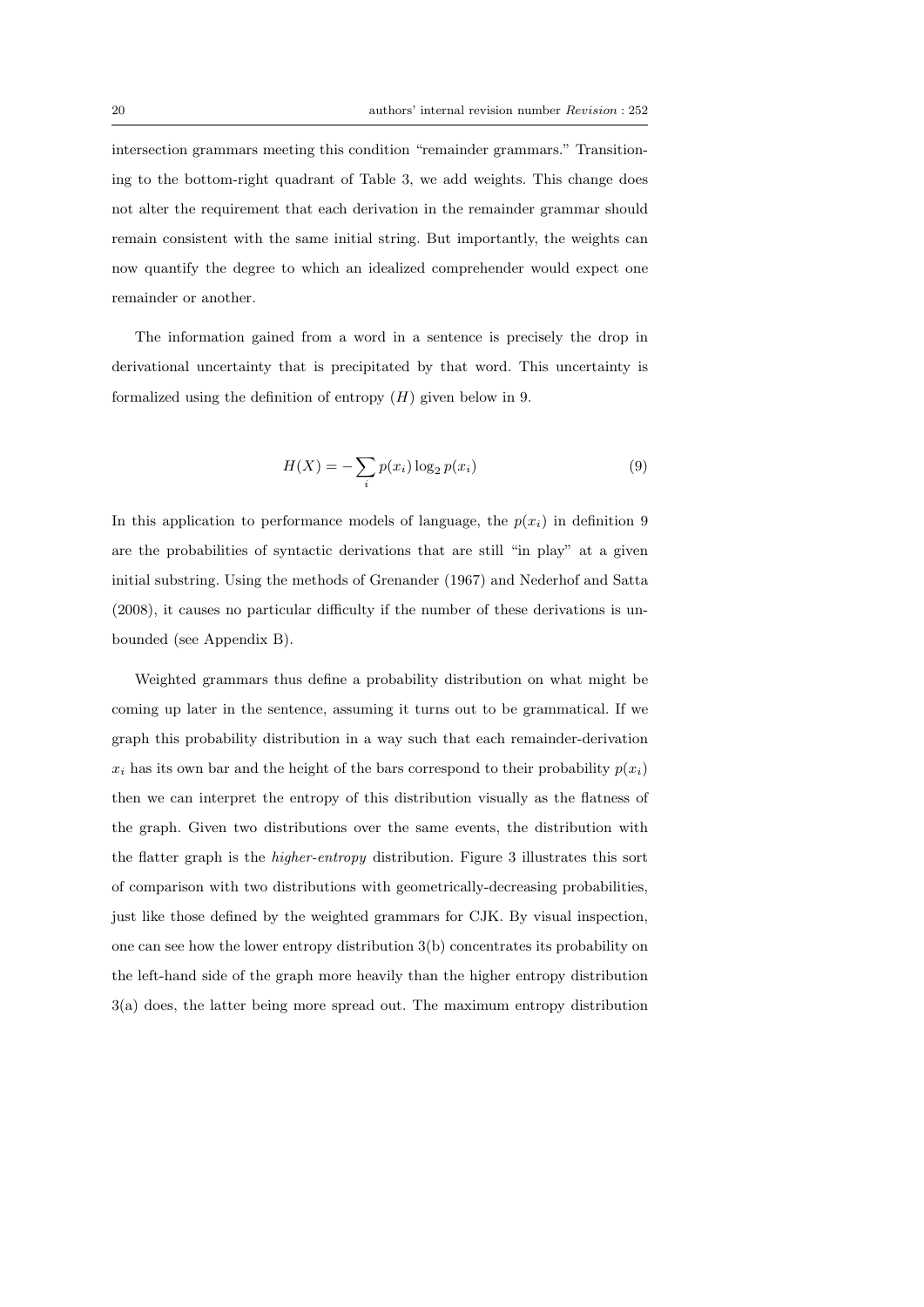

Fig. 3 Two distributions, one of which is more peaked.

is of course the uniform distribution which, if graphed, would be a flat horizontal line.

If a particular word ends up tightening the overall constraints on the remainder set, then entropy has been reduced. Ultimately, if the sentence is unambiguous then uncertainty about the intended derivation should be brought down to zero by the end of the utterance. But locally, words that open up more options than they close down can cause entropy to increase. In some interpretations of information theory this is interpreted as "negative information" however, as its name implies, Entropy Reduction only considers transitions on which information is actually gained. Appendix C goes into additional aspects of information theory.

### 6 Processing Predictions

This section reports the incremental processing difficulty profiles that derive from the syntactic analysis discussed in section 3 via the Entropy Reduction complexity metric reviewed in subsection 2.4. This general methodology is discussed at length in Hale (2006). In all three languages the pattern is the same: a Subject Advantage is derived such that SRCs are correctly identified as easier to understand. The following subsections discuss in detail the positions at which these Subject Advantages are predicted — typically at the beginning of the relative clause region and at its head noun. The discussion relates these predicted incremental processing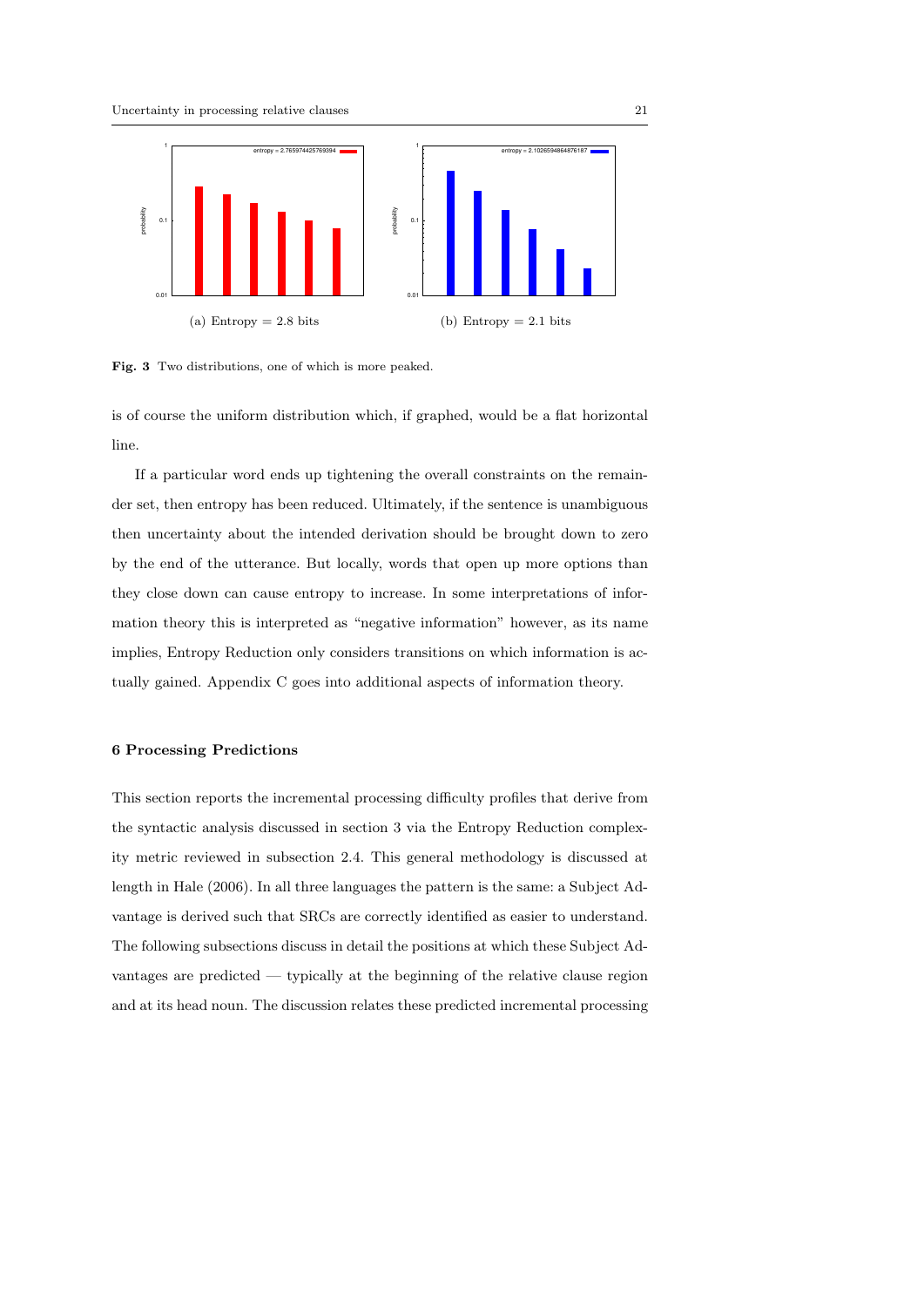|      | Descriptive labels for terminal nodes       |            | Symbols appearing in derived strings |
|------|---------------------------------------------|------------|--------------------------------------|
| N    | noun                                        | $t\,$      | trace; indicates move-               |
| V    | verb                                        |            | ment's launching site                |
|      | -i: intransitive<br>-t: transitive          | pro        | unpronounced pronoun;                |
|      | -d: declarative -n: adnominal               |            | not derived by move-                 |
| fact | nouns such as <i>fact</i> that              |            | ment                                 |
|      | $_{\rm take}$<br>complement<br>$\mathbf{a}$ | $\epsilon$ | empty category, unspec-              |
|      | clause                                      |            | ified                                |
| de   | relativizer in Chinese                      |            | brackets indicate embed-             |
| Nom  | nominative case marker                      |            | ding                                 |
| Acc  | accusative case marker                      |            |                                      |
| Dem  | demonstratives                              |            | <b>Syntactic Constructions</b>       |
| Сl   | classifiers                                 | <b>SRC</b> | Subject Relative Clause              |
| Time | temporal phrases                            | ORC        | Object Relative Clause               |
|      |                                             | <b>NCC</b> | Noun<br>Complement                   |
|      |                                             |            | Clause                               |
|      |                                             |            | Linking Hypothesis                   |

ER Entropy Reduction

## Table 4 Abbreviations

asymmetries to grammatical alternatives defined by a formal grammar fragment. We focus on the role of sentence structure in processing by using grammar fragments that derive part-of-speech symbols, rather than particular lexical items. A complete list of these symbols is provided in Table 4.

### 6.1 Korean

The word-by-word difficulty predictions for Korean RCs using Entropy Reduction are shown in Figure 4. This Figure illustrates that more processing effort is predicted for ORCs than SRCs in general. Specifically, a Subject Advantage stands out on the second word (i.e. case marker) and the fourth word (i.e. head noun). The rest of this section details the derivation of these processing asymmetries at these specific positions.

Figure 5 tracks how the most probable structures and their probabilities change as the comprehender encounters new words. Each box lists sentence-level strings generated by the remainder grammar at the given initial substring, highlighted in bold, along with the entropy of the probability distribution over those remain-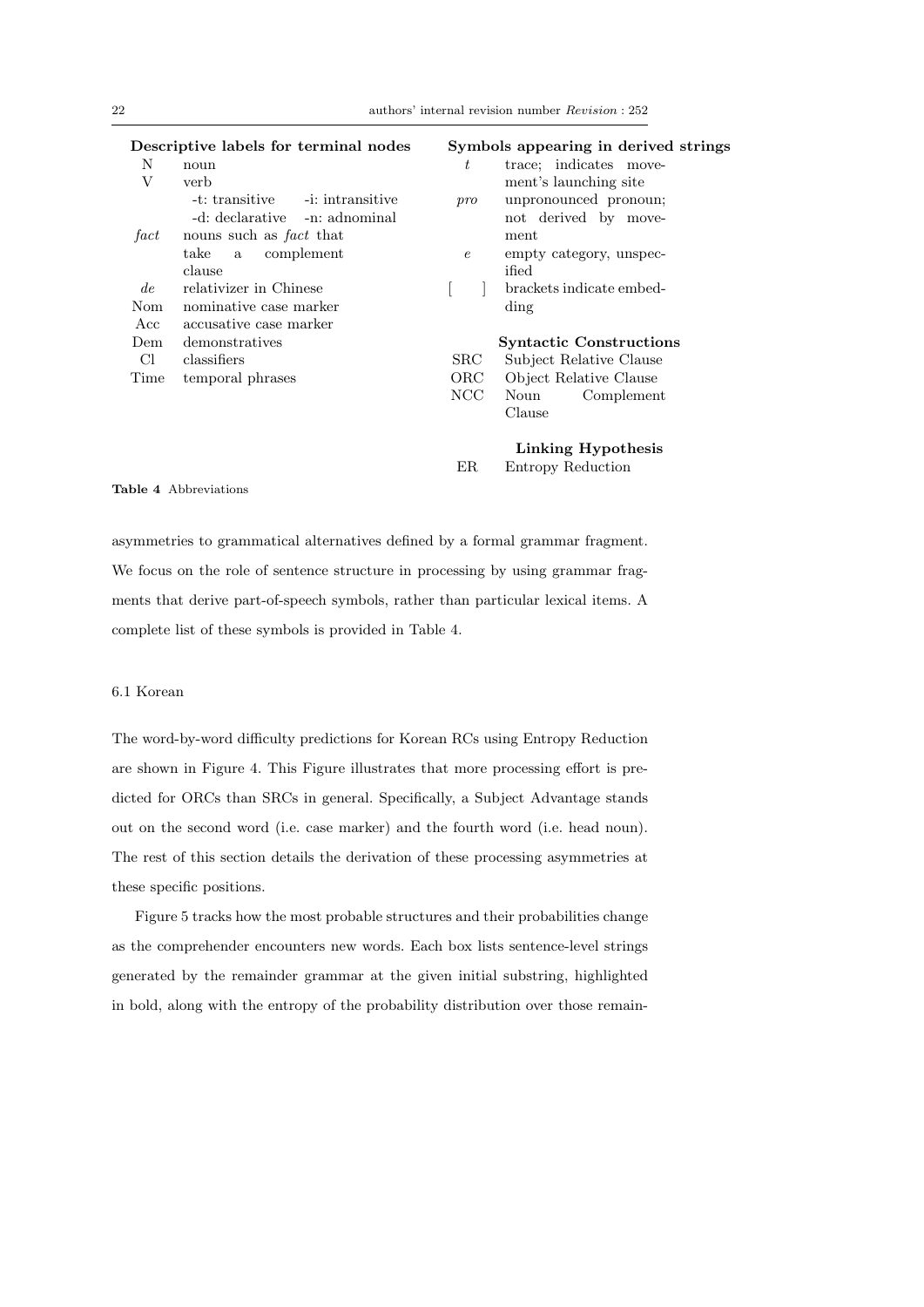

Fig. 4 ER prediction for Korean RCs

ders. These entropy values assist in the interpretation of the entropy reductions (ER) shown on each arrow, which are the actual difficulty predictions graphed in Figure 4. The strings also include non-boldface words that are anticipated but as yet unheard. Each alternative is ranked by the conditional probability of the whole structure given the common initial substring. For instance, when readers have only encountered the noun symbol  $N$  as the first word  $(w_1)$ , the most likely full sentence is a simple intransitive clause, N Nom Vid (probability 0.563).

The Subject Advantage at the case marker  $(w_2)$  can be explained as follows. More processing difficulty is predicted for ORCs at  $w_2$  because remainder-set entropy is reduced in the transition from  $w_1$  to  $w_2$  when processing the ORC (ER 2.18 bits), whereas there is no reduction in the case of the SRC. Since both SRC and ORC start with the same word at  $w_1$  (i.e. N), the prediction rests on the difference in the entropy value at  $w_2$ . In other words, the Subject Advantage at  $w_2$ is due to the lower entropy of the ORC-initial substring  $N \text{ N}om (4.210 \text{ bits})$ , compared to the SRC-initial substring  $N$  Acc (11.073 bits). This difference in entropy can be understood by reference to remainder sets at  $w_2$ , as shown in Figure 6. This Figure illustrates that while  $N$  Nom is very likely to be a matrix subject  $(0.713)$ , the remainder distribution at N Acc is less concentrated. Therefore, the ORC-initial substring at  $w_2$  is associated with a lower entropy value than the cor-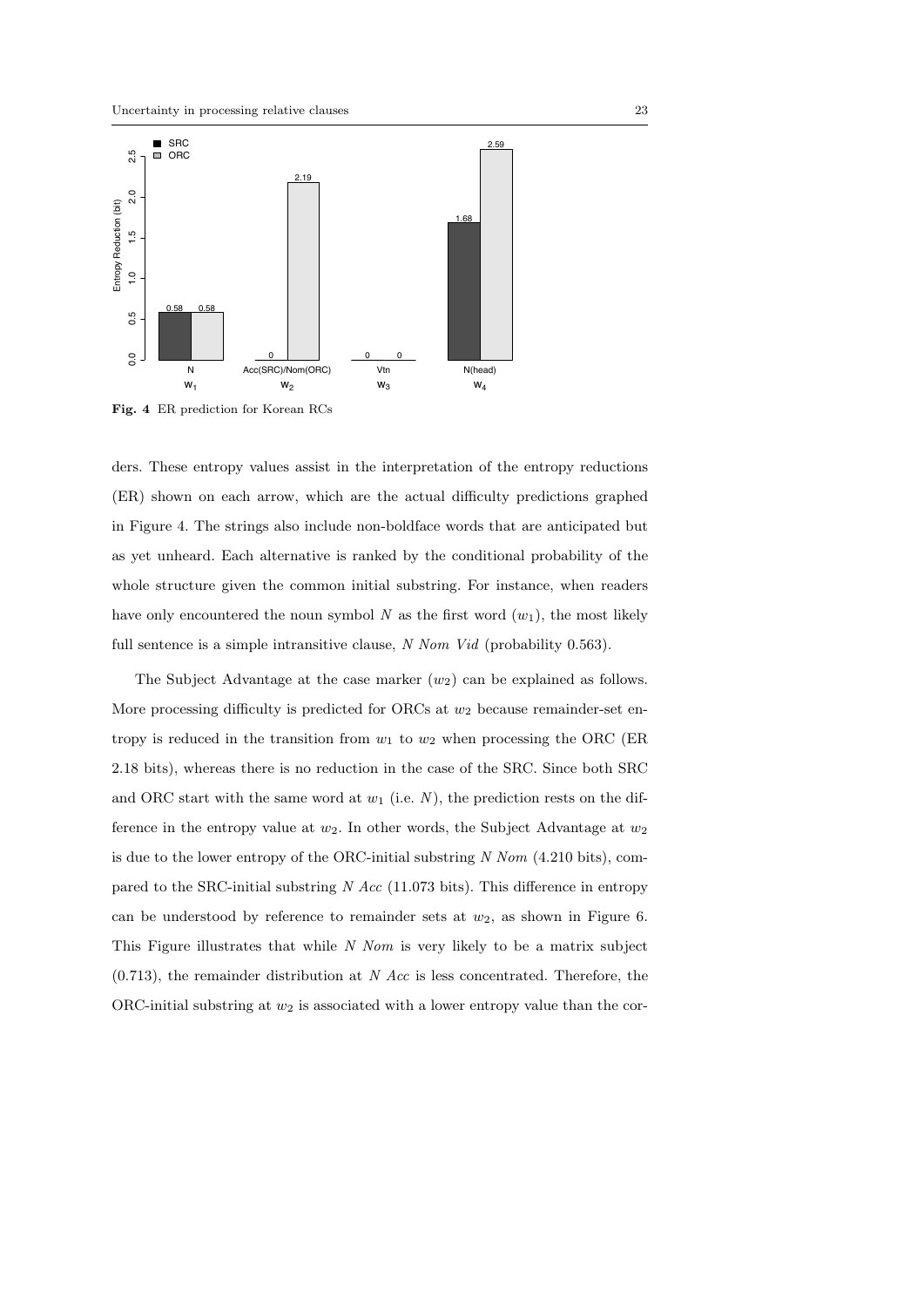

Fig. 5 Likely derivations and their conditional probabilities in Korean RCs

responding SRC-initial substring, which leads to more Entropy Reduction in the ORC's transition from  $w_1$  to  $w_2$ .

The Subject Advantage at the head noun  $(w_4)$  is also indicated by greater Entropy Reduction for the ORC in the transition from  $w_3$  to  $w_4$ . In this transition, the remainder-set entropy is reduced more for the ORC (ER 2.59 bits) than for the SRC (ER 1.68 bits). At  $w_3$ , the entropy is higher for the ORC (14.827 bits) than for the SRC (12.905 bits). Once the head noun is revealed at  $w_4$ , the entropy is still higher for the ORC but the difference in entropy between the two states becomes relatively small (11.220 bits for SRC and 12.234 bits for ORC). Thus,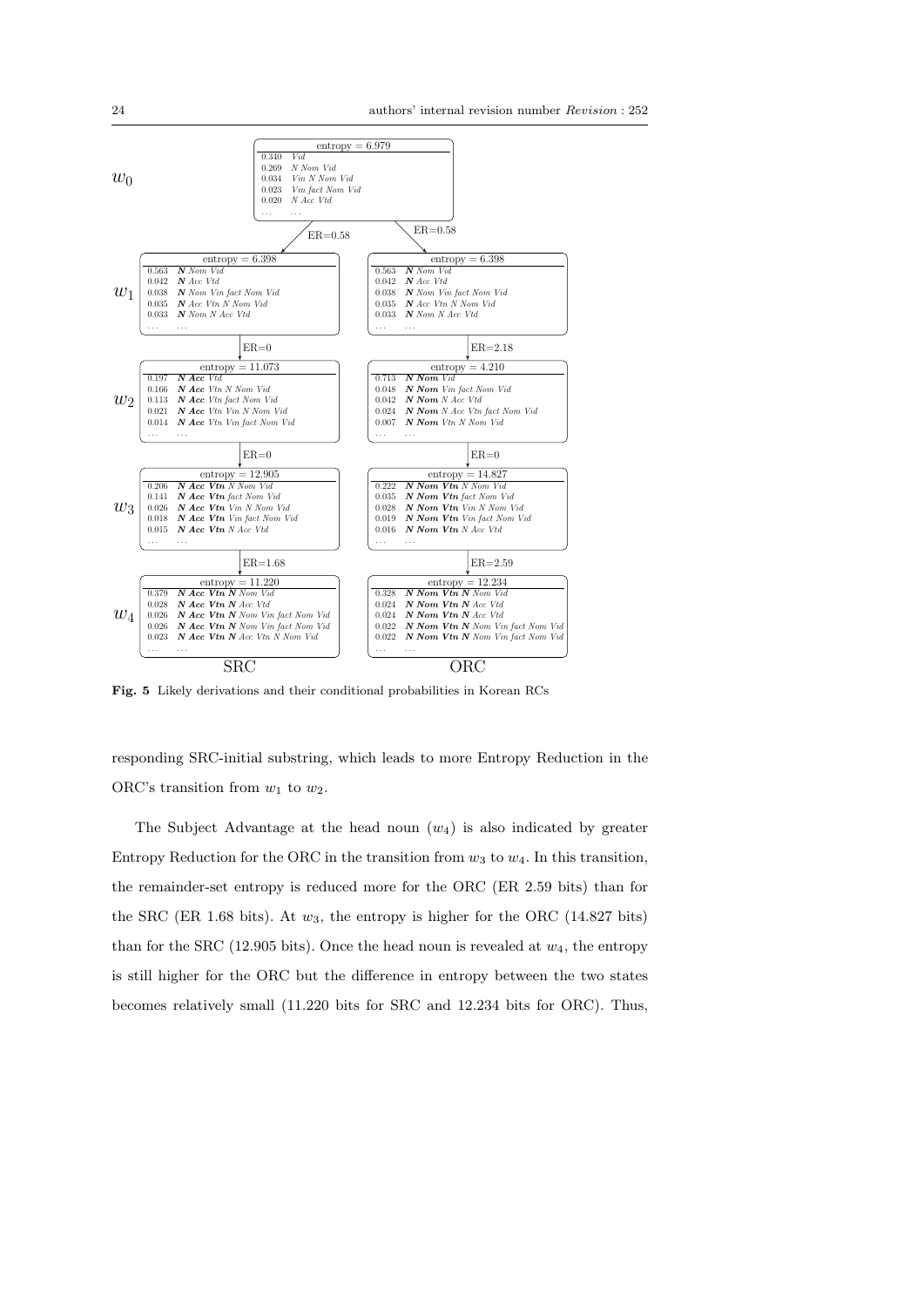| Probability        | Remainder                                                                             | Type                        |
|--------------------|---------------------------------------------------------------------------------------|-----------------------------|
| 0.197              | pro $N$ Acc Vtd                                                                       | simplex SOV with $Sbj$ -pro |
| 0.166              | $[t \mathbf{N} \text{ Acc } Vtn] \text{ } N \text{ } Nom \text{ } Vid$                | SRC.                        |
| 0.113              | $[pro\ N \text{ Acc } Vtn]$ fact Nom Vid                                              | NCC with $Sbj$ -pro         |
| 0.021              | $[t \mathbf{N} \text{ Acc } Vtn]$ $[t \text{ Vin} \text{ N} \text{ Nom } Vid]$        | stacked SRCs                |
| 0.014              | $[t \mathbf{N} \text{ Acc } Vtn]$ [pro Vin] fact Nom N Acc Vtd SRC / NCC with Sbj-pro |                             |
| $\cdots$           | $\cdots$                                                                              | $\cdots$                    |
| $entropy = 11.073$ |                                                                                       |                             |

(a) SRC-initial substring  $N$  Acc

| Probability       | Remainder                                          | Type        |
|-------------------|----------------------------------------------------|-------------|
| 0.713             | $N$ nom $Vid$                                      | simplex SV  |
| 0.048             | $[N \text{ nom } Vin]$ fact Nom Vid                | NCC         |
| 0.042             | $N$ nom N Acc Vtd                                  | simplex SOV |
| 0.024             | $[N \text{ nom } N \text{ Acc } Vtn]$ fact Nom Vid | NCC         |
| 0.007             | $[N \text{ nom } t \text{ Vtn}]$ N Nom Vid         | ORC         |
| $\cdots$          | $\cdots$                                           | $\cdots$    |
| $entropy = 4.210$ |                                                    |             |

(b) ORC-initial substring N Nom

Fig. 6 Possible remainders at the second word for Korean RCs

the predicted Subject Advantage at the head noun derives mainly from entropy differences at the verb immediately preceding it.

This explanation of the Subject Advantage at the head noun accords with that given in Yun, Whitman, and Hale (2010) (YWH). YWH attributed the ORC processing penalty to higher entropy due to additional possible remainders at the verb.<sup>7</sup> YWH observed that in the SRC prefix  $N$  Acc Vtn the case-marked noun is an argument of the embedded transitive verb as in (9), whereas in the ORC-initial substring  $N$  Nom Vtn there is an additional possibility that the casemarked noun is in fact a matrix subject, where both the subject and the object of the embedded clause are omitted, as in (10). Since verbal arguments may be freely omitted in Korean when they are recoverable from the context, it is not unreasonable to suppose that this additional possibility, with multiple null elements, indeed plays a role. YWH contains examples of sentences that correspond to the additional structure in (10b) as in (11a), (11b), and (11c). Indeed, adnominal clauses with null elements both in subject and object positions are attested in the corpus as shown in Appendix A.

<sup>7</sup> These "additional" remainders are members of the set-difference between two sets that, due to recursion, are infinite. As Appendix B discusses in further detail, this engenders neither philosophical nor practical difficulty.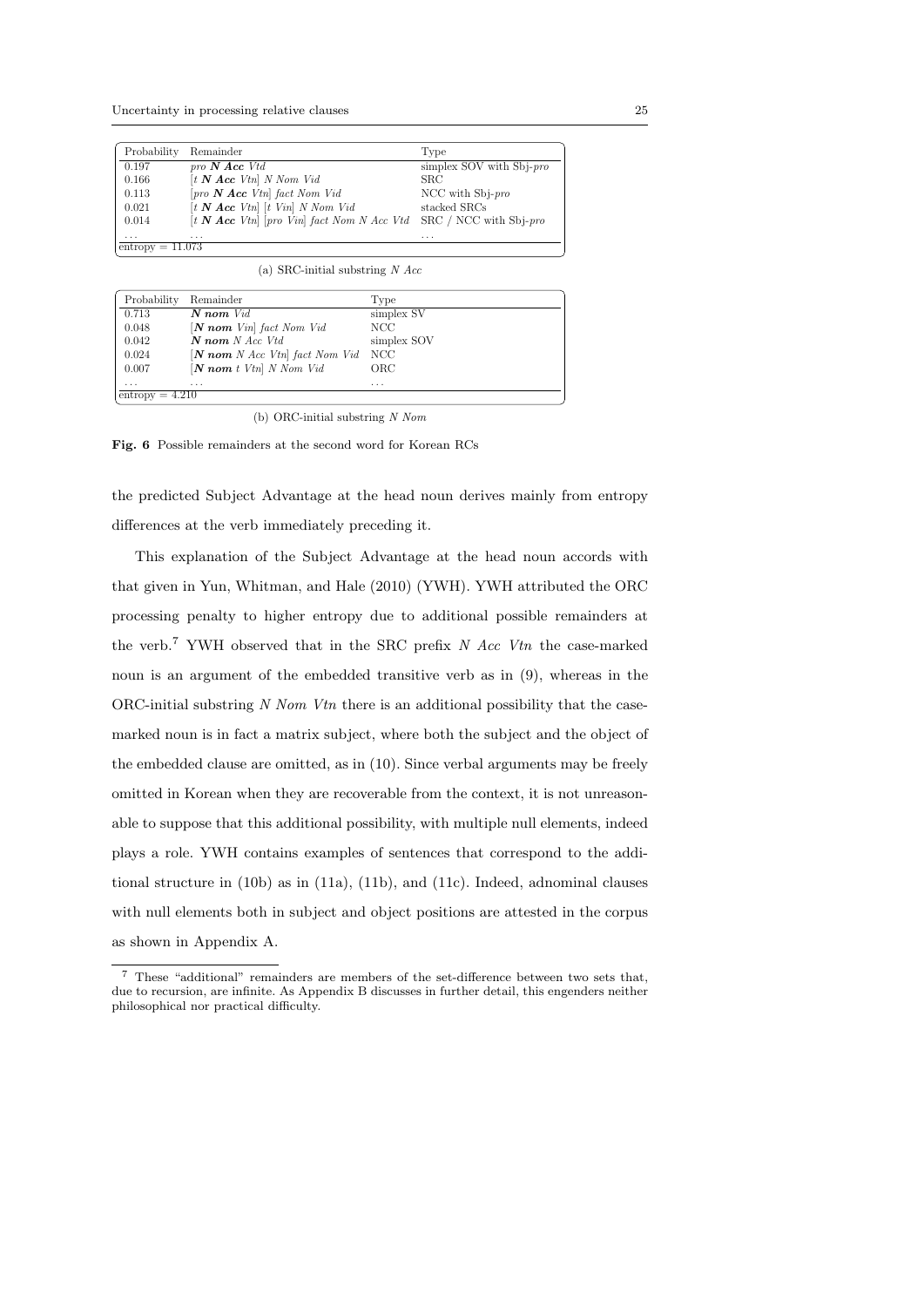(9) SRC-initial substring  $N$  Acc Vtn

a. [e N Acc Vtn]

- (10) ORC-initial substring  $N$  Nom Vtn
	- a. [N Nom e Vtn]
	- b. N Nom [e e Vtn]
- (11) Additional possible structures for the ORC-initial substring
	- a. SRC with Sbj-pro

kica reporter Nom t pro attack.Adn senator Acc meet.Decl ka [e e kongkyekhan] uywon ul manassta. 'The reporter met the senator who attacked someone.'

b. ORC with Obj-pro

kica reporter Nom *pro t* attack.Adn senator Acc meet.Decl ka [e e kongkyekhan] uywon ul manassta. 'The reporter met the senator whom someone attacked.'

c. Noun Complement Clause (NCC) with Sbj- and Obj-pro

kica reporter Nom *pro pro* attack.Adn fact Acc know.Decl ka [e e kongkyekhan] sasil ul alkoissta.

'The reporter knows the fact that someone attacked someone.'

The present study confirms this account by tracking all remainders, at each initial substring, as shown in Figure 7. This Figure illustrates that the ORCinitial substring licenses more remainders than does the corresponding SRC-initial substring at the same level of embedding. The remainders ranked 6, 17, and 21 in the (b) panel of Figure 7 correspond to the additional structures (11a)-(11c) that were originally identified in Yun et al.  $(2010)$ .<sup>8</sup> Part of the ambiguity due to these additional structures is resolved at the next word as the possibility of an NCC

<sup>8</sup> Note that it is possible for the SRC-initial substring to have similar additional derivations if the accusative case marked noun is scrambled over the complex subject modified by an RC or NCC containing both null subject and object. However, the probability of such a construction is quite low. For instance, none of the sentences with adnominal clauses containing two null elements found in the corpus involve scrambling.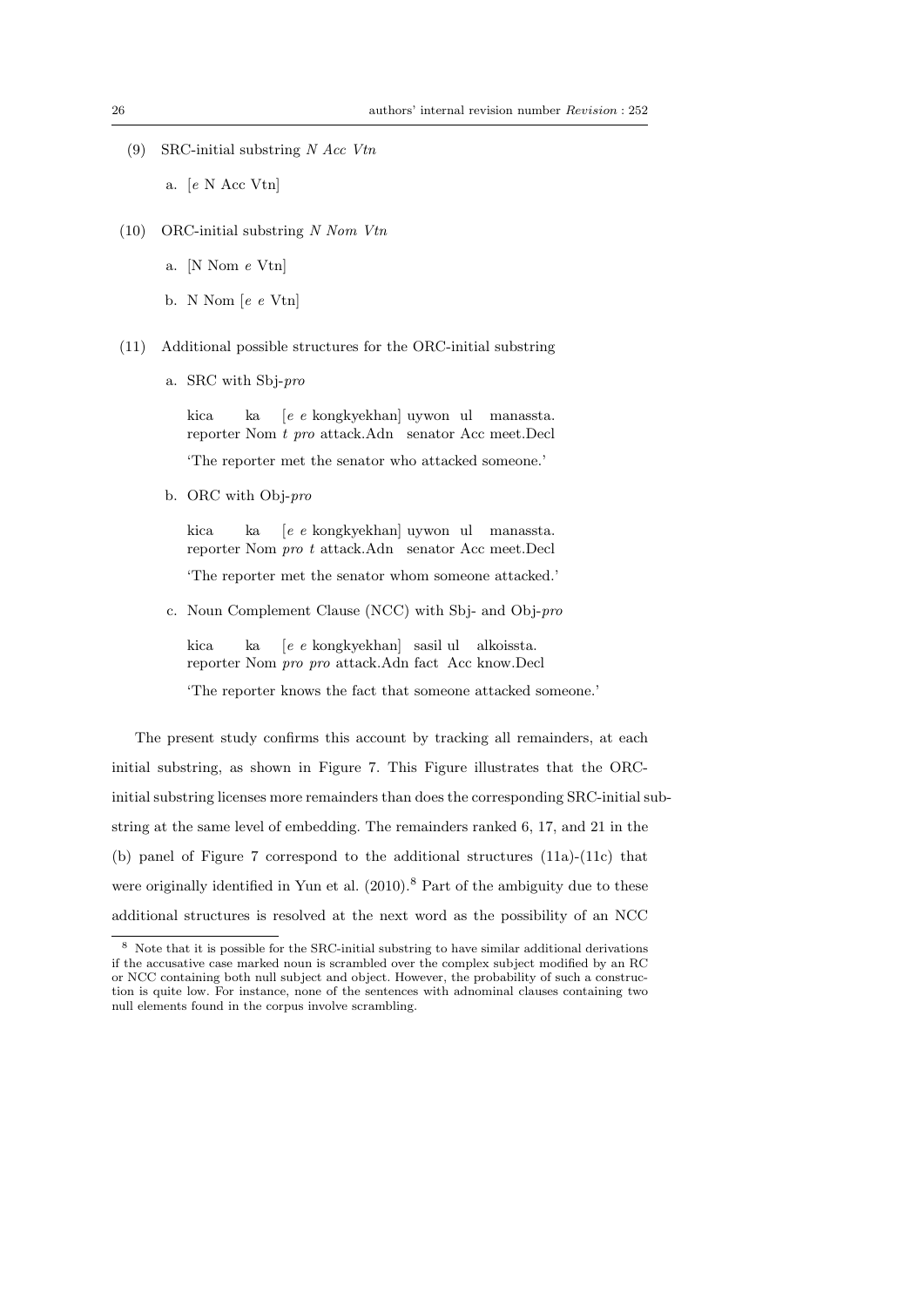is eliminated when the head noun  $N$  is heard. This contributes to greater Entropy Reduction for the ORC at the head noun.

|          | Rank Probability        | Remainder                                                        | Type         |
|----------|-------------------------|------------------------------------------------------------------|--------------|
| .        | .                       | $\cdots$                                                         | $\cdots$     |
| 5        | 0.015                   | pro $[t \mathbf{N} \text{ Acc } \mathbf{V} \text{tn}]$ N Acc Vtd | $_{\rm SRC}$ |
| $\cdots$ | .                       | $\cdots$                                                         | $\cdots$     |
| 11       | 0.010                   | pro $[pro \; N \; Acc \; Vtn]$ fact Acc Vtd NCC with Sbj-pro     |              |
| $\cdots$ | .<br>$entropy = 12.905$ | $\cdots$                                                         | .            |

(a) SRC-initial substring  $N$  Acc Vtn

| Rank     | Probability        | Remainder                               | Type                         |
|----------|--------------------|-----------------------------------------|------------------------------|
| .        | $\cdots$           | $\cdots$                                | $\cdots$                     |
| 5        | 0.016              | $\text{pro}$ [N Nom t Vtn] N Acc Vtd    | ORC                          |
| 6        | 0.016              | $N Nom$ [pro t <b>Vtn</b> ] $N Acc Vtd$ | ORC with $Sb$ <i>i-pro</i>   |
| .        | .                  | .                                       | .                            |
| 17       | 0.004              | $N Nom$ [t pro $Vtn$ ] N Acc Vtd        | SRC with Obj-pro             |
| $\cdots$ | .                  | $\cdots$                                | .                            |
| 20       | 0.003              | pro $[N Nom$ pro $Vtn]$ fact Acc Vtd    | NCC with Obj-pro             |
| 21       | 0.003              | $N$ Nom [pro pro $Vtn$ ] fact Acc Vtd   | NCC with Sbj- and Obj- $pro$ |
| .        | .                  | .                                       | .                            |
|          | $entropy = 14.827$ |                                         |                              |

(b) ORC-initial substring N Nom Vtn

Fig. 7 Selected possible remainders at the third word for Korean RCs

### 6.2 Japanese

Entropy Reduction also predicts the Subject Advantage in Japanese. The wordby-word processing difficulty predictions for Japanese RCs are shown in Figure 8. The pattern here is very similar to the Korean case discussed in subsection 6.1: the Subject Advantage is predicted to show up at the same structural positions as in the Korean examples, namely at the second word (i.e. case marker) and at the fourth word (i.e. head noun). Figure 9 tracks how the most probable structures and their probabilities change as the comprehender encounters new words in Japanese.

The Subject Advantage at the case marker  $(w_2)$  is predicted because remainderset entropy is reduced in the transition from  $w_1$  to  $w_2$  when processing the ORC (ER 1.26 bits), whereas there is no reduction in the case of the SRC. As in Korean, greater processing difficulty for the ORC at  $w_2$  is attributable to the lower entropy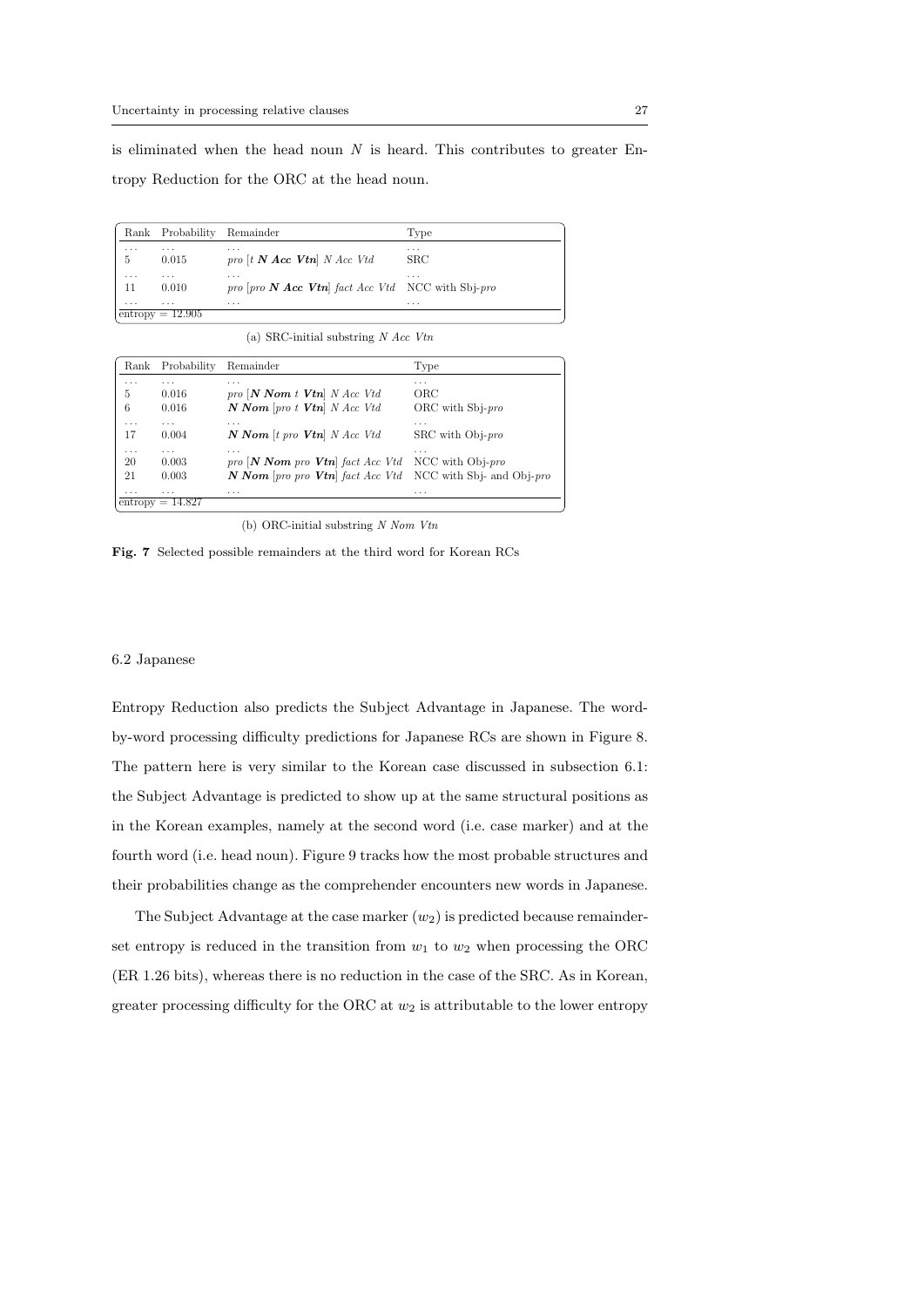

Fig. 8 ER prediction for Japanese RCs

of the ORC-initial substring N Nom (4.430 bits), compared to the SRC-initial substring N Acc (5.773 bits) since the entropy at  $w_1$  is the same for the SRC and the ORC (5.688 bits). Although the difference in entropy at  $w_2$  is not immediately obvious from the very top-ranked parses as it was in the case of Korean, the source of the difference turns out to be similar with the Korean case if we continue by examining some lower-order derivations. Figure 10 shows all analyses with a probability over 0.001 for both SRC and ORC initial substrings at the case marker. The smaller cardinality (31 vs 42) of nontrivial derivations in the ORC already suggests that more work has been done, resulting in a more highly-organized parser state. Further inspection of Figure 10 shows that the remainders of N Nom tend to concentrate their probability mass on interpretations of that string as a subject of a simple sentence. On the other hand, the remainders of  $N$  Acc exhibit a broader spread over more complex derivations involving more levels of embedding. The difference between these probability distributions creates the Subject Advantage at the case marker, in much the same way as in Korean. Korean and Japanese seem to differ here only in degree.

The sources for the Subject Advantage at the head noun  $(w_4)$  are, however, not exactly parallel with Korean, due to a distinctive characteristic of Japanese. Note that in Japanese, adnominal and declarative forms are the same for verbs.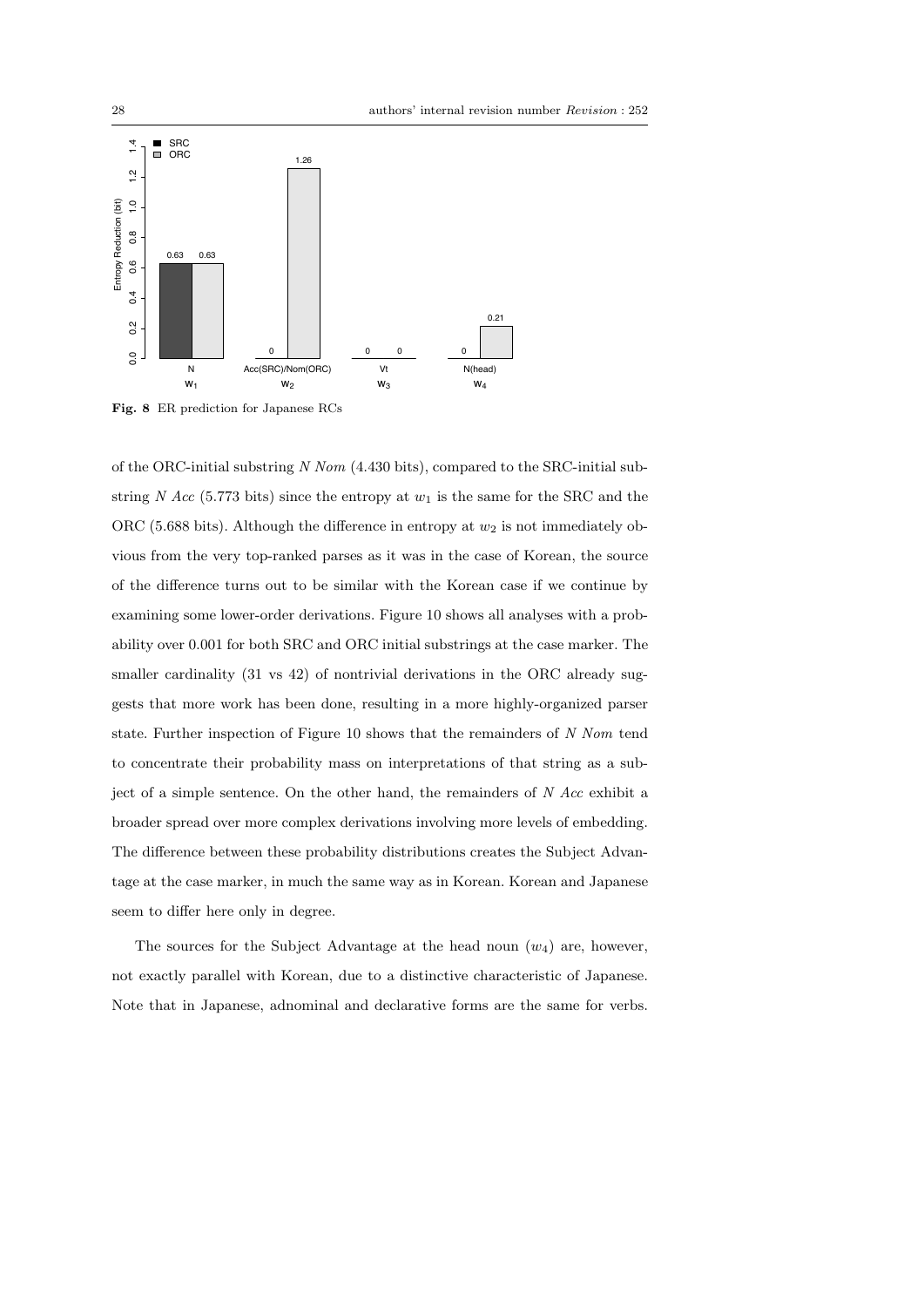

Fig. 9 Likely derivations and their conditional probabilities in Japanese RCs

Thus when the third word (i.e. the verb) is heard, this sentence-initial substring is ambiguous between adnominal clauses (i.e. relative clause or noun complement clauses) and declarative clauses. Figure 11 shows that both the SRC and ORC at  $w_3$  are most likely to be interpreted as declarative sentences at this point. However, the distribution of the remainder set is more concentrated around a simple declarative analysis in the case of the SRC-initial substring (0.544), compared to the ORC-initial substring (0.256). This difference in the distribution of the remainder sets reflects the asymmetrical distribution of subject and object pros in Japanese: subject *pro* is abundant, while object *pro* is less so. Appendix A details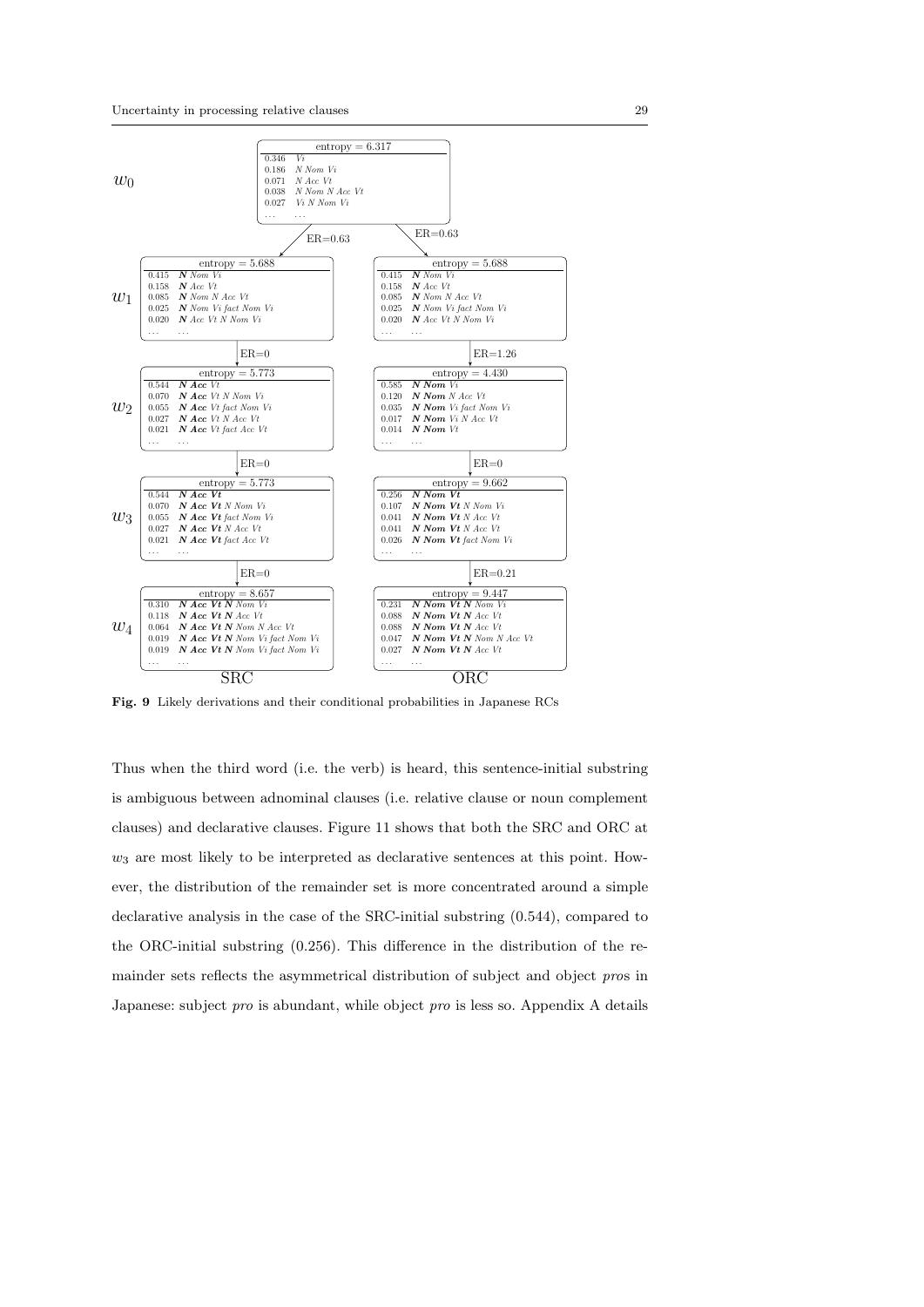| Rank             | Prob              | Remainder                                                                                                            |      |                                     |                                                                                                                                                                                                                                                                                                                                                                                                                                   |
|------------------|-------------------|----------------------------------------------------------------------------------------------------------------------|------|-------------------------------------|-----------------------------------------------------------------------------------------------------------------------------------------------------------------------------------------------------------------------------------------------------------------------------------------------------------------------------------------------------------------------------------------------------------------------------------|
| $\overline{1}$ . | 0.544             | $pro$ <b>N</b> $Acc$ $Vt$                                                                                            |      |                                     |                                                                                                                                                                                                                                                                                                                                                                                                                                   |
| 2.               | 0.070             | $[t \mathbf{N} \text{Acc } Vt] \text{ } N \text{ } N \text{om } Vt$                                                  |      |                                     |                                                                                                                                                                                                                                                                                                                                                                                                                                   |
| 3.               | 0.055             | $[pro N Acc Vt] fact Nom Vi$                                                                                         |      |                                     |                                                                                                                                                                                                                                                                                                                                                                                                                                   |
| 4.               | 0.027             | pro [t $N$ Acc Vt] N Acc Vt                                                                                          |      |                                     |                                                                                                                                                                                                                                                                                                                                                                                                                                   |
| 5.               | 0.021             | pro $[$ pro $N$ <i>Acc</i> $Vt$ <i>fact Acc Vt</i>                                                                   |      |                                     |                                                                                                                                                                                                                                                                                                                                                                                                                                   |
| 6.               | 0.014             | $[t \mathbf{N} \text{ Acc } Vt] \text{ } N \text{ } N \text{om } N \text{ Acc } Vt$                                  |      |                                     |                                                                                                                                                                                                                                                                                                                                                                                                                                   |
| 7.               | 0.011             | $[pro N Acc Vt] fact Nom N Acc Vt$                                                                                   |      |                                     |                                                                                                                                                                                                                                                                                                                                                                                                                                   |
| 8.               | 0.010             | $[t \mathbf{N} \text{ Acc } Vt]$ $[t \text{ Vi} \text{ N} \text{ Nom } Vt]$                                          |      |                                     |                                                                                                                                                                                                                                                                                                                                                                                                                                   |
| 9.               | 0.008             | $[t \mathbf{N} \text{Acc } Vt]$ [pro Vi] fact Nom Vi                                                                 |      |                                     |                                                                                                                                                                                                                                                                                                                                                                                                                                   |
| 10.              | 0.004             | $[$ [t <b>N Acc</b> <i>Vt</i> ] <i>N Nom Vi</i> ] <i>fact Nom Vi</i>                                                 |      |                                     |                                                                                                                                                                                                                                                                                                                                                                                                                                   |
| 11.              | 0.004             | $[t \mathbf{N} \text{ Acc } Vt]$ [N Nom Vi] fact Nom Vi                                                              | Rank | Prob                                | Remainder                                                                                                                                                                                                                                                                                                                                                                                                                         |
| 12.              | 0.004             | pro [t $N$ Acc Vt] [t Vi] N Acc Vt                                                                                   | 1.   | 0.585                               | N Nom Vi                                                                                                                                                                                                                                                                                                                                                                                                                          |
| 13.              | 0.003             | $[t \mathbf{N} \text{ Acc } Vt]$ $[t \text{ N Acc } Vt]$ N Nom Vi                                                    | 2.   | 0.120                               | N Nom N Acc Vt                                                                                                                                                                                                                                                                                                                                                                                                                    |
| 14.              | 0.003             | $ t $ it <b>N</b> Acc Vt N Acc Vt N Nom Vi                                                                           | 3.   | 0.035                               | $ N Nom Vi $ fact Nom Vi                                                                                                                                                                                                                                                                                                                                                                                                          |
| 15.              | 0.003             | $[$ pro <b>N Acc</b> Vt fact Nom Vi fact Nom Vi                                                                      | 4.   | 0.017                               | $N Nom$ [t Vi] N Acc Vt                                                                                                                                                                                                                                                                                                                                                                                                           |
| 16.              | 0.003             | pro [t $N$ Acc Vt] [pro Vi] fact Acc Vt                                                                              | 5.   | 0.014                               | N Nom pro Vt                                                                                                                                                                                                                                                                                                                                                                                                                      |
| 17.              | 0.003             | $[t \mathbf{N} \text{Acc } Vt]$ [pro N Acc Vt] fact Nom Vi                                                           | 6.   | 0.013                               | $pro$ [N Nom Vi] fact Acc Vt                                                                                                                                                                                                                                                                                                                                                                                                      |
| 18.              | 0.003             | $[t]$ pro <b>N Acc</b> Vt fact Acc Vt N Nom Vi                                                                       | 7.   | 0.013                               | $N$ Nom [pro Vi] fact Acc Vt                                                                                                                                                                                                                                                                                                                                                                                                      |
| 19.              | 0.003             | $[pro [t \mathbf{N} Acc \mathbf{V}t] \mathbf{N} Acc \mathbf{V}t]$ fact Nom Vi                                        | 8.   | 0.012                               | $[N Nom N Acc Vt]$ fact Nom Vi                                                                                                                                                                                                                                                                                                                                                                                                    |
| 20.              | 0.002             | $[pro] pro \mathbf{N} Acc \mathbf{V}$ fact Acc $\mathbf{V}$ t fact Nom Vi                                            | 9.   | 0.007                               | $[N Nom V i]$ fact Nom N Acc Vt                                                                                                                                                                                                                                                                                                                                                                                                   |
| 21.              | 0.002             | $[t \mathbf{N} \text{Acc } Vt] \text{ } N \text{ } N \text{om } [t \text{ } Vi] \text{ } N \text{ } Acc \text{ } Vt$ | 10.  | 0.007                               | $N Nom$ [N Nom Vi] fact Acc Vt                                                                                                                                                                                                                                                                                                                                                                                                    |
| 22.              | 0.002             | $[t \mathbf{N} \text{ Acc } Vt]$ $[t \text{ Vi} \text{ N} \text{ Nom } N \text{ Acc } Vt]$                           | 11.  | 0.006                               | $N Nom$ [t N Acc Vt] N Acc Vt                                                                                                                                                                                                                                                                                                                                                                                                     |
| 23.              | 0.002             | $[t \mathbf{N} \text{Acc } Vt] \text{ } N \text{ } N \text{om } pro \text{ } Vt$                                     | 12.  | 0.006                               | [N Nom t Vt] N Nom Vt                                                                                                                                                                                                                                                                                                                                                                                                             |
| 24.              | 0.002             | $[t \mathbf{N} \text{ Acc } Vt] \text{ N} \text{ Nom } [pro \text{ Vi}] \text{ fact } Acc \text{ Vt}$                | 13.  | 0.005                               | pro $[N Nom N Acc Vt]$ fact Acc Vt                                                                                                                                                                                                                                                                                                                                                                                                |
| 25.              | 0.002             | $[t N Acc Vt]$ [pro Vi] fact Nom N Acc Vt                                                                            | 14.  | 0.005                               | $N Nom$ [pro N Acc Vt] fact Acc Vt                                                                                                                                                                                                                                                                                                                                                                                                |
| 26.              | 0.002             | $[pro N Acc Vt] fact Nom [t Vi] \nN Acc Vt$                                                                          | 15.  | 0.002                               | $[N Nom N Acc Vt]$ fact Nom N Acc Vt                                                                                                                                                                                                                                                                                                                                                                                              |
| 27.              | 0.002             | pro    t <b>N</b> Acc Vt  N Nom Vi  fact Acc Vt                                                                      | 16.  | 0.002                               | $N Nom$  N Nom N Acc Vt  fact Acc Vt                                                                                                                                                                                                                                                                                                                                                                                              |
| 28.              | 0.002             | pro [t $N$ Acc Vt] [N Nom Vi] fact Acc Vt                                                                            | 17.  | 0.002                               | $N Nom$ [t Vi] [t Vi] $N Acc$ Vt                                                                                                                                                                                                                                                                                                                                                                                                  |
| 29.              | 0.001             | $[$ [t <b>N</b> Acc Vt] N Nom N Acc Vt] fact Nom Vi                                                                  | 18.  | 0.002                               | pro $[N Nom t Vt] N Acc Vt$                                                                                                                                                                                                                                                                                                                                                                                                       |
| 30.              | 0.001             | t <b>N</b> Acc Vt   N Nom N Acc Vt  fact Nom Vi                                                                      | 19.  | 0.002                               | $N$ Nom  pro t Vt  N Acc Vt                                                                                                                                                                                                                                                                                                                                                                                                       |
| 31.              | 0.001             | $[t \mathbf{N} \text{ Acc } Vt]$ $[t \text{ Vi} \mid t \text{ Vi} \text{ N} \text{ Nom } Vt]$                        | 20.  | 0.002                               | $\left[ \begin{array}{c c} \hline \textbf{[} & \textbf{[} & \textbf{[} & \textbf{[} & \textbf{[} & \textbf{[} & \textbf{[} & \textbf{[} & \textbf{[} & \textbf{[} & \textbf{[} & \textbf{[} & \textbf{[} & \textbf{[} & \textbf{[} & \textbf{[} & \textbf{[} & \textbf{[} & \textbf{[} & \textbf{[} & \textbf{[} & \textbf{[} & \textbf{[} & \textbf{[} & \textbf{[} & \textbf{[} & \textbf{[} & \textbf{[} & \textbf{[} & \text$ |
| 32.              | 0.001             | pro [t $N$ Acc Vt] [t N Acc Vt] N Acc Vt                                                                             | 21.  | 0.002                               | $N Nom$ [t Vi] [pro Vi] fact Acc Vt                                                                                                                                                                                                                                                                                                                                                                                               |
| 33.              | 0.001             | pro  t  t $N$ Acc Vt  N Acc Vt  N Acc Vt                                                                             | 22.  | 0.002                               | $ N Nom $ t Vi N Acc Vt fact Nom Vi                                                                                                                                                                                                                                                                                                                                                                                               |
| 34.              | 0.001             | $[pro N Acc Vt] fact Nom pro Vt$                                                                                     | 23.  | 0.002                               | $[t]$ <b>N Nom</b> Vi fact Acc Vt N Nom Vi                                                                                                                                                                                                                                                                                                                                                                                        |
| 35.              | 0.001             | $[t \mathbf{N} \text{ Acc } Vt]$ [pro t Vt] N Nom Vi                                                                 | 24.  | 0.001                               | $[N Nom$ pro $Vt]$ fact Nom Vi                                                                                                                                                                                                                                                                                                                                                                                                    |
| 36.              | 0.001             | $[pro N Acc Vt] fact Nom [pro Vi] fact Acc Vt$                                                                       | 25.  | 0.001                               | $  pro \rangle$ <b>N Nom</b> Vi fact Acc Vt fact Nom Vi                                                                                                                                                                                                                                                                                                                                                                           |
| 37.              | 0.001             | pro $\lceil$ [pro <b>N</b> Acc Vt] fact Nom Vi] fact Acc Vt                                                          | 26.  | 0.001                               | $[N Nom$ $[pro\ Vi]$ fact Acc Vt fact Nom Vi                                                                                                                                                                                                                                                                                                                                                                                      |
| 38.              | 0.001             | $\left[\right]$ [pro <b>N</b> Acc Vt] fact Nom N Acc Vt] fact Nom Vi                                                 | 27.  | 0.001                               | [N Nom t Vt] N Nom N Acc Vt                                                                                                                                                                                                                                                                                                                                                                                                       |
| 39.              | 0.001             | $[t \mathbf{N} \text{Acc } Vt]$ $[t \text{Vi} \text{[pro } Vt]$ fact Nom Vi                                          | 28.  | 0.001                               | $N Nom$ [N Nom t Vt] N Acc Vt                                                                                                                                                                                                                                                                                                                                                                                                     |
| 40.              | 0.001             | pro [t $N$ Acc Vt] [pro N Acc Vt] fact Acc Vt                                                                        | 29.  | 0.001                               | $[N Nom V i]$ fact Nom $[t V i]$ N Acc Vt                                                                                                                                                                                                                                                                                                                                                                                         |
| 41.              | 0.001             | pro [t [pro $N$ Acc Vt] fact Acc Vt] N Acc Vt                                                                        | 30.  | 0.001                               | $N Nom$ [t Vi] [N Nom Vi] fact Acc Vt                                                                                                                                                                                                                                                                                                                                                                                             |
| 42.              | 0.001             | pro $[pro]$ [t $N$ Acc Vt $N$ Acc Vt fact Acc Vt                                                                     | 31.  | 0.001                               | $N Nom$ [  t Vi] N Nom Vi] fact Acc Vt                                                                                                                                                                                                                                                                                                                                                                                            |
|                  | $entropy = 5.773$ |                                                                                                                      |      | $\overline{\text{entropy}} = 4.430$ |                                                                                                                                                                                                                                                                                                                                                                                                                                   |

(a) SRC-initial substring  $N$   $Acc$ 

(b) ORC-initial substring N Nom

Fig. 10 Expanded derivation lists  $(p > 0.001)$  at the second words in Japanese RCs

how this distributional difference manifests itself in Japanese corpora. If a comprehender detects a missing subject in the sentence, the empty category is likely to be pro, whereas a missing direct object is rather ambiguous between an RC gap and pro. Thus, a hearer can be more certain about the rest of the sentence having heard the SRC-initial substring  $N$  Acc Vt, which lacks an overt subject, compared to the ORC-initial substring  $N$  Nom  $Vt$ , which lacks an overt direct object. The lower entropy at  $w_3$  for the SRC-initial substring (5.773 bits) than for the ORC-initial substring  $(9.662 \text{ bits})$  quantifies this claim.<sup>9</sup> The entropy at the SRC-initial substring at  $w_3$  is in fact so low that no Reduction happens at all in the

 $\overline{9}$  As in Korean, the additional remainders for the ORC-initial substring also contribute to its high entropy. However, the influence of ambiguous verb forms seems much stronger in processing Japanese RCs, as indicated by the highly asymmetric probability distributions of the SRC and ORC remainder-sets at the verb.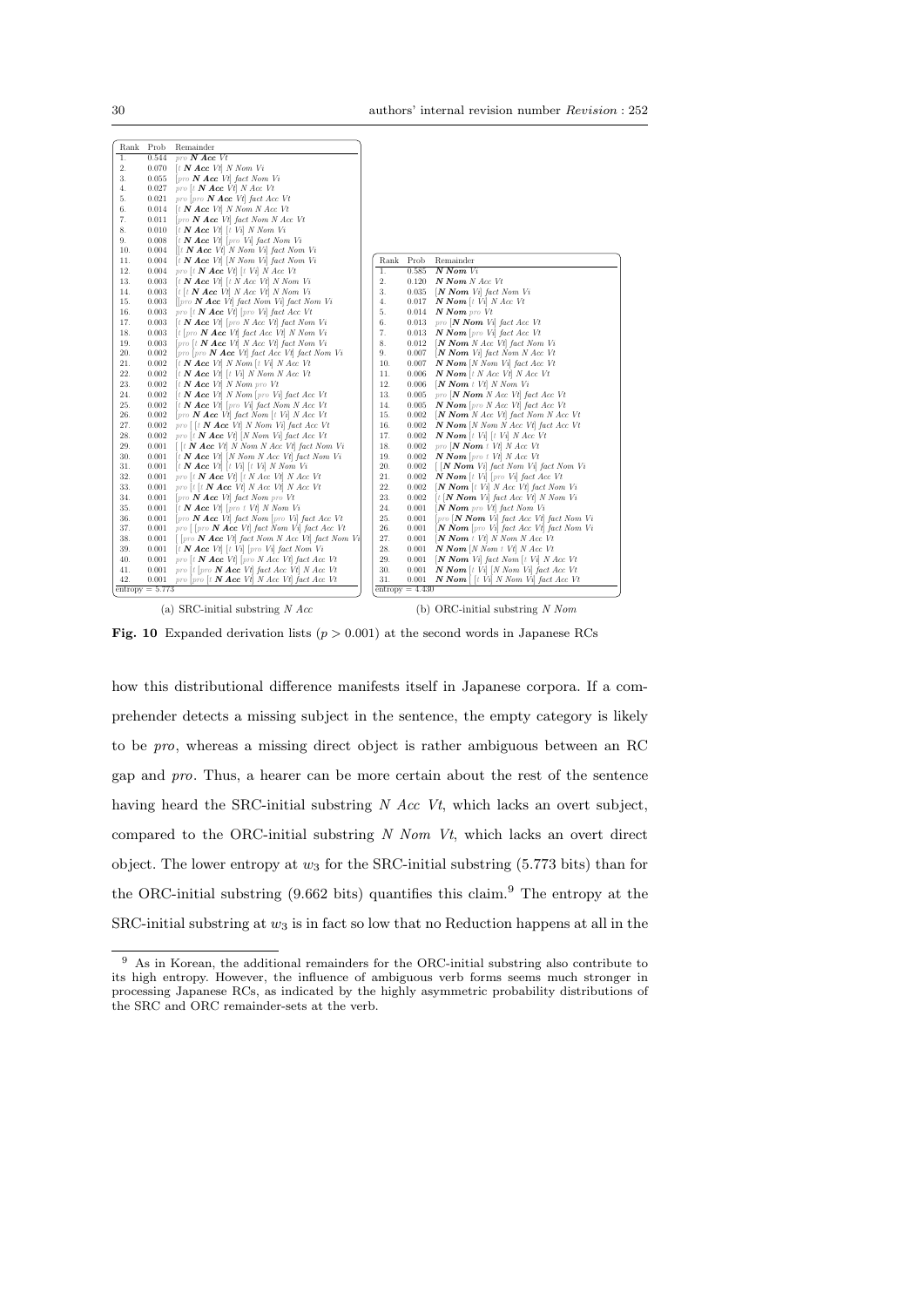transition from  $w_3$  to  $w_4$  in the SRC. This contributes to the Subject Advantage

at the head noun  $(w_4)$  in Japanese.

| Probability       | Remainder                                                                     | Type                        |
|-------------------|-------------------------------------------------------------------------------|-----------------------------|
| 0.544             | $\textit{pro N Acc } Vt$                                                      | simplex SOV with $Sbj$ -pro |
| 0.070             | $[t \mathbf{N} \text{ Acc } \mathbf{V}t] \text{ } N \text{ } N \text{om } Vi$ | <b>SRC</b>                  |
| 0.055             | $[pro\ N \text{ Acc } Vt]$ fact Nom Vi                                        | NCC with $Sb$ <i>i-pro</i>  |
| 0.027             | $pro$ [t $N$ Acc $Vt$ ] $N$ Acc $Vt$                                          | <b>SRC</b>                  |
| 0.021             | pro $[pro\ N \text{ Acc } Vt]$ fact Acc Vt                                    | NCC with $Sb$ <i>i-pro</i>  |
| .                 | $\cdots$                                                                      | .                           |
| $Entropy = 5.773$ |                                                                               |                             |

(a) SRC prefix N Acc Vt

| Probability       | Remainder                                                      | Type                     |
|-------------------|----------------------------------------------------------------|--------------------------|
| 0.256             | $[N Nom \text{ pro } Vt]$                                      | Simplex SOV with Obj-pro |
| 0.107             | $[N Nom t Vt]$ N Nom Vi                                        | ORC                      |
| 0.041             | $\textit{pro}$ [N Nom t Vt] N Acc Vt                           | ORC                      |
| 0.041             | $N Nom$ [pro t $Vt$ ] N Acc Vt                                 | ORC with $Sbj$ -pro      |
| 0.026             | $[N \text{ Nom} \text{ pro } Vt]$ fact Nom Vi NCC with Obj-pro |                          |
| .                 | .                                                              | $\cdots$                 |
| $Entropy = 9.662$ |                                                                |                          |

(b) ORC prefix N Nom Vt

Fig. 11 Possible remainders at the third word for Japanese RCs

#### 6.3 Chinese

The true processing difficulty profile of Chinese RCs has been tough to pin down. One of the factors that confounds research on SRCs and ORCs in this language is the presence of temporary ambiguities. A variety of syntactic alternatives are compatible with the initial substrings of these constructions. For example, the SRC-initial substring (Vt N  $\dots$ ) can also be understood as a pro-dropped matrix clause. Given that subject  $pro$ -drop in Chinese is extremely frequent,<sup>10</sup> this possibility must be taken into account. ORCs, too, are plagued by troublesome temporary ambiguities. For instance, the ORC-initial substring  $(N Vt ...)$  may also continue as a matrix clause. If readers have a strong expectation for this

<sup>10</sup> In our Chinese Treebank search (see Appendix A.3 for more results), we find that there are even more omitted arguments (6385) than bare nouns (3830) in subject position.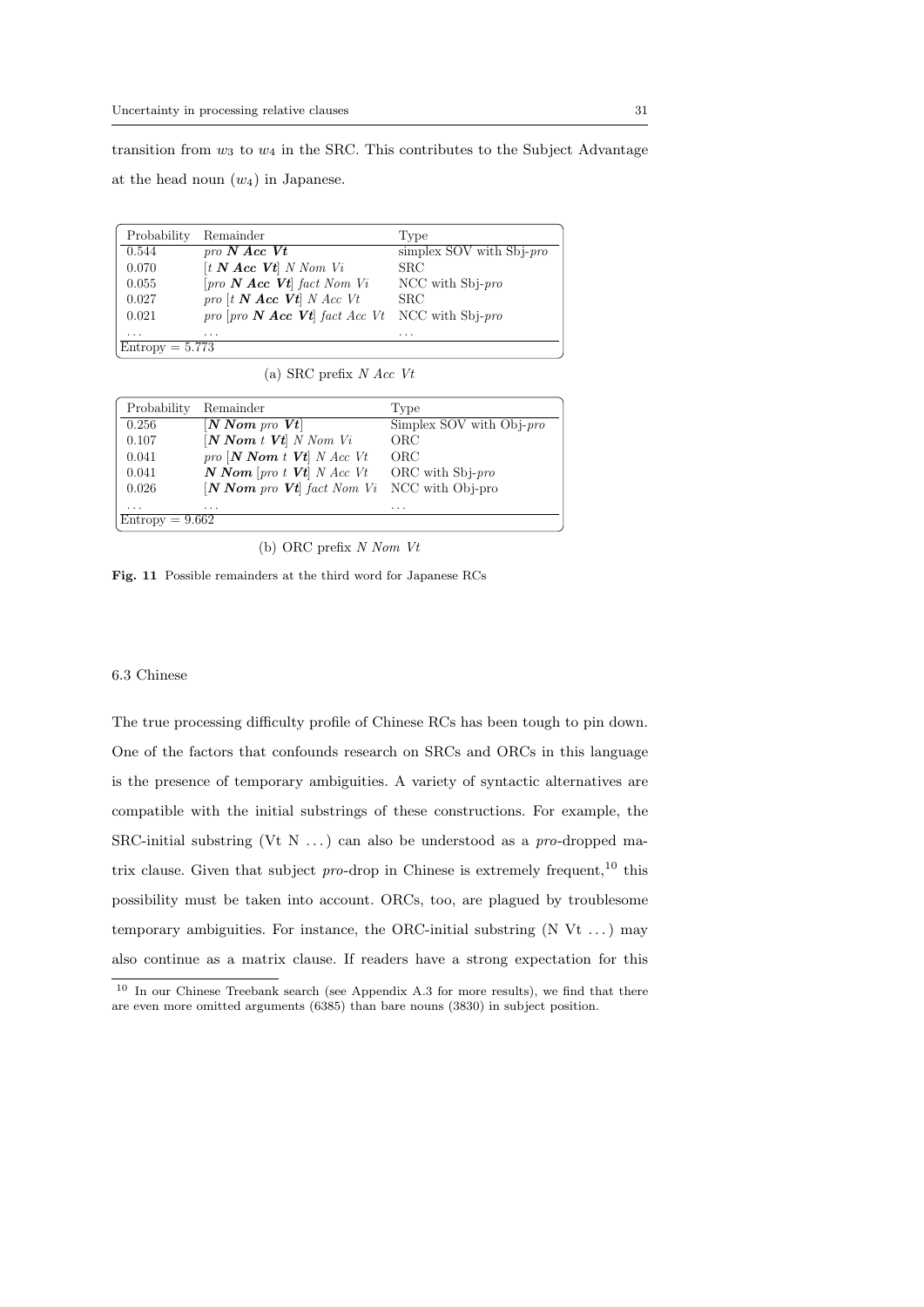structure, they may not realize they have read an ORC. Moreover, when an ORC modifies the matrix object, the initial substring  $(N Vt N Vt ...)$  can trigger a garden-path effect of reanalysis from a matrix clause to an RC (Lin and Bever, 2006, 2011).

In order to test whether the Subject Advantage indeed exists in Chinese RCs, Jäger et al. (submitted) used an experimental design where RC-initial substrings are disambiguated from matrix clauses. The disambiguation is accomplished using extra words that help guide readers towards some RC interpretation while still leaving the specific gap site unspecified.

(12) a. "Disambiguated" Chinese SRC

na that.Dem ge Cl zuotian yesterday.Time [ [  $\mathbf{e}_i$ t yaoqing invite.Vt fuhao tycoon.N de DE ] ] guanyuan<sup>i</sup> official.N 'the official who invited the tycoon yesterday'

b. "Disambiguated" Chinese ORC

na that.Dem Cl yesterday.Time [tycoon.N invite.Vt t DE] official.N ge zuotian [ fuhao yaoqing e<sub>i</sub> de ] guanyuan<sub>i</sub> 'the official who the tycoon invited yesterday'

In example (12), the sentence-initial demonstrative-classifier combination "na-ge" encourages readers to expect a noun phrase. However, the following word is a temporal phrase "yesterday" which has to be attached to a verb phrase. This design therefore leads the reader to only foresee an upcoming RC-modified noun phrase by ruling out the *pro*-drop analysis. Jäger et al. (submitted) used these "disambiguated" RC stimuli in both self-paced reading and eye-tracking experiments. They reported that SRCs are consistently read faster than ORCs in the RC region ( $Vt N$  or  $N Vt$ , respectively) and at the head noun. A Subject Advantage was also found after the head noun, potentially a spillover effect from previous regions.

Entropy Reduction derives a Subject Advantage in Chinese RCs as shown in Figure 12. ORCs are correctly categorized as harder to process, in both the RC and head noun regions.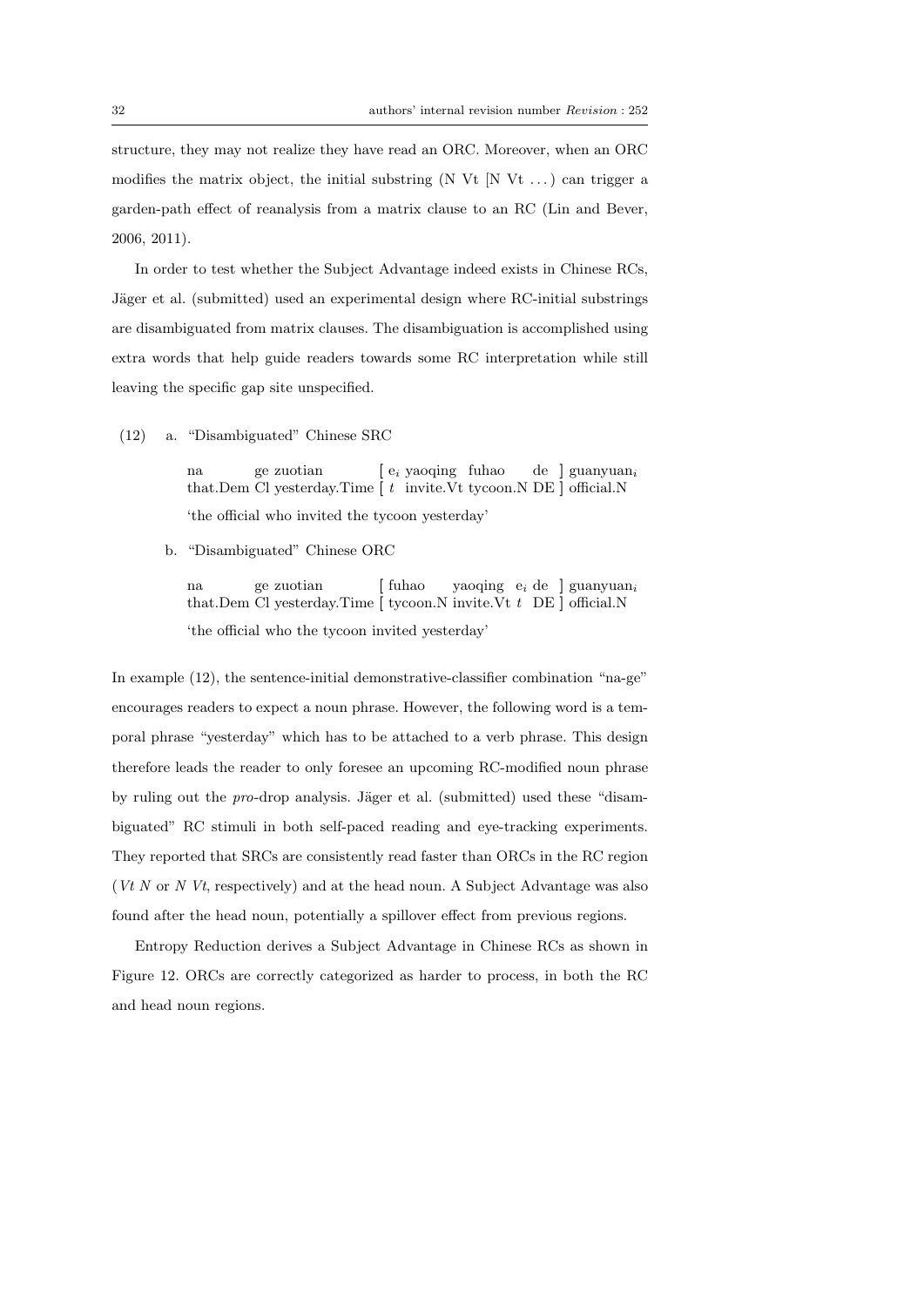

Fig. 12 ER predictions of "disambiguated" Chinese RCs

Figure 13 illustrates how the Subject Advantage is predicted in Chinese RCs region-by-region. Because the word order of SRCs  $(Vt N)$  is not the same as that of ORCs (N Vt) in Chinese, we collapse the two words in the RC region. After processing this RC region, entropy reduces by 2.34 bits in the SRC case and 2.93 bits in the ORC case. Looking at the boxes in the "RC region" row, we focus on the two initial substrings Dem Cl Time Vt N and Dem Cl Time N Vt.

The greater Entropy Reduction in the ORC case as compared to the SRC case quantifies the intuitive idea that more comprehension work is called for in the RC region of one item as compared to the other. This numerical contrast reflects the fact that, by the end of the RC region, the ORC parser state is more organized than the corresponding SRC state. Table 5 quantifies this degree of organization by counting the remainders at various probability thresholds. While both initial substrings start from the same uncertainty level (7.448 bits), the ORCinitial substring goes farther in reducing this ambiguity. In other words, more work has been done.

Earlier modeling work on Chinese RCs using Surprisal did not derive the Subject Advantage at the RC head noun (Z. Chen, Grove, and Hale, 2012); however, the present work with Entropy Reduction does this. Examining the pre-head syntactic remainders in Figure 14, the grammar defines contrasting probabilities for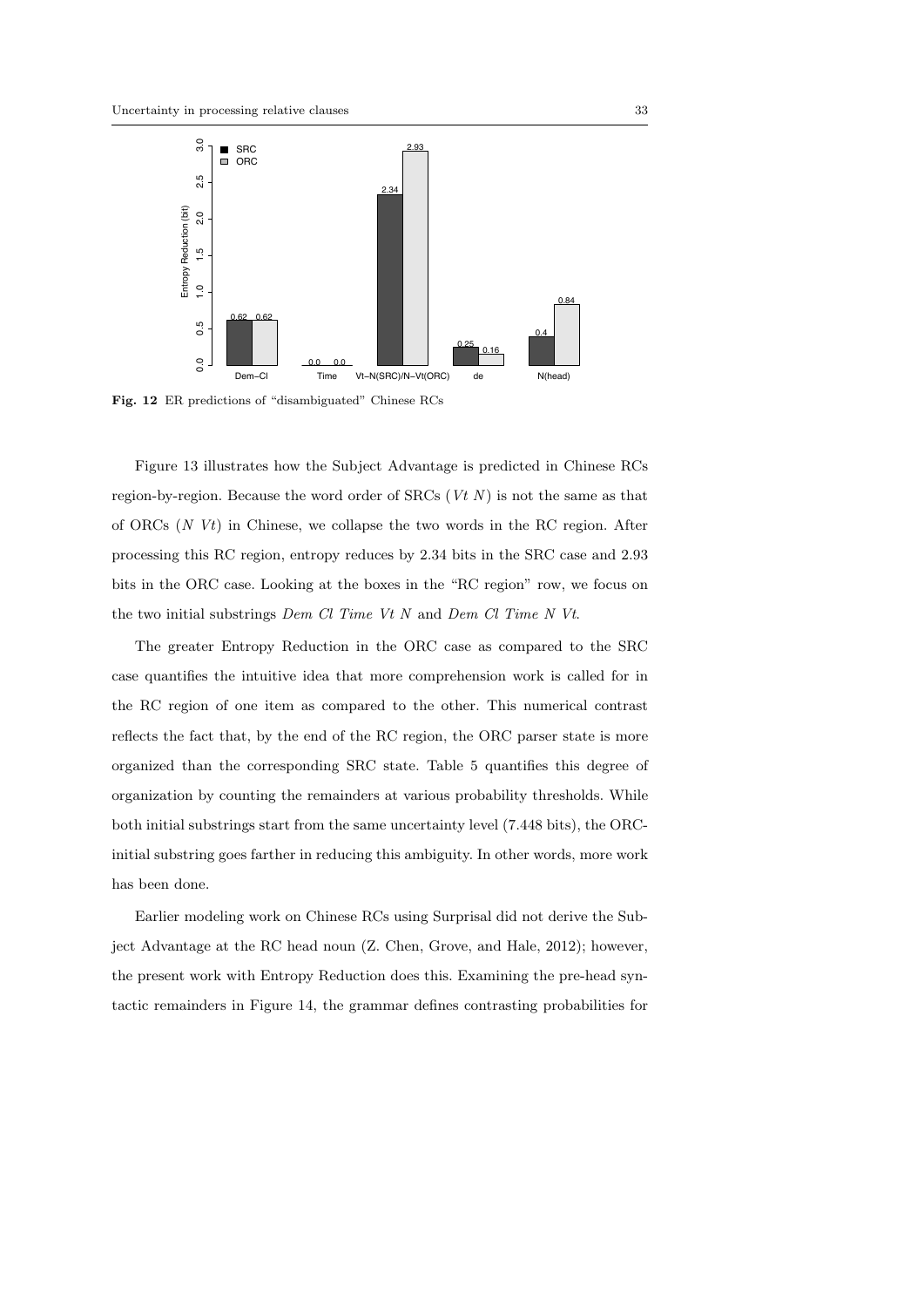

Fig. 13 Derivations and their conditional probabilities in "disambiguated" Chinese RCs

| Probability | Type       | No. of Remainders | Total Probability | Uncertainty |
|-------------|------------|-------------------|-------------------|-------------|
| > 0.01      | <b>SRC</b> |                   | 0.722             | High        |
|             | ORC        |                   | 0.768             | Low         |
| > 0.001     | <b>SRC</b> | 64                | 0.881             | High        |
|             | ORC        | 54                | 0.908             | Low         |

Table 5 More peaked probability distribution of remainders leads to lower uncertainty level in ORCs. Starting from the same entropy level (first row of Figure 13) but arriving at a lower "destination" level (second row of Figure 13) in just the ORC yields the prediction of greater processing effort via the Entropy Reduction hypothesis.

headlessness in SRC vs ORC contexts. In ORCs, as shown in the bottom left box, there is at least a 20.8% chance that the initial substring will continue as a headless RC. On the other hand, it is less likely (5.6%) that an SRC-initial substring will be headless (top left box). The information-value of the headlessness question itself is different across the two constructions, and this contributes to the prediction of a Subject Advantage at the head word in Chinese.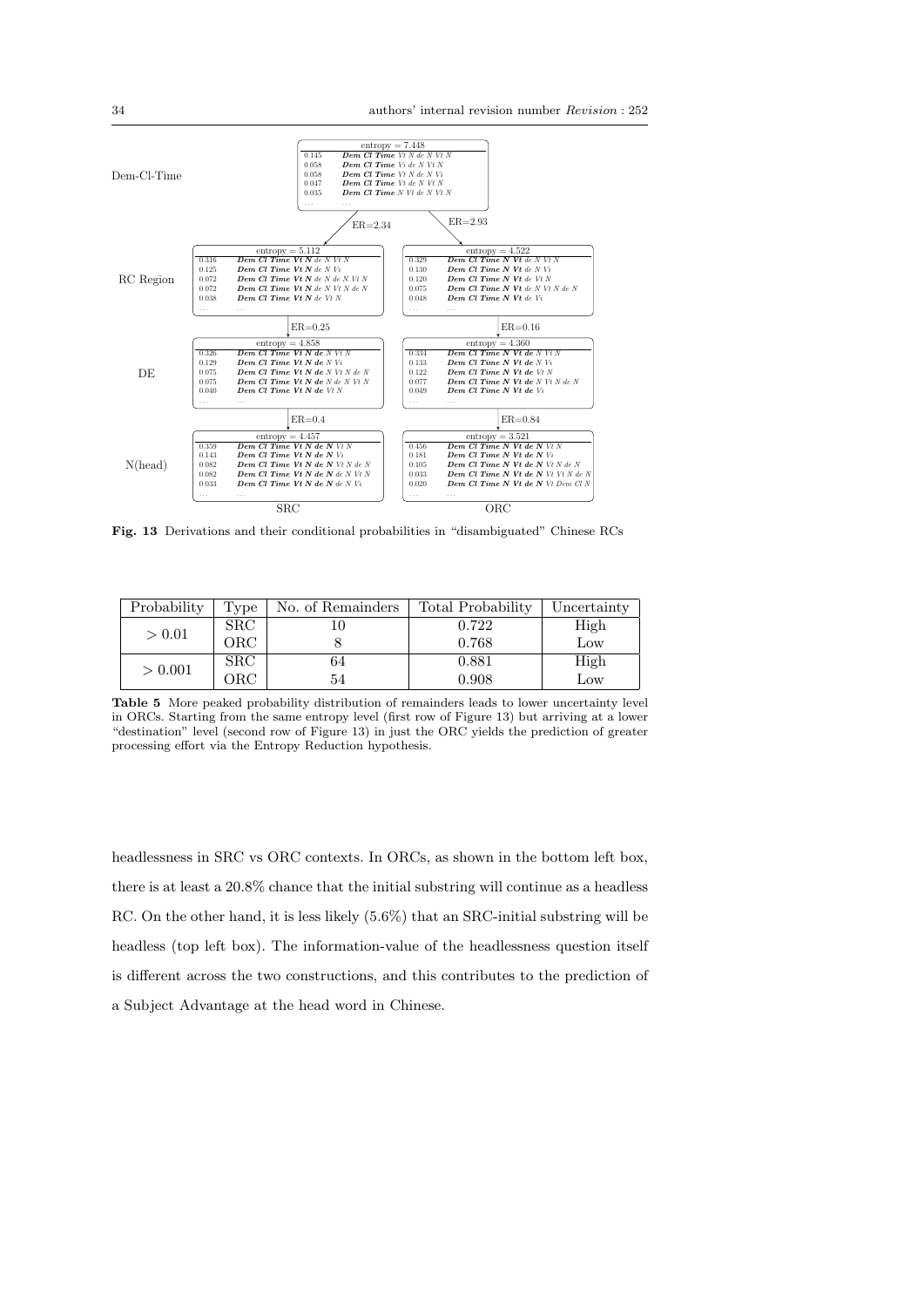

Fig. 14 ER at the head noun in Chinese RCs; detail of last two rows in Figure 13. Here, boldface highlights expectations that the RC will be headless.

### 7 Conclusion

Processing asymmetries across relative clause types can be understood as differential degrees of confusion about sentence structure. On the one hand, this idea has a certain intuitive obviousness about it: a harder information-processing problem ought to be associated with greater observable processing difficulty. But it is not a foregone conclusion. It could have been the case that the sentence structures motivated by leading syntactic analyses do not derive these "harder" vs "easier" information processing problems in just the cases where human readers seem to have trouble. But in fact, as section 6 details, they do.

By suggesting that human listeners are information-processors subject to information theory, this methodology revives the approach of psychologists like Hick (1952), Attneave (1959) and Garner (1962). What differs in the present application of information theory is the use of generative grammars to specify the sentencestructural expectations that hearers have. The conditional probabilities in diagrams like Figure 5 are calculated over grammatical alternatives, not just single successor words. In this regard our method integrates both information-processing psychology and generative grammar.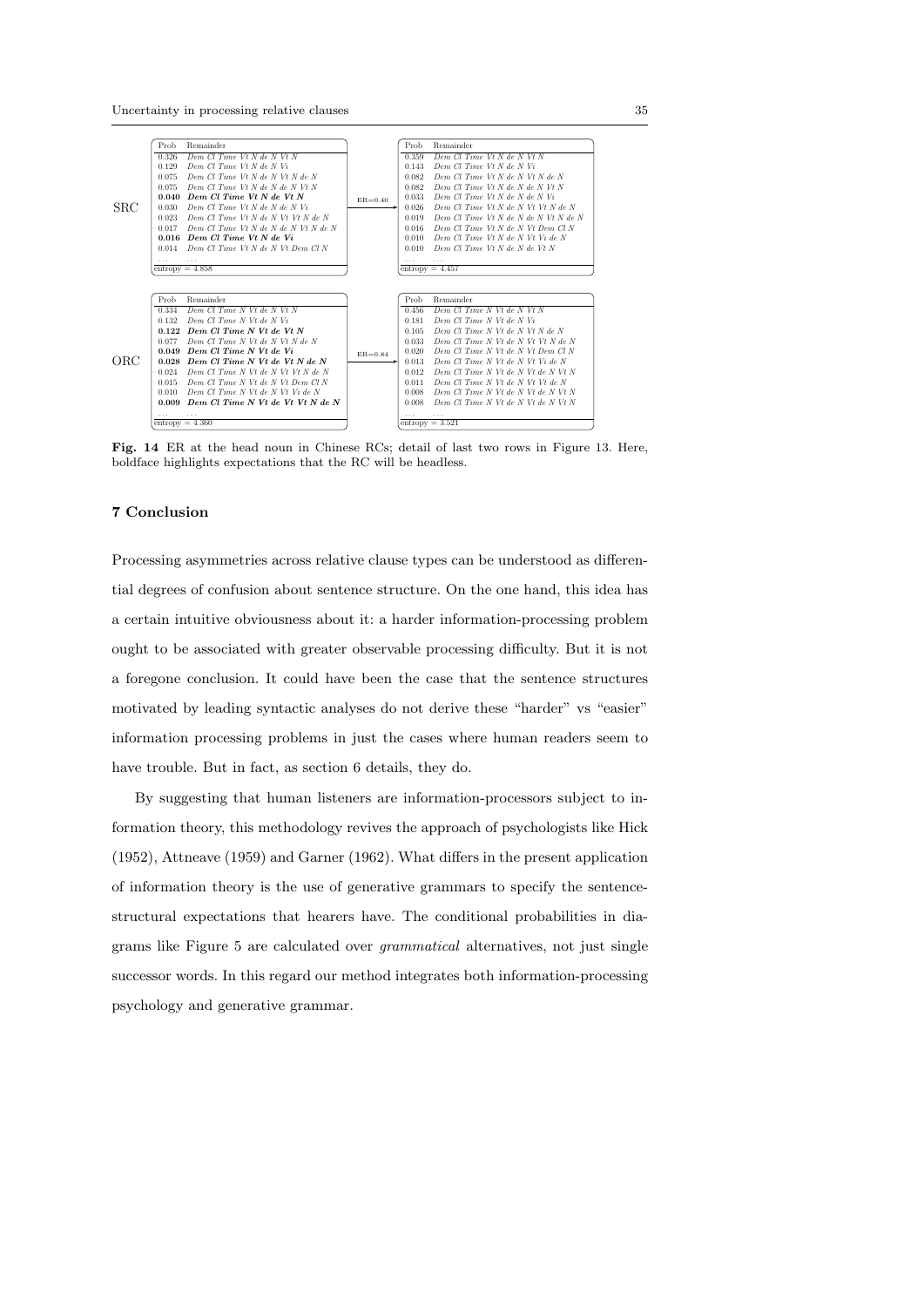This integration articulates the view that all humans are bound by the same kinds of processing limitations. Where the distribution on grammatical alternatives goes from being flatter to being more peaked, we should expect slower reading times. Such a limitation may perhaps reflect something deep about cognition, something that constrains both humans and machines. However, the precise implications of this limit depend crucially on the grammar of particular languages.

### Acknowledgements

The research reported in this article was supported by NSF CAREER award number 0741666. JY and JBW were partially supported by a lab grant from the Academy of Korean Studies.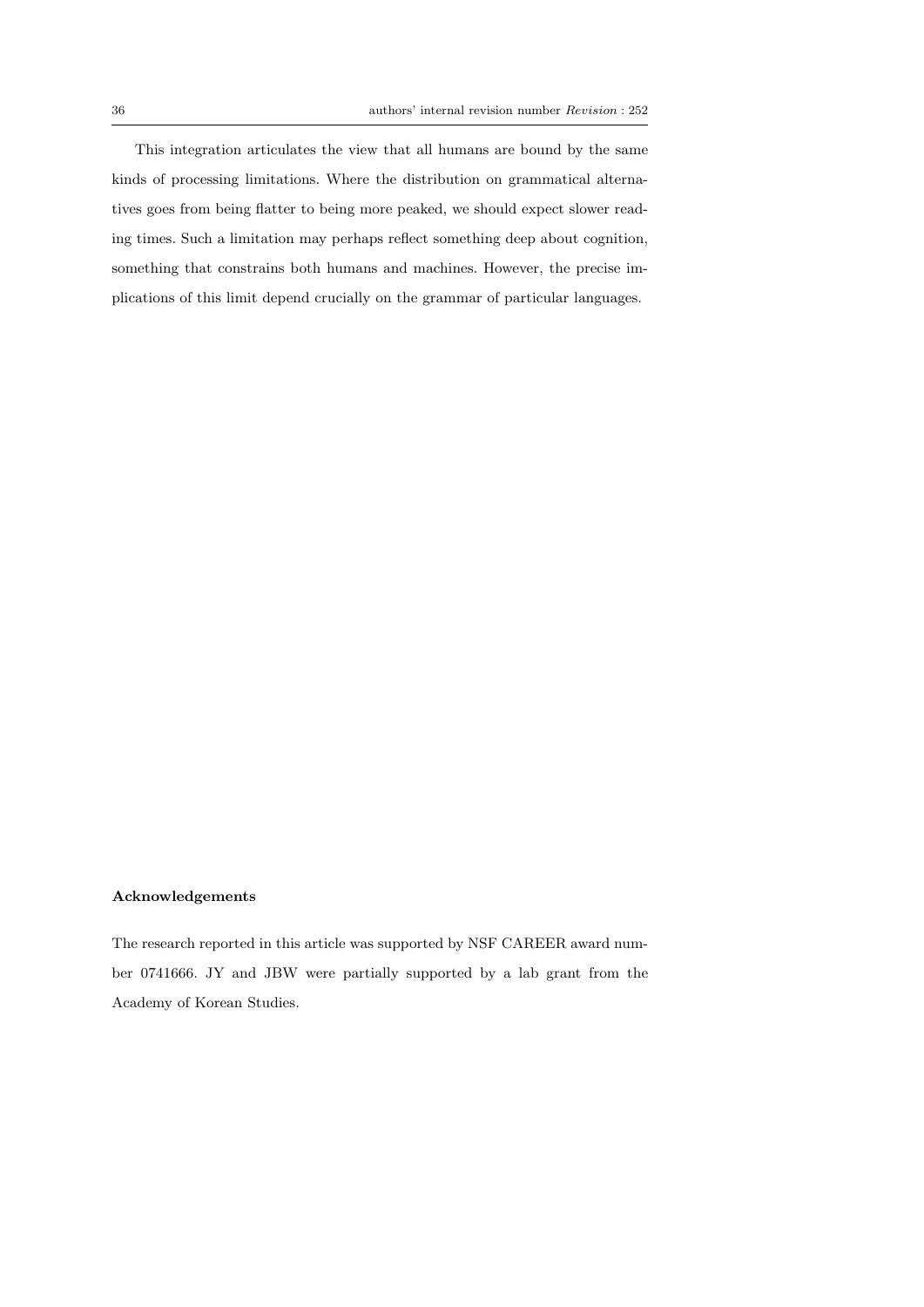## A Attestation counts

### A.1 Korean

Korean Treebank 2.0 (Han et al., 2002) was used to obtain an estimation of the frequencies of the relevant structures in Korean. The texts of the corpus are a selection of Korean Press Agency news articles in 2000, consisting of 5,010 sentences and 132,040 words. The weight parameters for the MG presented in example 6 on page 16 were derived from the attestation counts given below in Table 6.

| Clause Type           | Subject | Object | Verb         | Count          |
|-----------------------|---------|--------|--------------|----------------|
| Matrix Clause         | overt   | overt  | transitive   | 24             |
|                       | overt   | pro    | transitive   | $\overline{2}$ |
|                       | pro     | overt  | transitive   | 31             |
|                       | pro     | pro    | transitive   | $\Omega$       |
|                       | overt   |        | intransitive | 436            |
|                       | pro     |        | intransitive | 30             |
| Complement Clause     | overt   | overt  | transitive   | 92             |
|                       | overt   | pro    | transitive   | $\frac{5}{2}$  |
|                       | pro     | overt  | transitive   | 401            |
|                       | pro     | pro    | transitive   | 12             |
|                       | overt   |        | intransitive | 282            |
|                       | pro     |        | intransitive | 110            |
| Relative Clause (SRC) | gap     | overt  | transitive   | 467            |
|                       | gap     | pro    | transitive   | 4              |
|                       | gap     |        | intransitive | 559            |
| Relative Clause (ORC) | overt   | gap    | transitive   | 120            |
|                       | pro     | gap    | transitive   | 10             |

Table 6 Korean attestation counts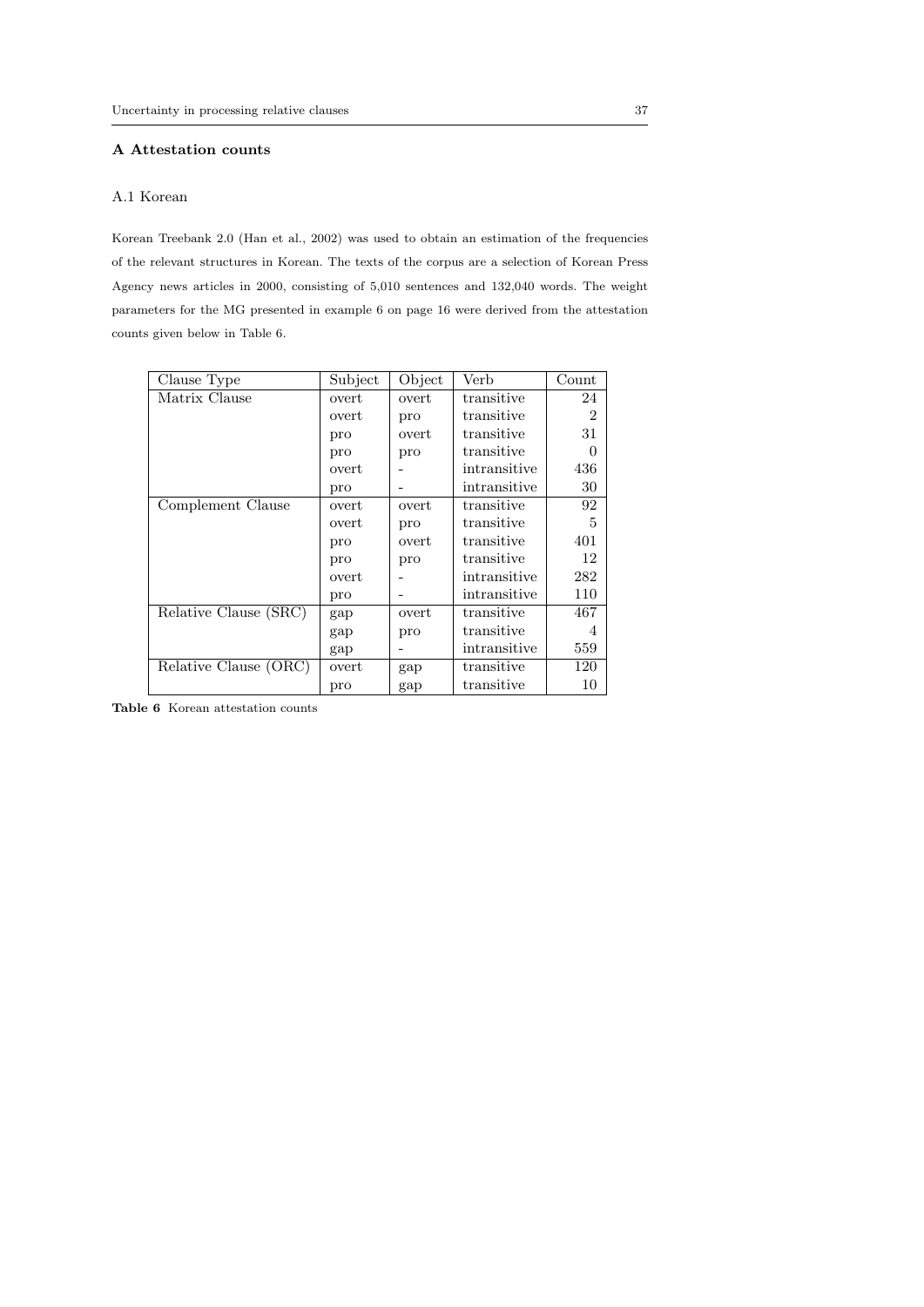### A.2 Japanese

In the case of Japanese, Kyoto Corpus 4.0 (Kurohashi and Nagao, 2003) was used. The texts of the corpus are a selection of Mainichi Newspaper articles from 1995, consisting of 5,447 sentences and 161,028 words. Although the Kyoto Corpus is not a treebank, it does provide a rich set of part-of-speech tags that we used to carry out a corpus study analogous to the Korean study discussed above. In particular, all predicates are annotated with information about their arguments, including the location of the argument and its syntactic type (such as nominative or accusative). Although Japanese RCs are prenominal, the canonical word order places the verb at the end of the clause, after all of its arguments. Consequently, if a verb is followed by its nominative or accusative argument, the clause that ends with the verb is an SRC or ORC, respectively. If a verb comes after all its arguments but still precedes some other noun, then the clause that ends with the verb is a noun complement clause. The frequencies of the same parameters as in Korean were derived from the following counts.

| Clause Type           | Subject | Object | Verb         | Count |
|-----------------------|---------|--------|--------------|-------|
| Matrix Clause         | overt   | overt  | transitive   | 125   |
|                       | overt   | pro    | transitive   |       |
|                       | pro     | overt  | transitive   | 329   |
|                       | pro     | pro    | transitive   | 32    |
|                       | overt   |        | intransitive | 691   |
|                       | pro     |        | intransitive | 487   |
| Complement Clause     | overt   | overt  | transitive   | 149   |
|                       | overt   | pro    | transitive   | 4     |
|                       | pro     | overt  | transitive   | 323   |
|                       | pro     | pro    | transitive   | 25    |
|                       | overt   |        | intransitive | 463   |
|                       | pro     |        | intransitive | 200   |
| Relative Clause (SRC) | gap     | overt  | transitive   | 537   |
|                       | gap     | pro    | transitive   | 20    |
|                       | gap     |        | intransitive | 854   |
| Relative Clause (ORC) | overt   | gap    | transitive   | 116   |
|                       | pro     | gap    | transitive   | 102   |

Table 7 Japanese attestation counts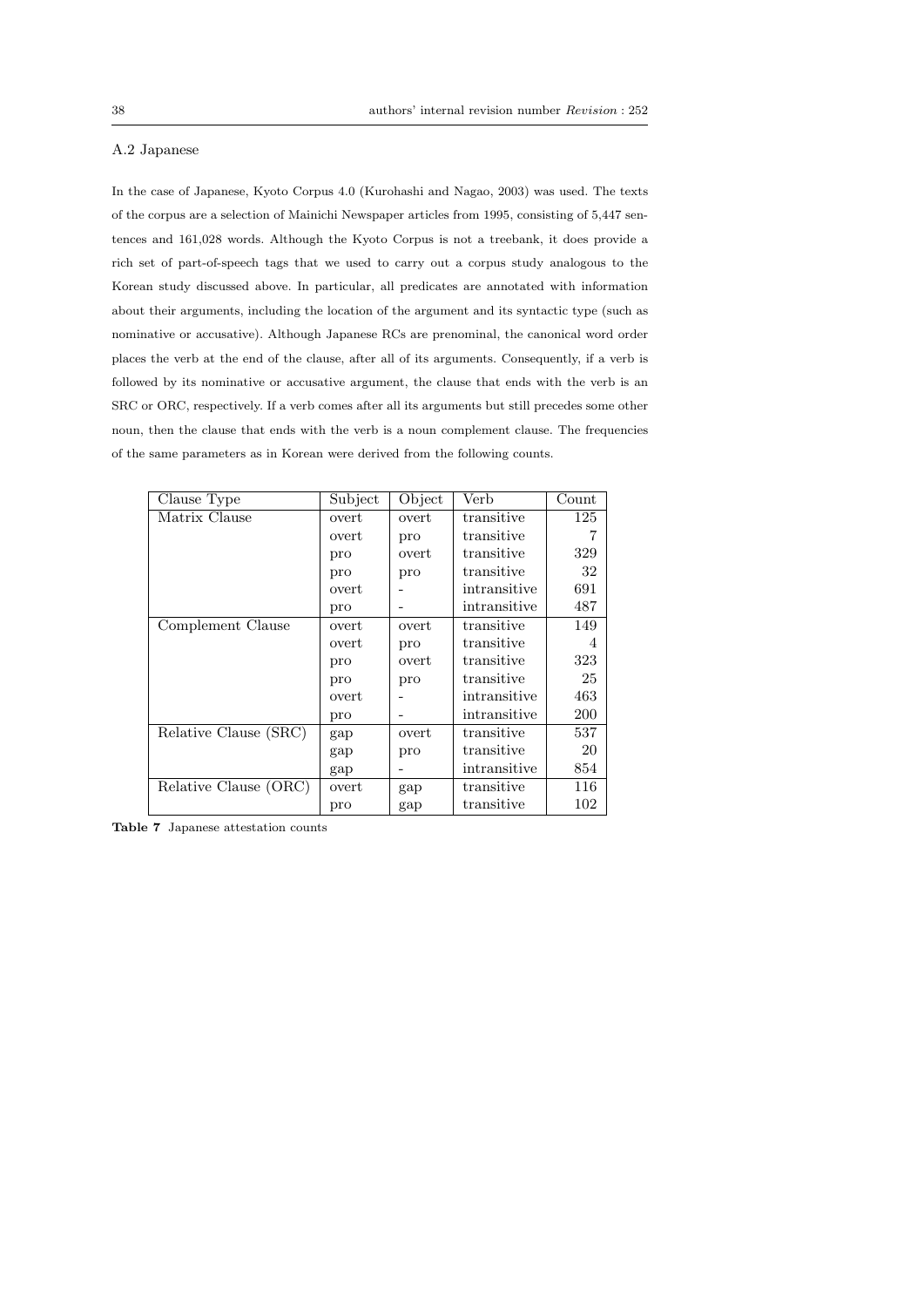## A.3 Chinese

We obtain attestation counts from Chinese Treebank 7 (Xue et al., 2005) which contains 51,447 fully parsed sentences or 1,196,329 words. These yield the weights shown below in Table 8. Note that the "disambiguated" RCs shown in example 12 on page 32 motivate a somewhat richer set of choice points in the formal grammar fragment, which obligates us to estimate weights for a longer list of parameters than in Korean or Japanese.

| noun with a demonstrative modifier                     |      |
|--------------------------------------------------------|------|
| complex NP with a demonstrative modifier               |      |
| noun in argument position                              |      |
| complex NP in argument position                        |      |
| possessive phrase in argument position                 |      |
| headful SRC                                            |      |
| headless SRC                                           | 280  |
| headful ORC                                            | 830  |
| headless ORC                                           | 304  |
| noun in subject position                               | 3830 |
| noun with a demonstrative modifier in subject position | 167  |
| <i>pro</i> in subject position                         | 6385 |
| noun in object position                                | 3766 |
| noun with a demonstrative modifier in object position  | 123  |
| <i>pro</i> in object position                          |      |
| subject <i>pro</i> with transitive verb                |      |
| subject <i>pro</i> with intransitive verb              |      |
| subject NP with transitive verb                        |      |
| subject NP with intransitive verb                      |      |
| noun as ORC subject                                    |      |
| noun with a demonstrative modifier as ORC subject      |      |
| <i>pro</i> as ORC subject                              |      |
| matrix modified by temporal adjunct                    |      |
| matrix not modified by temporal adjunct                |      |
| SRC not modified by temporal adjunct                   |      |
| ORC not modified by temporal adjunct                   |      |
| RC modified by temporal adjunct                        |      |
| relative clause                                        |      |
| complement clause                                      |      |

Table 8 Chinese weights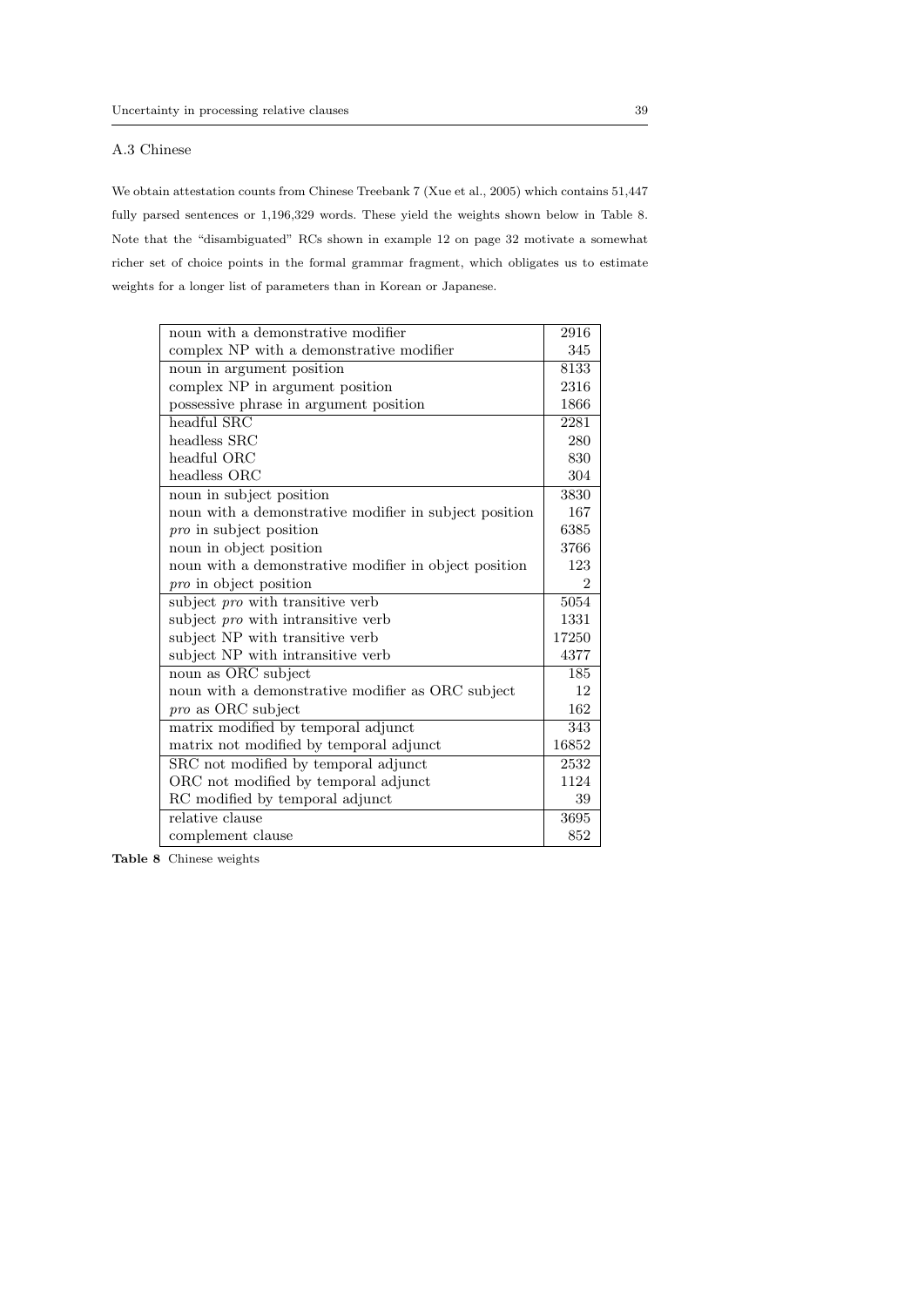#### B A note on the infinity of possible remainders

References to dozens of possible sentence-remainders in, for example, Table 5 or Figure 7, might prompt the question of whether our account assumes some degree of parallelism in the parsing process. It is true that, for example, (the probability of) the  $100^{th}$ -best possible remainder plays a role in determining the predictions of the Entropy Reduction Hypothesis, but this does not entail any algorithmic claim that the comprehender in fact proceeds by considering each of the top 100 derivations one by one.

Instead of a processing algorithm, the ER complexity metric rather models a comprehender's intermediate mental state at a particular position in a sentence using a grammar. Section 5 dubs this sort of object an "intersection grammar". Such a grammar is a finite object that characterizes the set of possible sentence-remainders, which is in many cases an infinite set. This characterization is precisely analogous to the way that generative grammars are ordinarily used to characterize presumably infinite sets of well-formed  $\it un$ -remaindered, full sentences.<sup>11</sup>

The important idea is that when we report, for example, an entropy value of 5.773 after encountering the initial substring  $N$  Acc in Figure 9, this value is a property of the intersection grammar that finitely characterizes the comprehender's mental state at that point; we can ask the question of what this entropy value is in much the same way that we can ask, say, how many rules are in the grammar, or what the greatest number of symbols on the right hand side of a single rule is. (These are other conceivable, though perhaps not so well-motivated, linking hypotheses one might consider using to connect intersection grammars to behavioral predictions.) In order to gain some understanding of the content of a remainder grammar, it is useful to consider some of the infinitely many derivations that it licenses, and this is the purpose of derivation lists that appear throughout section 6. These lists help to understand the implications of the remainder grammars, but it is the remainder grammars' uncertainty properties, and not the lists themselves that we offer as a cognitive account of comprehenders' intermediate mental states.

To illustrate this point, consider the grammar in Figure 15. This finite object derives infinitely many sentences such as the following (where the brackets are added just for readability).

- (13) a. The fact that [John met Mary] shows that [the cat jumped]
	- b. The fact that [the claim that [the cat jumped] was rejected] suggests that [the report that [John met Mary] was true]

 $^\mathrm{11}$  In the special case where we consider the comprehender's mental state at the beginning of a sentence, i.e. where the initial substring encountered so far is the empty string, these two ideas reduce to the same thing: the possible remainders consistent with this empty initial substring are precisely the well-formed sentences of the language.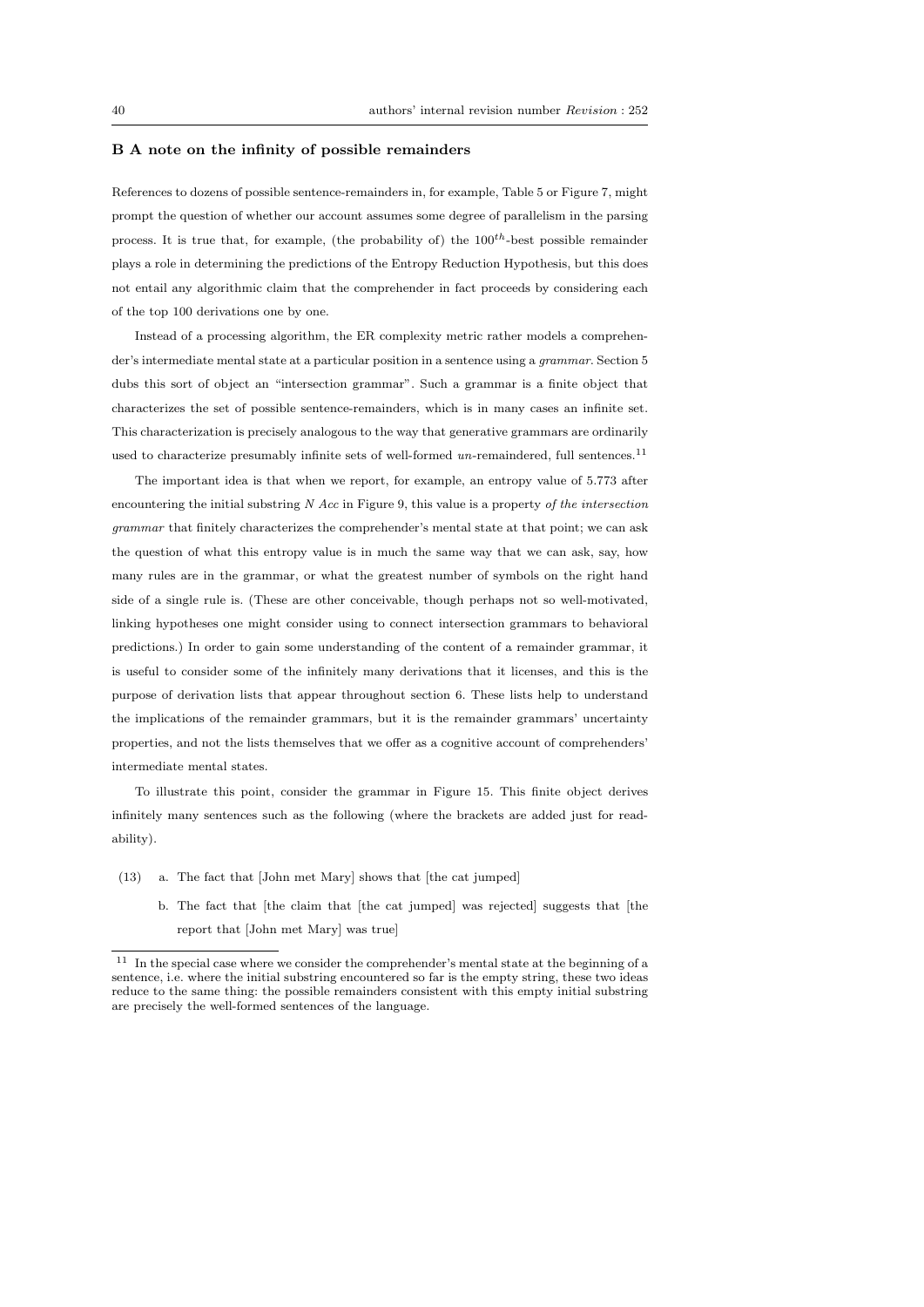#### c. . . .

This grammar licenses an infinity of derivations because it contains "loops". For example, an S can contain a VP, which can contain an  $\overline{S}$ , which can contain an S, as illustrated in Figure 16(a). There is also a second, longer, loop, consisting of four nonterminals, shown in Figure 16(b).

Consider now a comprehender using this grammar to parse a sentence, at the point where only the initial substring The fact that John met Mary shows has been encountered. Our methodology characterizes this comprehender's mental state at this point by an intersection grammar, a modified version of the grammar in Figure 15 that derives only sentences consistent with this initial substring. Clearly there are an infinite number of such sentences, since they have the form The fact that John met Mary shows that S; hence the intersection grammar must necessarily contain at least one loop. Note that this is true even though there are an infinite number of other sentences that are no longer candidates because they are not consistent with the heard initial substring, but which are derivable using the grammar in Figure 15, since the main clause subject can contain unboundedly many embeddings. More specifically, then, the remainder grammar will have in effect the same two loops shown in Figure 16, although the ways these loops can be reached are more restricted than is the case for the grammar in Figure 15.

The import of this example for present purposes is this: just as the infinite list of sentences in this imagined language can be characterized by the finite grammar in Figure 15, and hence by a certain finite mental state, so can the infinite list of sentences consistent with the relevant initial substring. In order to gain some intuitive understanding of what is characterized by such a finite mental state, it is often useful to "unroll" some of the licensed derivations for inspection; this is what we are doing when we look at (13) to gain some understanding of the grammar in Figure 15, and the larger lists in section 6 were used to similarly gain some understanding of certain intersection grammars. These lists themselves, however, play no role in the theory we propose. Just as a competent speaker is usually hypothesized to bear a certain mental relationship to a grammar such as the one in Figure 15, rather than any particular elements of or subsets of lists like (13), on our view a comprehender bears a certain mental relationship to a intersection grammar (which, in turn, has an entropy), rather than any particular elements of or subsets of lists like the ones presented in preceding subsections.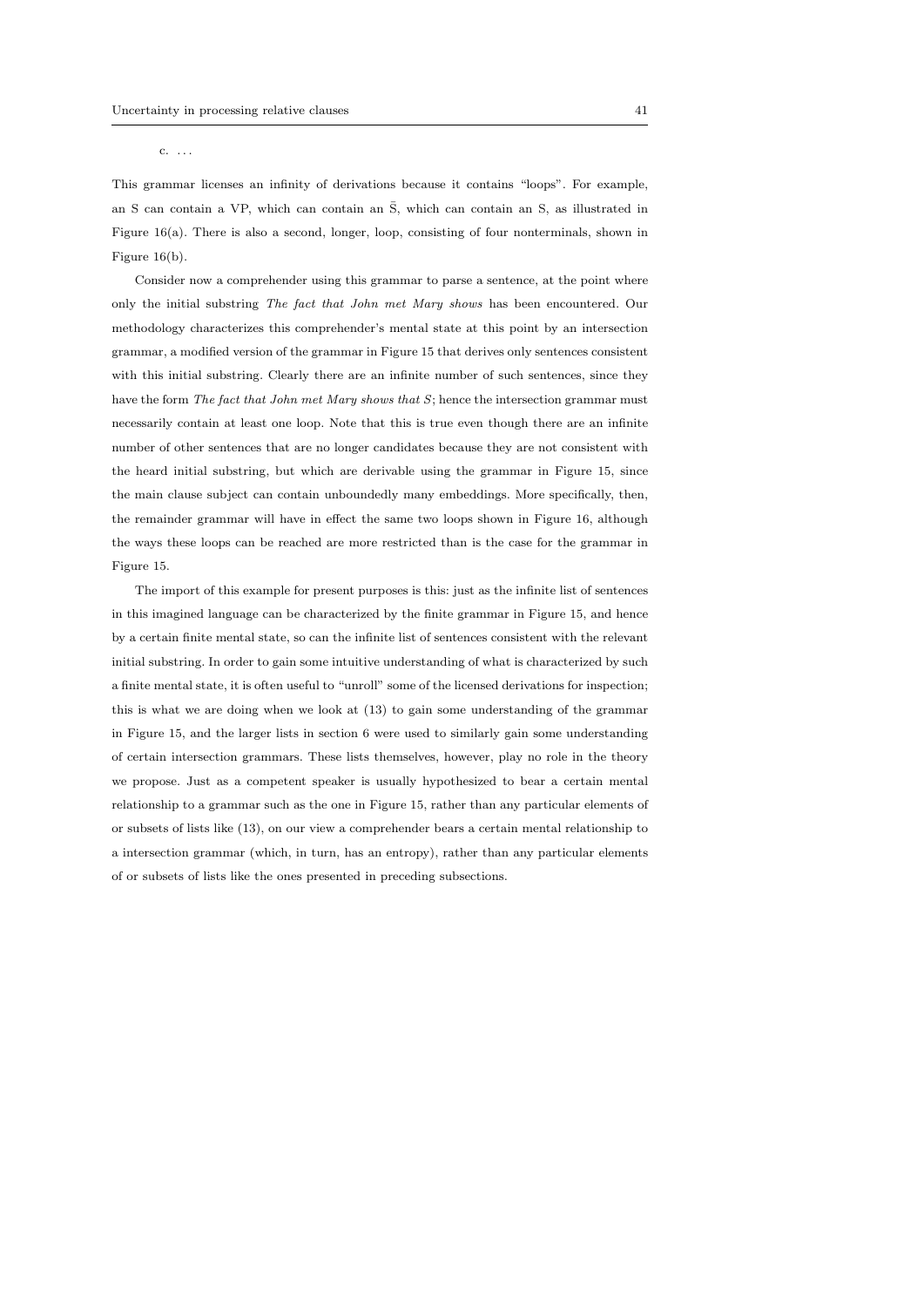$S \rightarrow NP VP$  $NP \rightarrow$  the N  $N \rightarrow \text{cat } | \text{ dog } | \dots | \text{ fact } \overline{S} | \text{ claim } \overline{S}$  $\begin{array}{ccc} \n\text{VP} & \rightarrow & \text{jumped} \mid \text{is true} \mid \text{was rejected} \mid \ldots \mid \text{shows } \overline{\text{S}} \mid \text{suggests } \overline{\text{S}} \\ \n\overline{\text{S}} & \rightarrow & \text{that } \text{S} \n\end{array}$  $\rightarrow$  that S

Fig. 15 A simple grammar for an imagined language



Fig. 16 The two loops present in the grammar in Figure 15

## C Entropy Reduction and Information Theory

The reduction in entropy of grammatical derivations brought about by observing (or lengthening) an initial substring represents a particular way of characterizing information gain. This particular way is written out as the difference of two entropies in 14 below. In this definition,  $X$ is a random variable over derivations.  $Y = y$  denotes the outcome of a related random variable such as an initial substring of the yield.

$$
I(X; y) = H(X) - H(X|y) \tag{14}
$$

Blachman (1968) compares the information measure in 14 to an alternative measure given below in 15.

$$
J(X; y) = \sum_{x} p(x|y) \log \left( \frac{p(x|y)}{p(x)} \right)
$$
 (15)

The second measure,  $J$ , leads to surprisal in the sense of Hale  $(2001)$  via reasoning analogous to that presented in section 2.1 of Levy (2008). The first measure, I, leads to Entropy Reduction. As Blachman points out, both notions of information gain have as their expectation the mutual information of  $X$  and  $Y$ . However, he goes on to show that they are not equivalent. For instance,  $I$  can be negative whereas  $J$  cannot. On the other hand,  $I$  is additive while  $J$  is not.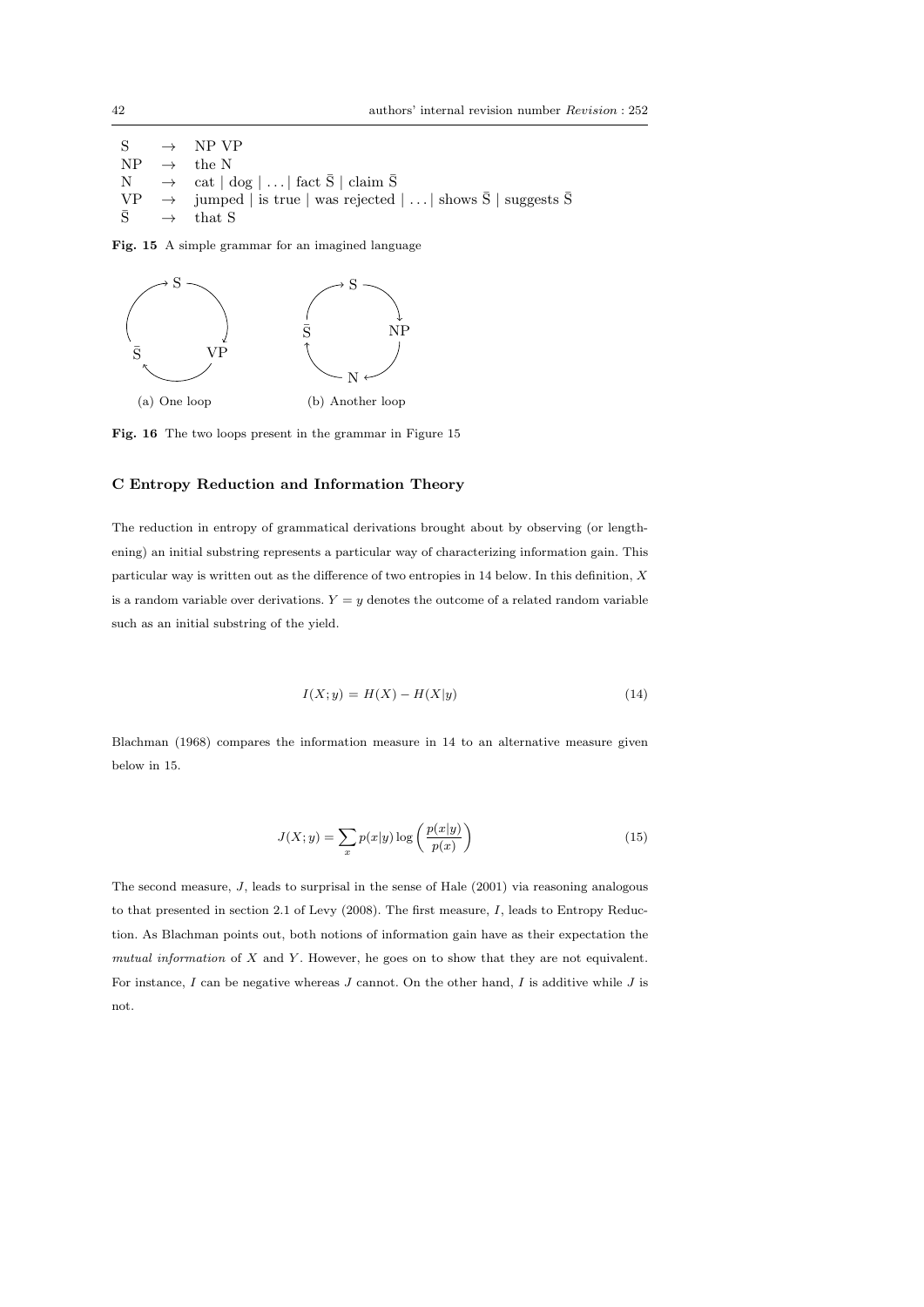What this shows is that there is no one "official" way to apply information theory to human language processing. These definitions are theoretical postulations that are useful to the extent that they lead to greater insight into the phenomena under study.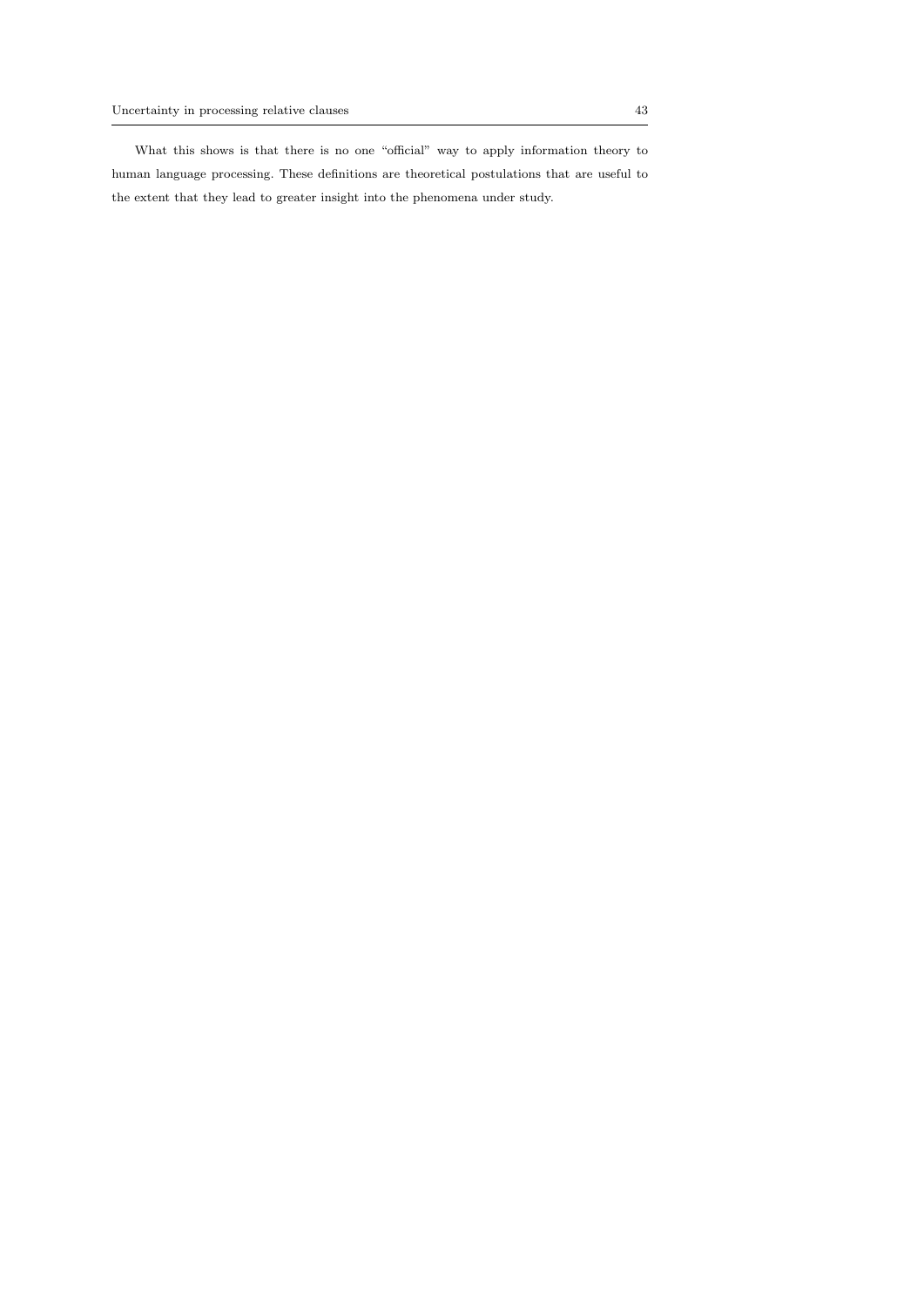#### References

- Attneave, Fred (1959). Applications of Information Theory to Psychology: A summary of basic concepts, methods and results. Holt, Rinehart and Winston.
- Bar-Hillel, Yehoshua, Micha Perles, and Eliyahu Shamir (1964). On formal properties of simple phrase structure grammars. In Language and Information: Selected Essays on their Theory and Application, Chapter 9, pp. 116–150. Reading, Massachusetts: Addison-Wesley.
- Berwick, Robert and Samuel Epstein (1995). On the Convergence of 'Minimalist' Syntax and Categorial Grammar. In A. Nijholt (Ed.), Algebraic methods in language processing : proceedings of the tenth Twente Workshop on Language Technology joint with first AMAST Workshop on Language Processing.
- Bever, Thomas (1970). The cognitive basis for linguistic structures. In J. R. Hayes (Ed.), Cognition and the development of language, pp. 279–360. John Wiley.
- Blachman, Nelson (1968). The amount of information that  $y$  gives about X. IEEE Transactions on Information Theory IT-14(1), 27-31.
- Brame, Michael (1967). A new analysis of the relative clause: evidence for an interpretive theory. unpublished manuscript.
- Chen, Baoguo, Aihua Ning, Hongyan Bi, and Susan Dunlap (2008). Chinese subject-relative clauses are more difficult to process than the object-relative clauses. Acta Psychologica  $129(1)$ , 61-65.
- Chen, Zhong (2014). Animacy in sentence processing across languages: an informationtheoretical perspective. Ph. D. thesis, Cornell University.
- Chen, Zhong, Kyle Grove, and John Hale (2012). Structural expectations in Chinese relative clause comprehension. In J. Choi, E. A. Hogue, J. Punske, D. Tat, J. Schertz, and A. Trueman (Eds.), Proceedings of the 29th West Coast Conference on Formal Linguistics (WCCFL-29), Somerville, MA, pp. 29–37. Cascadilla Proceedings Project.
- Cherry, Colin (1961). On human communication: a review, a survey, and a criticism (2. printing ed.). New York: Science Ed.
- Chomsky, Noam (1993). A minimalist program for linguistic theory. In The view from building 20: essays in linguistics in honor of Sylvain Bromberger, Volume 24 of Current studies in linguistics, pp. 1–52. Cambridge, Mass.: MIT Press.
- Chomsky, Noam (1995). The Minimalist Program. Cambridge, MA: MIT Press.
- Frank, Stefan (2013). Uncertainty reduction as a measure of cognitive load in sentence comprehension. Topics in Cognitive Science 5(3), 475-494.
- Frauenfelder, Uli, Juan Segui, and Jacques Mehler (1980). Monitoring around the relative clause. Journal of Verbal Learning and Verbal Behavior 19, 328–337.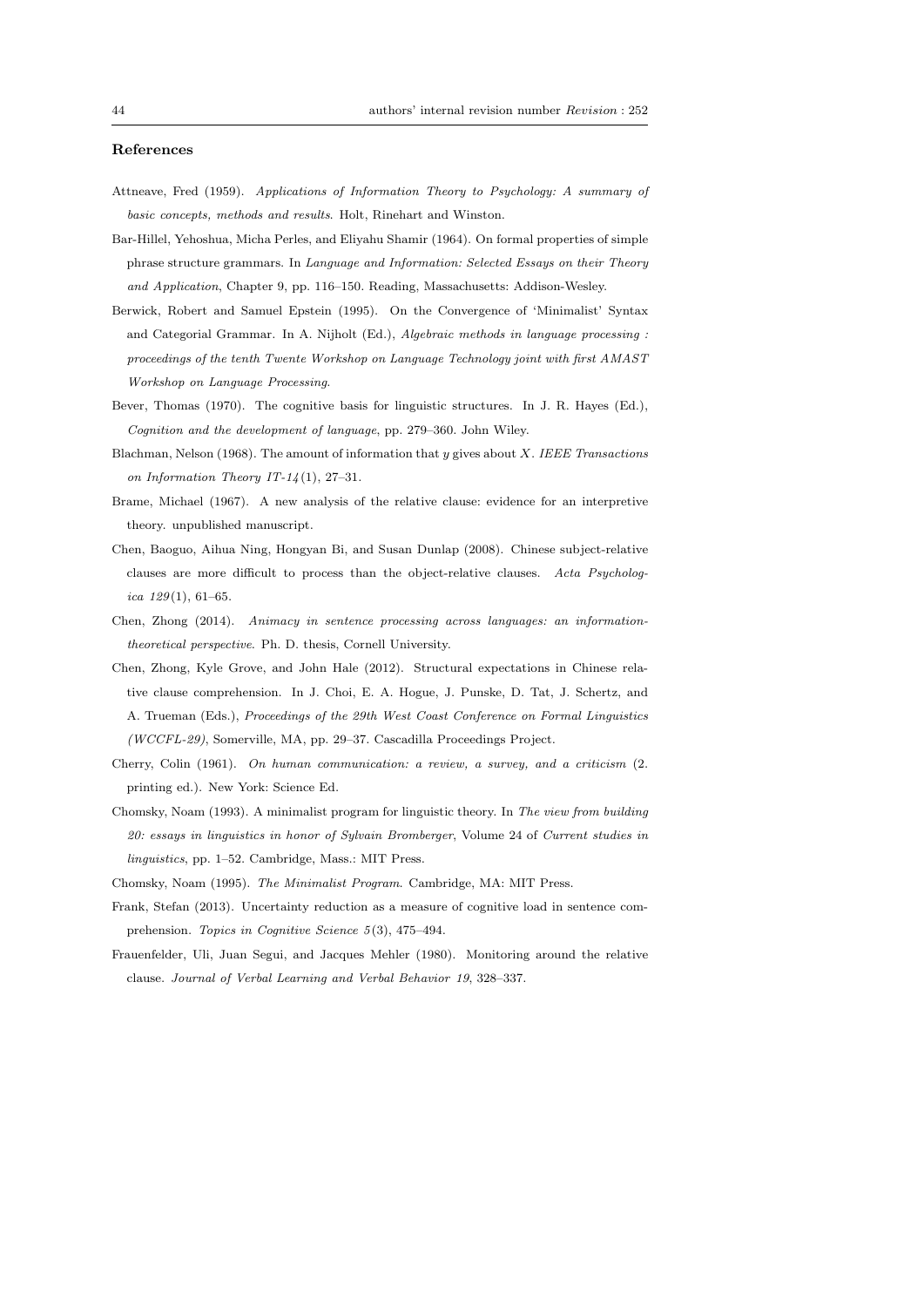- Frazier, Lyn (1987). Syntactic processing: Evidence from Dutch. Natural Language & Linguistic Theory  $5(4)$ , 519–559.
- Garner, Wendell (1962). Uncertainty and structure as psychological concepts. New York: Wiley.
- Gibson, Edward (2000). Dependency locality theory: A distance-based theory of linguistic complexity. In A. Marantz, Y. Miyashita, and W. O'Neil (Eds.), Image, Language, brain: Papers from the First Mind Articulation Project Symposium. Cambridge, MA: MIT Press.
- Gibson, Edward and Hsiao-Hung Iris Wu (2013). Processing Chinese relative clauses in context. Language and Cognitive Processes 28 (1-2), 125–155.
- Grenander, Ulf (1967). Syntax-controlled probabilities. Technical report, Brown University Division of Applied Mathematics, Providence, RI.
- Guillaumin, Matthieu (2005). Conversations between mildly context-sensitive grammars. Internship report, Ecole Normale Superieure and UCLA.
- Hale, John (2001). A probabilistic Earley parser as a psycholinguistic model. In Proceedings of the  $2^{nd}$  NAACL, Pittsburgh, PA.
- Hale, John (2003, March). The information conveyed by words in sentences. Journal of Psycholinguistic Research 32 (2), 101–123.
- Hale, John (2006). Uncertainty about the rest of the sentence. Cognitive Science  $30(4)$ , 643—672.
- Han, Chung-hye, Na-Rae Han, Eon-Suk Ko, and Martha Palmer (2002). Development and Evaluation of a Korean Treebank and its Application to NLP. Language and Information  $6(1)$ , 123-138.
- Han, Chung-hye and Jong-Bok Kim (2004). Are there "double relative clauses" in Korean? Linguistic Inquiry 35 (2), 315–337.
- Harkema, Henk (2001). Parsing minimalist grammars. Ph. D. thesis, University of California, Los Angeles.
- Harris, Theodore (1963). The Theory of Branching Processes. Springer-Verlag.
- Hawkins, John (2004). Efficiency and Complexity in Grammars. Oxford University Press.
- Hick, William (1952). On the rate of gain of information. Quarterly Journal of Experimental *Psychology*  $4(1)$ , 11–26.
- Hirose, Yuki (2009). Processing relative clauses in Japanese: coping with multiple ambiguities. In The Handbook of East Asian Psycholinguistics, Volume II: Japanese, Chapter 35, pp. 264–269. Cambridge: Cambridge University Press.
- Hoshi, Koji (1995). Structural and interpretive aspects of head-internal and head-external relative Structural and interpretive aspects of head-internal and head-external relative clauses. Ph. D. thesis, University of Rochester.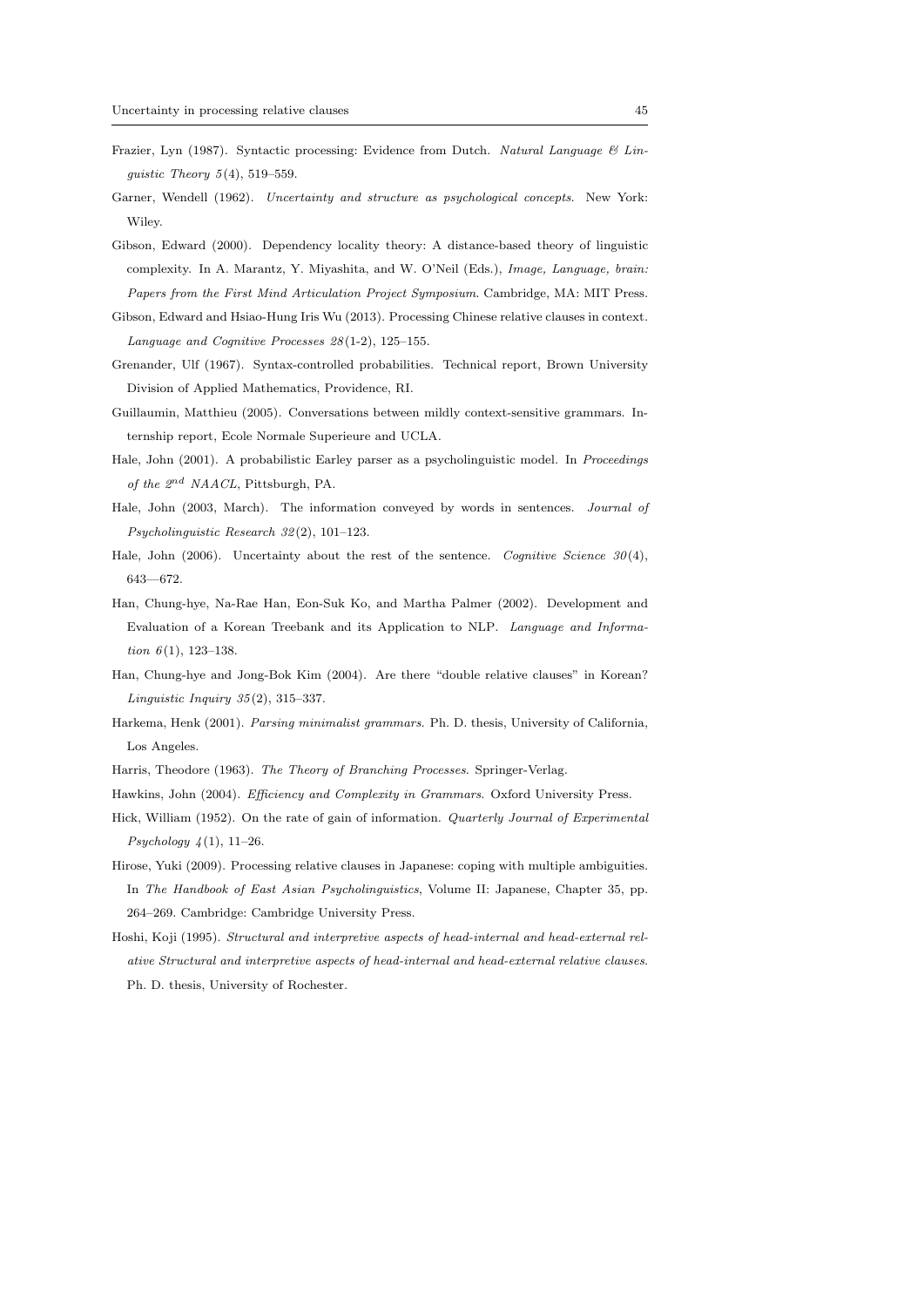- Hsiao, Franny and Edward Gibson (2003). Processing relative clauses in Chinese. Cognition 90, 3–27.
- Hsiao, Yaling, Jinman Li, and Maryellen MacDonald (2014). Ambiguity affects Mandarin relative clause processing. In The 27th Annual CUNY Conference on Human Sentence Processing, Columbus, OH. The Ohio State University.
- Huang, C.-T. James, Yen-Hui Audrey Li, and Yafei Li (2009). The Syntax of Chinese. Cambridge University Press.
- Ishii, Yasuo (1991). Operators and empty categories in Japanese. Ph. D. thesis, University of Connecticut.
- Ishizuka, Tomoko (2005). Processing relative clauses in Japanese. In R. Okabe and K. Nielsen (Eds.), Papers in Psycholinguistics 2, Volume 13 of UCLA Working Papers in Linguistics, pp. 135–157. Los Angeles: UCLA Linguistics Department.
- Ishizuka, Tomoko, Kentaro Nakatani, and Edward Gibson (2003). Relative clause extraction complexity in Japanese. Poster presented at The 16th Annual CUNY Conference on Human Sentence Processing.
- Jäger, Lena, Zhong Chen, Qiang Li, Chien-Jer Charles Lin, and Shravan Vasishth (submitted). The subject-relative advantage in Chinese: Evidence for expectation-based processing.
- Jurafsky, Daniel (1996). A probabilistic model of lexical and syntactic access and disambiguation. Cognition 20, 137–194.
- Just, Marcel, Patricia Carpenter, Timothy Keller, William Eddy, and Keith Thulborn (1996). Brain Activation Modulated by Sentence Comprehension. Science 274 (5284), 114.
- Kaplan, Tamar and John Whitman (1995). The Category of Relative Clauses in Japanese, with Reference to Korean. Journal of East Asian Linguistics  $\frac{1}{4}(1)$ , 29–58.
- Kayne, Richard S. (1994). The Antisymmetry of Syntax. Cambridge, MA: MIT Press.
- Keenan, Edward and Bernard Comrie (1977). Noun phrase accessibility and universal grammar. Linguistic Inquiry  $8(1)$ , 63-99.
- Keenan, Edward L. and Sarah Hawkins (1987). The psychological validity of the Accessibility Hierarchy. In E. L. Keenan (Ed.), Universal Grammar: 15 Essays, London, pp. 60–85. Croom Helm. The experimental work was carried out in England by Sarah Hawkins in 1974.
- King, Jonathan and Marcel Just (1991). Individual differences in syntactic processing: The role of working memory. Journal of Memory and Language 30 (5), 580–602.
- King, Jonathan and Marta Kutas (1995). Who did what and when? Using word- and clauselevel ERPS to monitor working memory usage in reading. Journal of Cognitive Neuroscience  $7(3)$ , 376-395.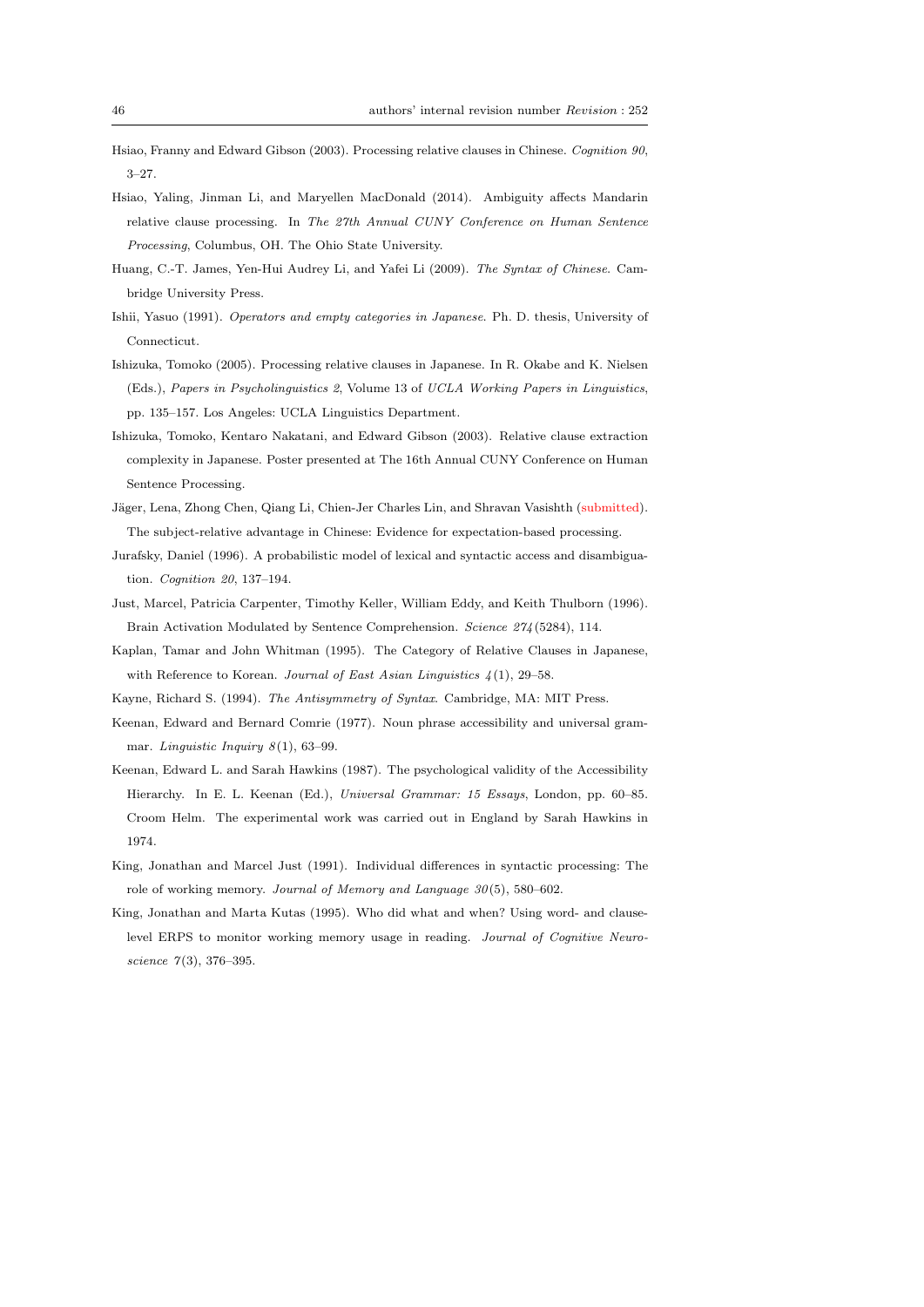- Kurohashi, Sadao and Makoto Nagao (2003). Building a Japanese Parsed Corpus. In A. Abeillé and N. Ide (Eds.), Treebanks, Volume 20 of Text, Speech and Language Technology, pp. 249– 260. Springer Netherlands.
- Kwon, Nayoung, Yoonhyoung Lee, Peter C. Gordon, Robert Kluender, and Maria Polinsky (2010). Cognitive and linguistic factors affecting subject/object asymmetry: An eye-tracking study of pre-nominal relative clauses in Korean. Language 86 (3), 546–582.
- Kwon, Nayoung, Maria Polinsky, and Robert Kluender (2006). Subject Preference in Korean. In D. Baumer, D. Montero, and M. Scanlon (Eds.), Proceedings of the 25th West Coast Conference on Formal Linguistics (WCCFL-25), Somerville, MA, pp. 1–14. Cascadilla Proceedings Project.
- Levelt, Willem (1974). Formal grammars in linguistics and psycholinguistics, Volume 192 of Janua linguarum. Series minor. The Hague: Mouton. Recently reprinted by John Benjamins isbn 978 90 272 3251 9.
- Levy, Roger (2008). Expectation-based syntactic comprehension. Cognition 106, 1126–1177.
- Levy, Roger and Galen Andrew (2006). Tregex and Tsurgeon: tools for querying and manipulating tree data structures. In Proceedings of the 5th International Conference on Language Resources and Evaluation (LREC 06).
- Lewis, Richard L. and Shravan Vasishth (2005). An activation-based model of sentence processing as skilled memory retrieval. Cognitive Science 29, 1–45.
- Lin, Chien-Jer Charles (2008). The processing foundation of head-final relative clauses. Language and Linguistics 9.4, 813–839.
- Lin, Chien-Jer Charles (2014). Effect of thematic order on the comprehension of Chinese relative clauses. Lingua 140, 180–206.
- Lin, Chien-Jer Charles (submitted). Subject prominence and processing dependencies in pronominal relative clauses: The comprehension of possessive relative clauses and adjunct relative clauses in Mandarin Chinese.
- Lin, Chien-Jer Charles and Thomas Bever (2006). Subject preference in the processing of relative clauses in Chinese. In Proceedings of the  $25^{th}$  WCCFL, pp. 254–260.
- Lin, Chien-Jer Charles and Thomas Bever (2007). Processing doubly-embedded head-final relative clauses. In Interdisciplinary Approaches to Relative Clauses, Cambridge, UK.
- Lin, Chien-Jer Charles and Thomas Bever (2011). Garden path and the comprehension of head-final relative clauses. In H. Yamashita, Y. Hirose, and J. L. Packard (Eds.), Processing and Producing Head-final Structures, Studies in Theoretical Psycholinguistics, pp. 277–297. Springer.
- Lin, Yowyu Brian and Susan Garnsey (2011). Animacy and the resolution of temporary ambiguity in relative clause comprehension in Mandarin. In H. Yamashita, Y. Hirose, and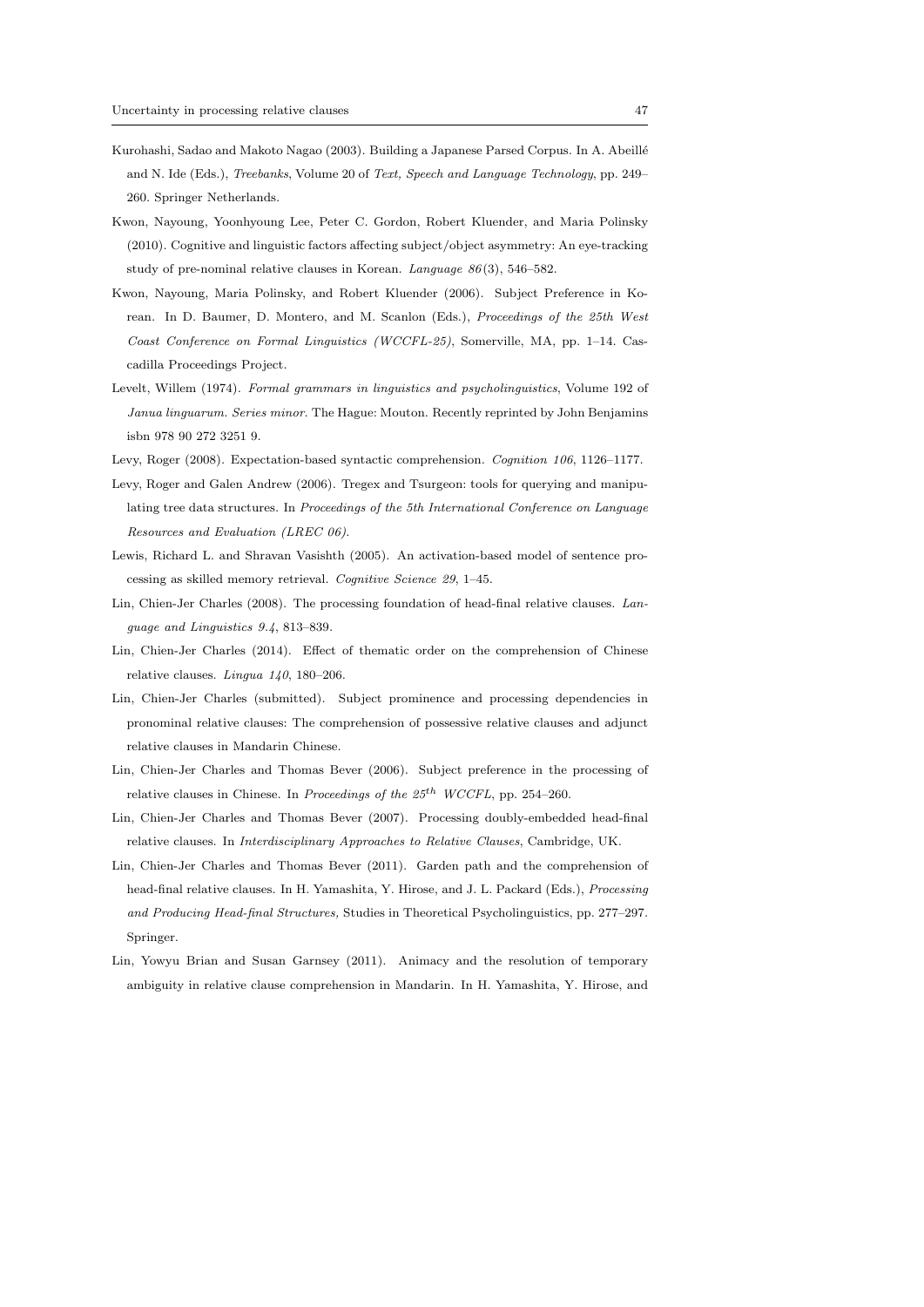J. L. Packard (Eds.), Processing and Producing Head-final Structures, Studies in Theoretical Psycholinguistics, pp. 241–276. Springer.

MacDonald, Maryellen and Morten Christiansen (2002). Reassessing working memory: A reply to Just and Carpenter and Waters and Caplan. Psychological Review 109(1), 35-54.

MacWhinney, Brian (1977). Starting points. Language 53, 152–168.

- MacWhinney, Brian (1982). Basic syntactic processes. In S. Kuczaj (Ed.), Language Acquisition, Volume 1 of Syntax and Semantics. Hillsdale, NJ: Lawrence Erlbaum.
- Mak, Willem M., Wietske Vonk, and Herbert Schriefers (2002). The Influence of Animacy on Relative Clause Processing. Journal of Memory and Language 47 (1), 50–68.
- Mecklinger, Axel, Herbert Schriefers, Karsten Steinhauer, and Angela Friederici (1995). Processing relative clauses varying on syntactic and semantic dimensions: An analysis with event-related potentials. Memory and Cognition 23 (4), 477–94.
- Michaelis, Jens (2001). On formal properties of Minimalist Grammars. Ph. D. thesis, University of Potsdam, Potsdam, Germany.
- Mitchell, Don, Fernando Cuetos, Martin Corley, and Marc Brysbaert (1995). Exposure-based models of human parsing: Evidence for the use of coarse-grained (nonlexical) statistical records. Journal of Psycholinguistic Research 24, 469–488.
- Miyamoto, Edson and Michiko Nakamura (2003). Subject/object asymmetries in the processing of relative clauses in Japanese. In The 22nd West Coast Conference on Formal Linguistics (WCCFL-22), University of Californai, San Diego, pp. 342–355.
- Miyamoto, Edson and Michiko Nakamura (2013). Unmet Expectations in the Comprehension of Relative Clauses in Japanese. In Proceedings of the 35th Annual Meeting of the Cognitive Science Society.
- Nederhof, Mark-Jan and Giorgio Satta (2008). Computing partition functions of PCFGs. Research on Language and Computation 6, 139–162.
- Ning, Chunyan (1993). The Overt Syntax of Relativization and Topicalization in Chinese. Ph. D. thesis, University of California, Irvine.

O'Grady, William (1997). Syntactic Development. The University of Chicago Press.

- Packard, Jerome L., Zheng Ye, and Xiaolin Zhou (2011). Filler-gap processing in Mandarin relative clauses: Evidence from event-related potentials. In H. Yamashita, Y. Hirose, and J. Packard (Eds.), Processing and Producing Head-final Structures, Studies in Theoretical Psycholinguistics, Volume 38, pp. 219–240. Springer.
- Qiao, Xiaomei, Liyao Shen, and Kenneth Forster (2012). Relative clause processing in Mandarin: Evidence from the maze task. Language and Cognitive Processes 27(4), 611–630. Schachter, Paul (1973). Focus and relativization. Language 49, 19–46.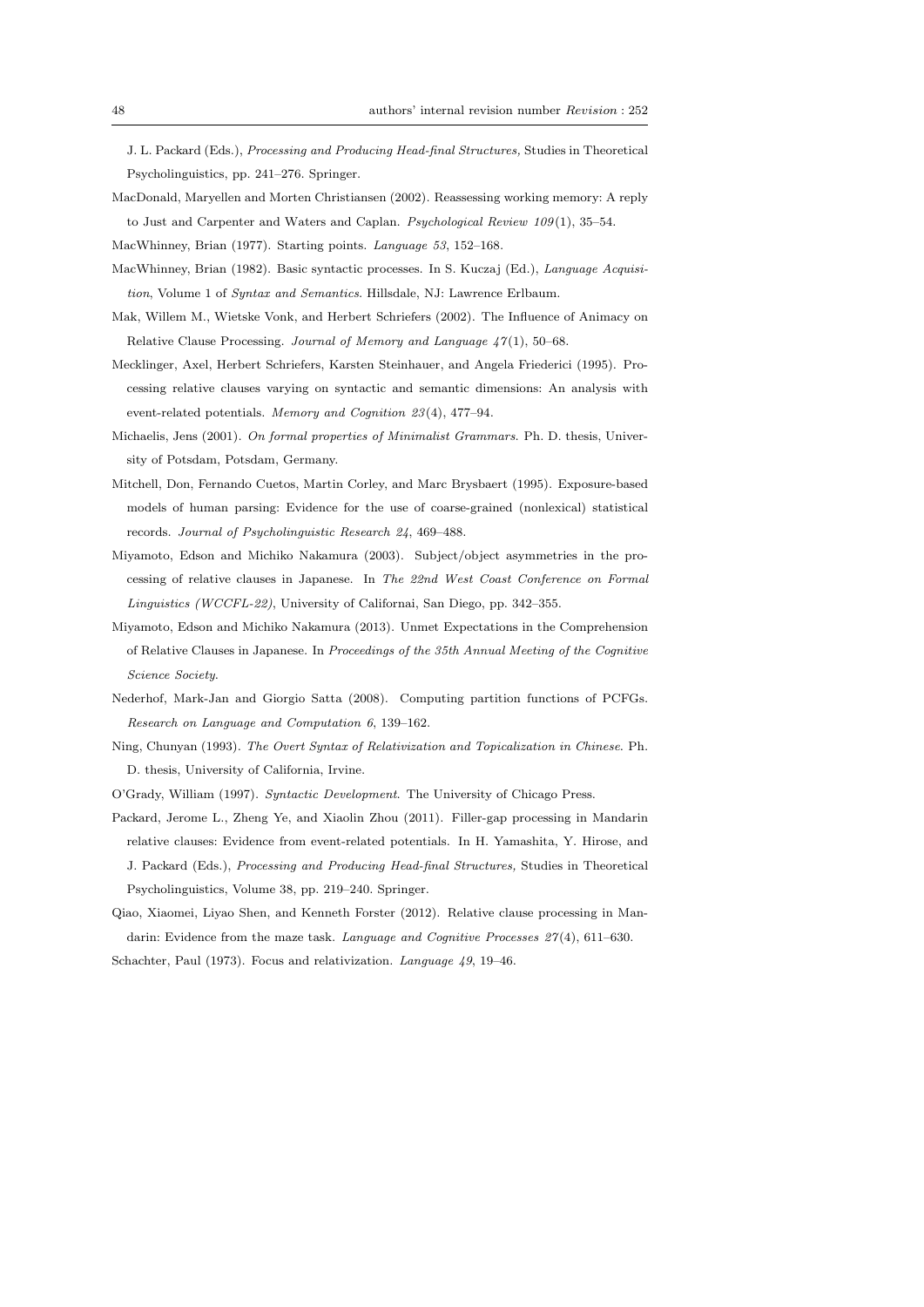- Schriefers, Herbert, Angela Friederici, and Katja Kühn (1995). The Processing of Locally Ambiguous Relative Clauses in German. Journal of Memory and Language 34, 499–520.
- Sheldon, Amy (1974). On the role of parallel function in the acquisition of relative clauses in English. Journal of Verbal Learning and Verbal Behavior 13, 272–281.

Smith, Raoul N. (1973). Probabilistic Performance Models of Language. Mouton.

- Stabler, Edward (1997). Derivational minimalism. In C. Retoré (Ed.), Logical Aspects of Computational Linguistics. Springer-Verlag.
- Stromswold, Karin, David Caplan, Nathaniel Alpert, and Scott Rauch (1996). Localization of syntactic comprehension by positron emission tomography. Brain and Language 52, 452–473.
- Traxler, Matthew, Robin Morris, and Rachel Seely (2002). Processing subject and object relative clauses: Evidence from eye movements. Journal of Memory and Language 47, 69–90.
- Ueno, Mieko and Susan Garnsey (2008). An ERP study of the processing of subject and object relative clauses in Japanese. Language and Cognitive Processes 23(5), 646–688.
- Vasishth, Shravan, Zhong Chen, Qiang Li, and Guilan Guo (2013). Processing Chinese Relative Clauses: Evidence for the Subject-Relative Advantage. PLoS ONE  $8(10)$ , e77006.
- Vergnaud, Jean-Roger (1974). French Relative Clauses. Ph. D. thesis, Massachusetts Institute of Technology.
- Wanner, E. and M. Maratsos (1978). An ATN approach in comprehension. In Linguistic theory and psychological reality, pp. 119–161. Cambridge:MA: MIT Press.
- Whitman, John (2012). The prenominal relative clause problem. In U. Ozge (Ed.),  $Work$ shop on Formal Altaic Linguistics (WAFL) 8. Cambridge, MA: MIT Working Papers in Linguistics (MITWPL).
- Wilson, Kellogg and John B. Carroll (1954). Applications of entropy measures to problems of sequential structure. In C. E. Osgood and T. A. Sebeok (Eds.), Psycholinguistics: a survey of theory and research, pp. 103—110. Indiana University Press.
- Wu, Fuyun (2009). Factors Affecting Relative Clause Processing in Mandarin: Corpus and Behavioral Evidence. Ph. D. thesis, University of Southern California.
- Wu, Fuyun and Elsi Kaiser (submitted). Effects of early cues on the processing of Chinese relative clauses: Evidence for experience-based theories.
- Wu, Fuyun, Elsi Kaiser, and Elaine Andersen (2012). Animacy effects in Chinese relative clause processing. Language and Cognitive Processes 27 (10), 1489–1524.
- Wu, Xiu-Zhi Zoe (2000). Grammaticalization and the Development of Functional Categories in Mandarin. Ph. D. thesis, University of Southern California.